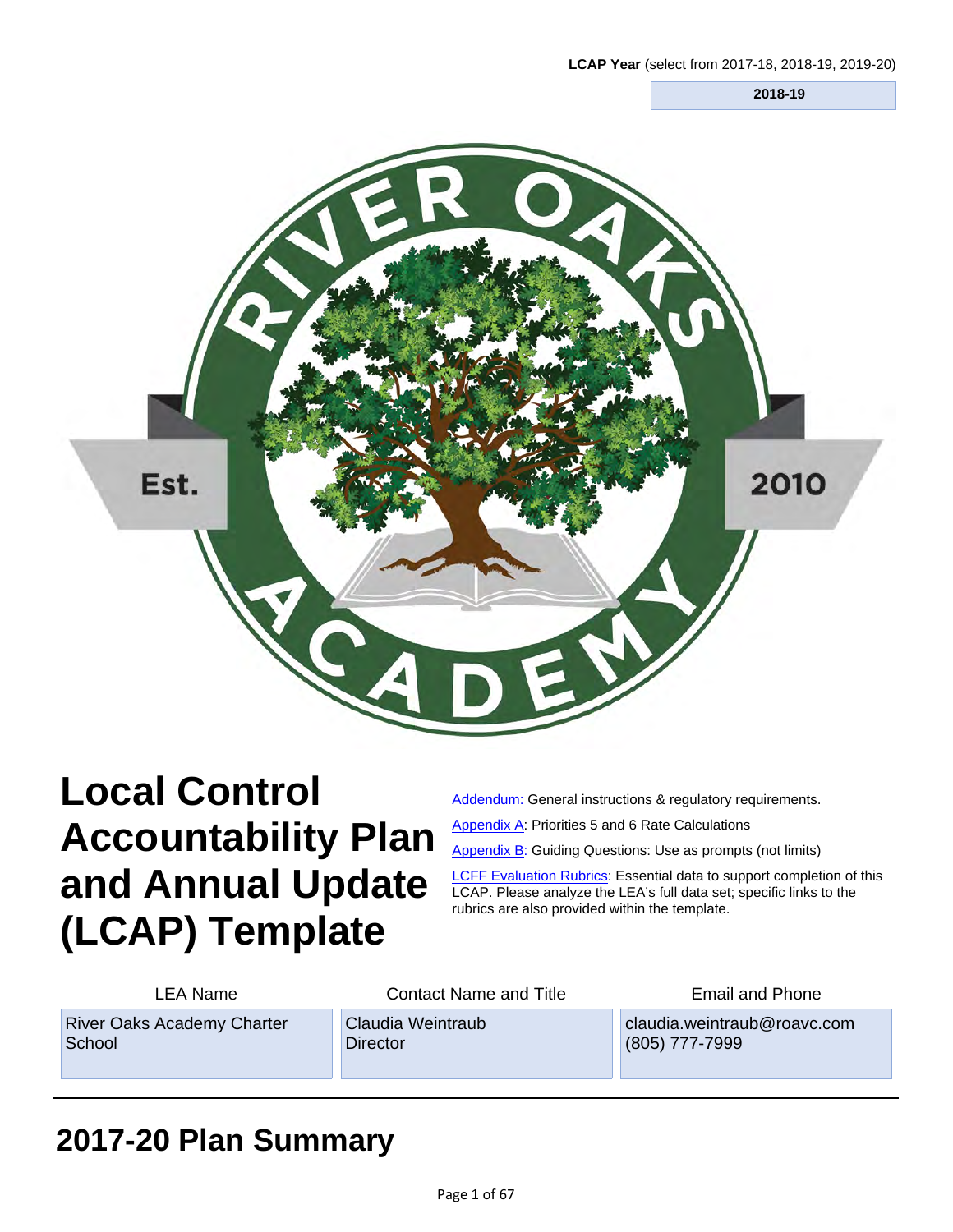## **The Story**

Describe the students and community and how the LEA serves them.

River Oaks Academy Charter School Introduction:

River Oaks Academy Charter School is a non-classroom based program, focused on personalized learning for students from transitional kindergarten through 12th grades. We have about 270 students enrolled throughout the grade levels. We have two resource centers, one in Westlake Village and one in Oxnard at Seabridge, to better serve students in that area. We currently serve 74 students at the Oxnard facility. Three years ago, we received a 6 year clear WASC accreditation and a \$600,000 career pathway grant.

River Oaks Academy is founded on the belief that all children are born with the capacity for brilliance. Our mission is to help children find, nurture and sustain the passion that will lead to their individual forms of brilliance. To this end, we offer a non-traditional TK-12 independent study, personalized learning program of individually designed curriculum and resources.

The structure of our school is quite different from what many have experienced in education. Our students are all taught in their own communities, primarily in their homes by their parents. Parents in our school are afforded the privilege and responsibility of facilitating their own child's education. As a school, we provide the support, guidance, accountability, documentation, materials, resources and assessments. We provide a credentialed teacher, who develops not only a close relationship with the student and the parent, but also reviews the learning and creates the assignment for the upcoming learning periods. The relationship is cultivated over time and is one of utmost professionalism and respect.

The teacher is the pivotal point of contact between the school and the student. The parent provides the day-to-day instruction. The teacher meets at least once every twenty school days with the student and the parent and is responsible for the required documentation and paperwork.

Our students participate in a variety of workshops, both at our resource centers and in the community. The school provides for workshops, classes, tutoring, study halls and social events. Students also participate in all state-mandated assessments, which included the CAASPP and the Physical Fitness test for students in grades 5, 7, and 9. Our 3-8th grade students take our i-Ready assessment twice/year, so we can monitor progress both, in the fall and in the spring. The high school students, partake in the Interim Assessments twice/year. River Oaks is also an official College Board approved test center. We administer the PSAT in the fall and in the spring as well as the SAT 2-3/year. We are happy to make sure that all our high school students have this opportunity to take these important assessments in a facility with which they are familiar and free of charge.

Since our enrollment in the individual grade level is below 30 students, the new state's accountability system, referred to as the "Dashboard" shows numerous "N/As" for our school. However, we are proud to emphasize that we saw a remarkable progress with all of our LCAP goals, and especially with our LCAP Goal # 3 (math improvements). We continued our extensive support in math by providing students (based on their last year's CAASPP results) with weekly math tutors; we offered a daily math lab, focus room (study hall) and a variety of other math support workshops. With that, our math levels increased increased for the 2nd year in a row. We will continue to include this goal in our LCAP and provide these services to further improve our students' math skills. We also are offering the PSAT and SAT assessments free of charge to our students and provide laptops to students through our laptop loaner program. We also will continue to offer SAT prep classes in ELA and math to further support all of our students to become college and career ready.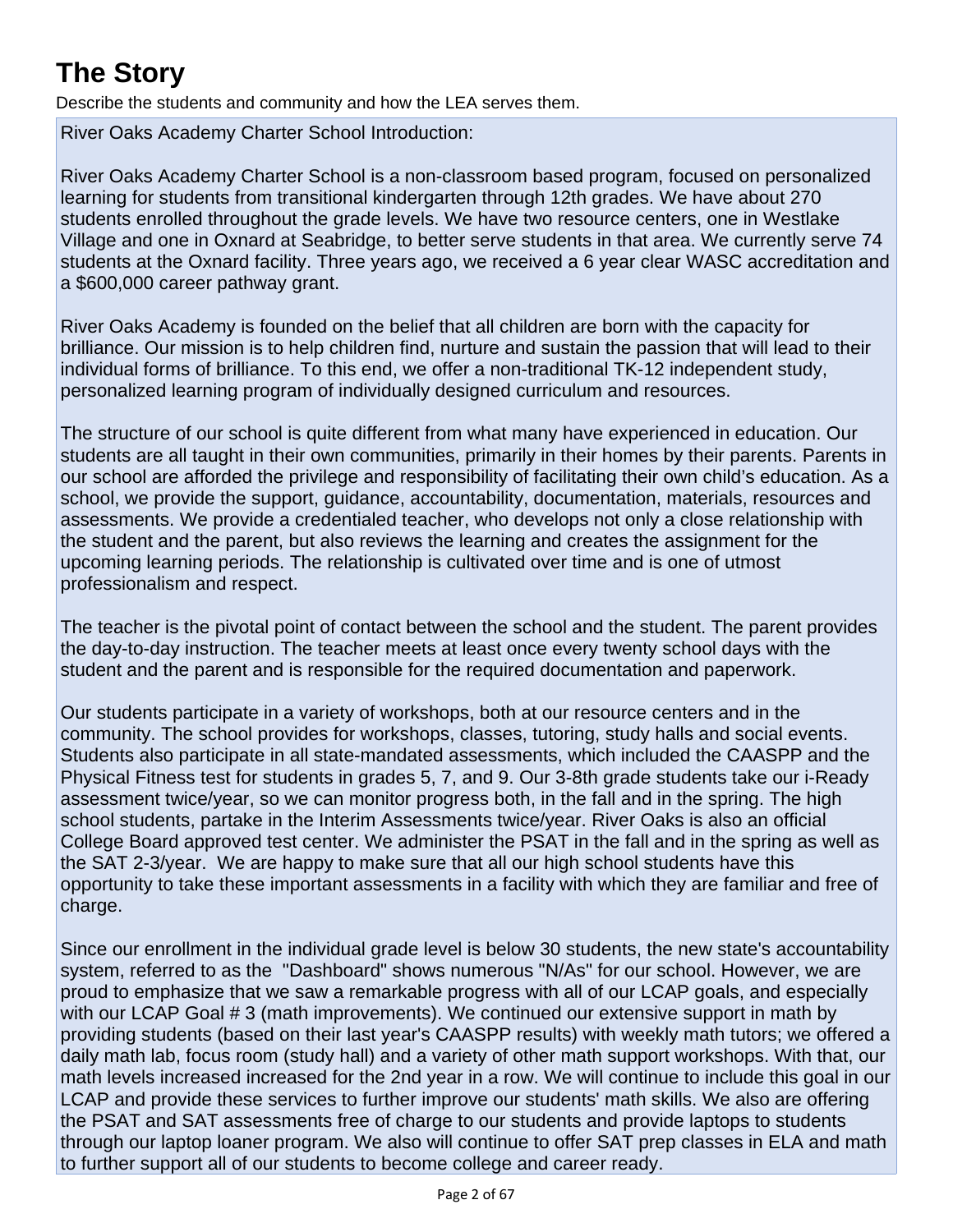Our ELA indicator on the Dashboard also shows that our scores increased for the 2nd year. We will continue to provide the academic support by offering individual tutoring, academic writing workshops, SAT prep workshops and more to continue and maintain the growth.

Our graduation rate shows as "Status" and "Change" columns are marked with an N/A. This is again due to the low cohort numbers in each grade and to protect student privacy. However, we are happy to report that over the last several years, we have had a 100% 4-year cohort graduation rate.

Our Chronic Absenteeism rate also shows an N/A. As an Independent Study program, absenteeism is not a prevalent issue.

Our Goal #4 emphasizes access to a-g courses and CC courses as well as career pathways offerings. To continue to prepare our students for College and Career, we not only have continued to build our Career Pathway program, which gives our students extensive choices to venture and explore a variety of careers, but we also have changed our graduation requirements to include our College and Career Seminar, which is an a-g articulated course. Furthermore, we now offer WEE (Work Experience); 3 pathways that are a-g approved. We also have two of our pathways (Networking and Legal) articulated with the local colleges.; business partners from a variety of industry sectors who are supporting our pathways and are offering internships and job shadowing to our students. We are currently working on bringing internships to our students.

Our high school guidance counselor works and meets with students at least twice/year to make sure that they not only are on track, but also are informed. We have over 50 a-g courses, from which our students can choose and continue to add to that list every year. We also offer SAT prep courses in math and ELA.

As of this year, we are also NCAA accredited.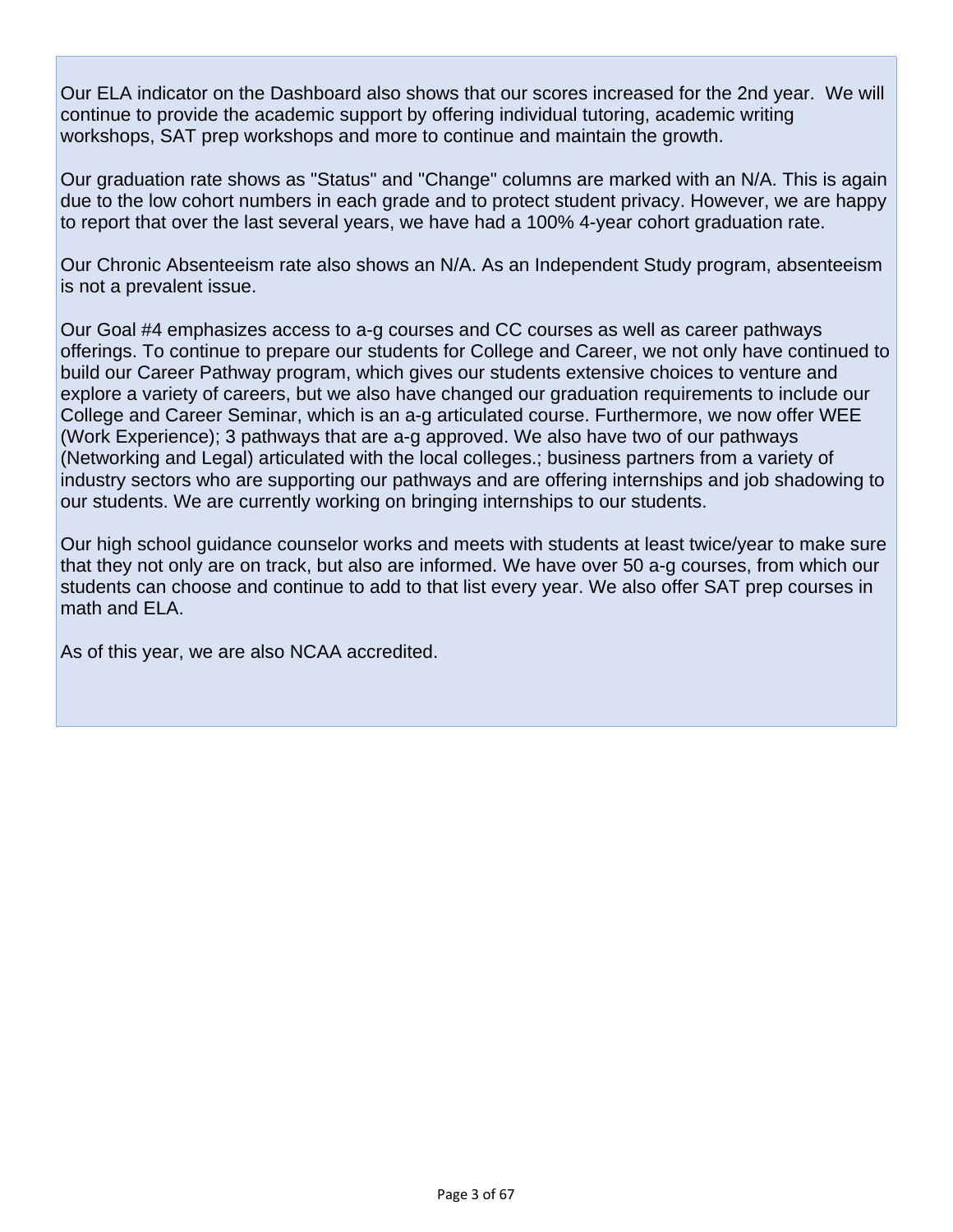

## **LCAP Highlights**

Identify and briefly summarize the key features of this year's LCAP.

The highlights of the 17-18 LCAP was the increase in our CAASPP math and ELA scores two years in a row. We were clearly able to show progress that was made in that area. We have significantly increased our math scores as per the Dashboard data. However, we recognize that more work needs to be done, and therefore, our 18-19 LCAP will continue to show a focus on math as our major goal.

We continue to submit courses to the UC system to increase our a-g course offerings for our high school students. While we were able to articulate 2 of our pathways classes (Networking and Legal), we are still working on trying to articulate our Hospitality pathway as well. At this time, we are offering 3 pathways, our College and Career Seminar and hope to work towards offering internships as well. We have increased the enrollment in our pathway classes

Furthermore, we are offering PSAT and SAT exams here at our facility, and we implemented SAT prep courses and our high school guidance counselor meets with our students at least twice/year.

## **Review of Performance**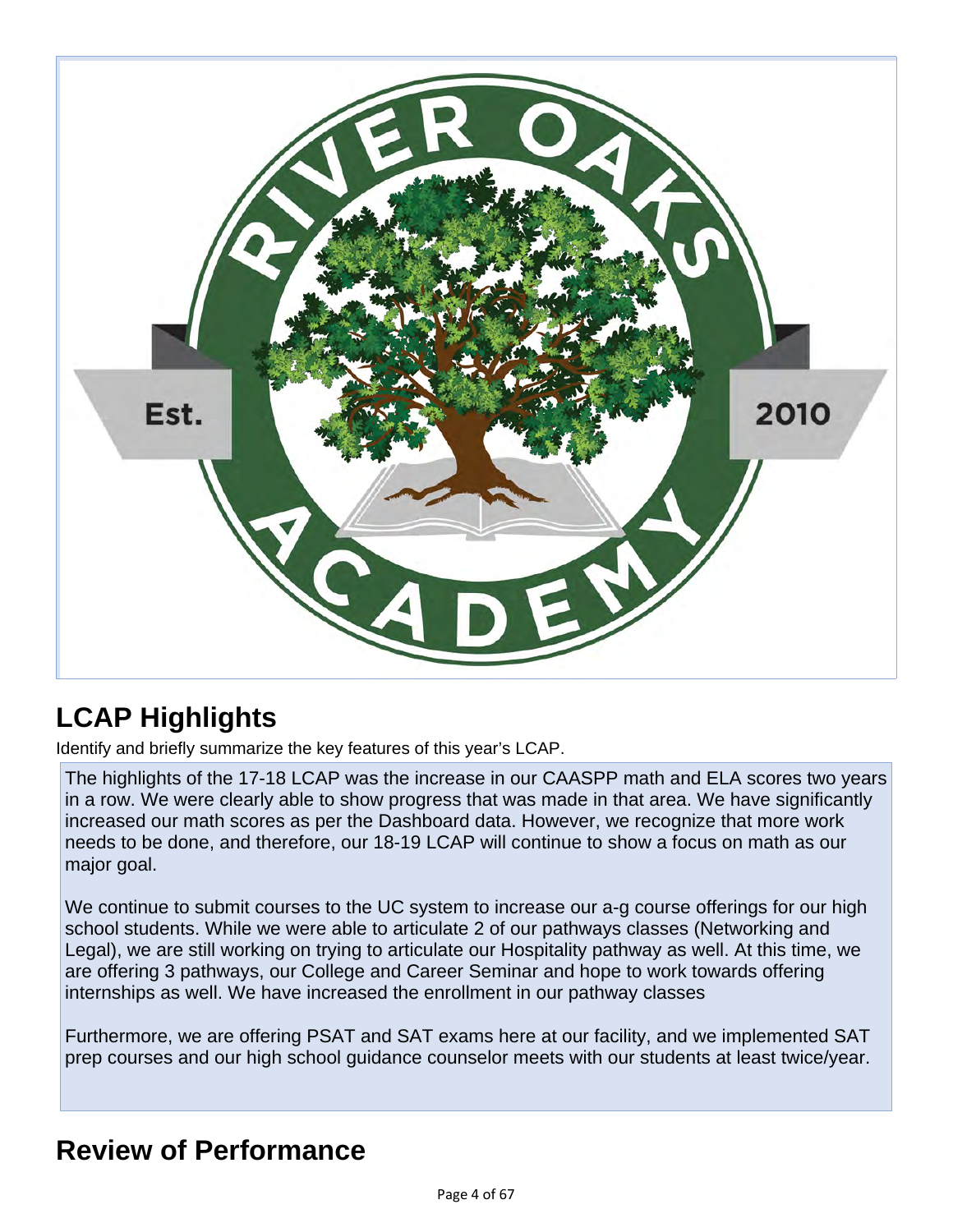Based on a review of performance on the state indicators and local performance indicators included in the LCFF Evaluation Rubrics, progress toward LCAP goals, local self-assessment tools, stakeholder input, or other information, what progress is the LEA most proud of and how does the LEA plan to maintain or build upon that success? This may include identifying any specific examples of how past increases or improvements in services for low-income students, English learners, and foster youth have led to improved performance for these students.

### **Greatest Progress**

### Goal #1:

All of our teachers are properly assigned due to a refined and detailed screening process and due to our teachers taking additional classes through the VPSS process. We also currently have properly credentialed CTC teachers.

### Goal #2:

Our facility is maintained weekly and major repairs and clean up are done throughout the summer, including waxing floors, painting, steam cleaning, arranging of books and materials, reordering of CC aligned materials for students, cleaning of furniture, repair of technology items, such as laptops, i-Pads, etc.

#### Goal #3:

According to the Fall 2017 Dashboard, our math scores have increased by12.7 points and are at a medium (green) level. This is the 2nd year in a row, where our math scores did increase as per the Dashboard. Despite our increase, we have many supports in place to continue to help our students be successful, including weekly tutoring for students who scored below grade level, but also daily math labs, focus rooms, a variety of math workshops, a 24/7 math application where students can get tutoring help, our Prep & Pizza (to prepare our students for testing), our Interim Assessment, a variety of math workshops and professional development for our staff.

We will continue these interventions as well as add new ones, as we need them. We are proud of the fact that we have been able to implement support for our students at the beginning of the school year. We are confident that these interventions will proof to show additional gains in our math scores.

To further our support of our academic facilitators, which in our setting are the parents, we held frequent "Boot Camps", which were geared to support our parents through a variety of teacher-led workshops in effective math strategies.

We also showed an increase in our ELA scores for the 2nd year in a row. We will also continue to offer ELA support, including daily ELA labs, tutoring, a variety of ELA workshops; Interim Assessments, i-Ready assessments and instructional support and PD for our staff.

### Goal #4:

We have worked on and created an amazing Career Pathway Program. We now not only have 3 CTE credentialed teachers, but also have 3 pathways fully implemented and running. We also have incorporated the College and Career Seminar as one of our graduation requirements. Our students have reported on numerous occasions the value of all of these course offerings and we feel that this has been providing our students with additional opportunities to be successful and to explore the college and career world. We have several advisory boards for our pathways, comprised of professionals in each pathway. We also offer a WEE program, which is led by our high school guidance counselor. 2 of our 3 pathways are articulated with the local junior colleges (Networking and Legal). That means, that our students are getting college credit for attending these classes.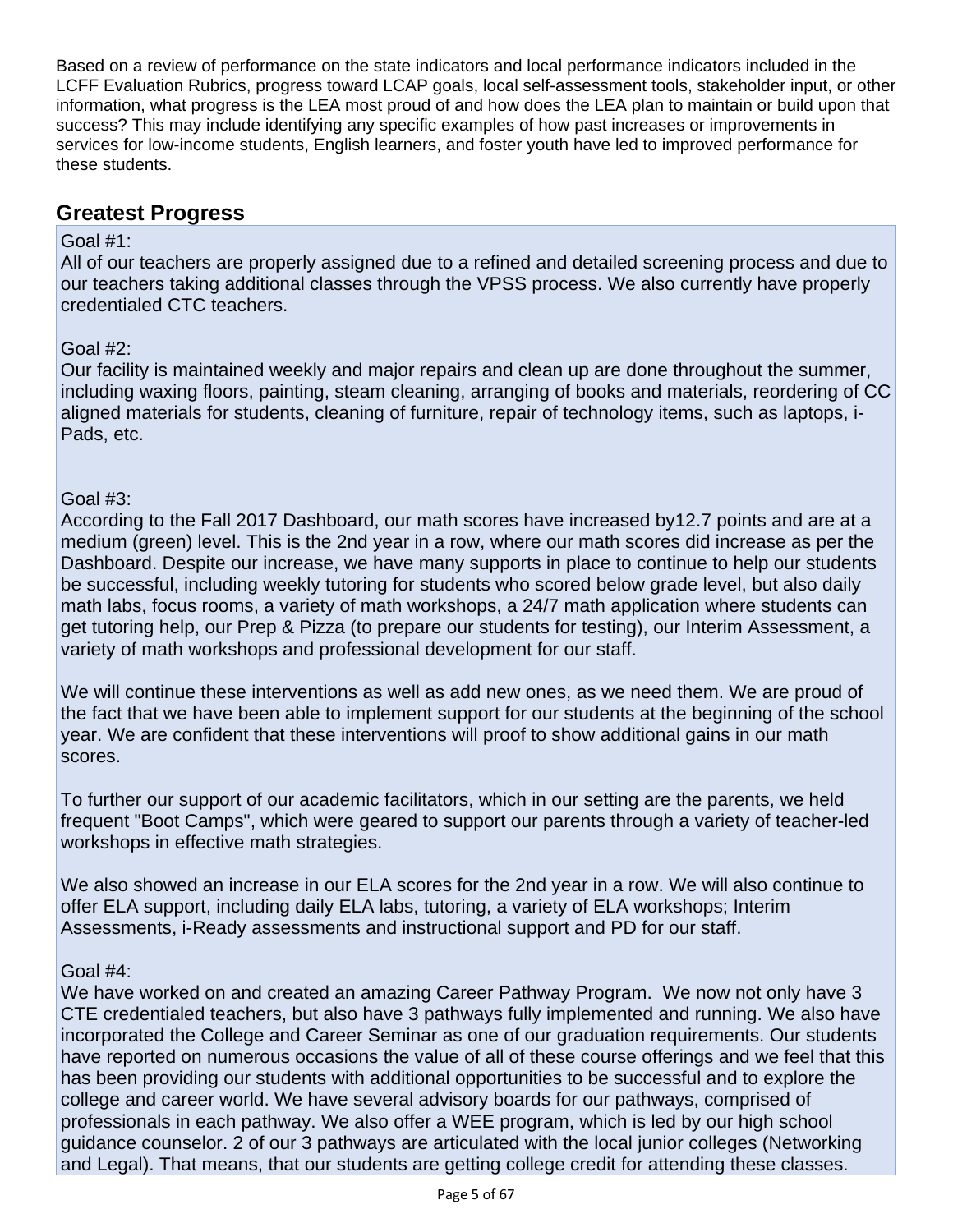We are currently pursuing the implementation of internships for our students in the area. We hope to offer these to our 10th, 11th and 12th grade students by the 18/19 school year.

We also have received the NCAA accreditation this year. This will help our athlete students who are interested in pursuing Division 1 and 2 colleges.

Referring to the LCFF Evaluation Rubrics, identify any state indicator or local performance indicator for which overall performance was in the "Red" or "Orange" performance category or where the LEA received a "Not Met" or "Not Met for Two or More Years" rating. Additionally, identify any areas that the LEA has determined need significant improvement based on review of local performance indicators or other local indicators. What steps is the LEA planning to take to address these areas with the greatest need for improvement?

### **Greatest Needs**

Using the Fall 2017 Dashboard as our metric, River Oaks does not have any state indicator or local performance indicators or which the overall performance was in the "Red" or "Orange" performance category or where we received a "Not Met" and "Not Met for Two or More Years" rating.

Although the College and Career (9-12) indicator shows as very low, we have made many CALPADS reporting changes and are certain that this indicator will be quite different this year. We continue to adjust our reporting to CALPADS for the career pathways, a-g courses and the concurrent enrollment, since many of our students are participating in all of these reported areas.

We find that our greatest need is still in the mathematics (3-8) area, despite improving by 12.7 points.

The Dashboard shows our socioeconomically disadvantaged student population as performing low (43 points below level 3) in ELA and as having declined by 9.3 points. On the other hand, in math, they increased significantly (75.9 points), though still performing below level 3.

Our Hispanic population has also scored at 12.1 points below level 3 and shown a significant decline (33.2 points) in ELA. We attribute that to the significant increase in our Hispanic population at our new Oxnard site. These students have come to ROA performing below grade level. We will continue to put substantial supports in place to help our Hispanic student population improve their scores. In Math, the Hispanic sub group has maintained their score, albeit still performing below level 3 as well.

Referring to the LCFF Evaluation Rubrics, identify any state indicator for which performance for any student group was two or more performance levels below the "all student" performance. What steps is the LEA planning to take to address these performance gaps?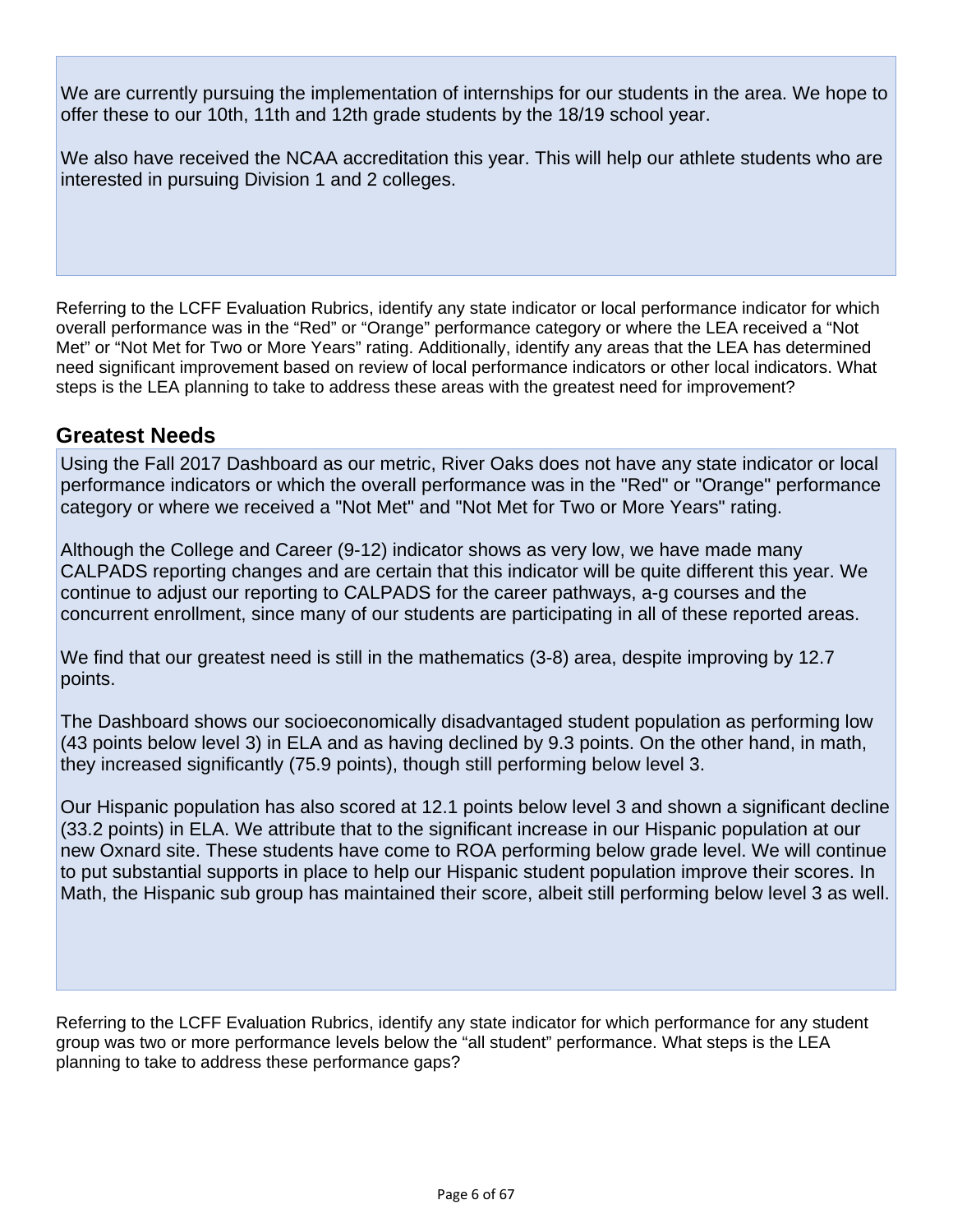### **Performance Gaps**

Subgroup performance:

Since ROA is a small school, we do not have many scores in subgroups, other than our Socioeconomically disadvantaged, Hispanic and students with disabilities groups. The Fall 2017 Dashboard shows the following:

ELA: Our Hispanic students status "low" level with 12.1 points below level 3. We tested a total of 22 students in that subgroup.

ELA: Our students with disabilities are at a "very low" level with 70.9 points below level 3, however, it increased significantly by 51.6 points. Please know, that we have a total of 11 students tested in that subgroup.

ELA: Our socioeconomically disadvantaged students show that they have declined by 9.3 points. We tested 25 students in the subgroup.

Math: Our Hispanic group shows that they are still 38.7 points below level 3. We maintained in this category, as there is only a 2.1 point change.

Math: Our students with disabilities are at a "very low" level with 99.6 points below level 3. We saw an increase of 75.9 points in that subgroup.

Math: Our socioeconomically disadvantaged students are also are at "low" status, with 75.2 points below level 3, but we had a significant increase of 22.6 points.

We will focus on all subgroups with regards to our math and ELA support by continuing an individualized and personalized learning plan that addresses their strengths and weaknesses.

For our Hispanic students, we will identify their weaknesses on an individual basis and develop a learning plan that Includes but it not limited to tutoring, possible bilingual tutoring; , additional curricular materials and SDAIE strategies. We will identify a teacher who has the proper credential/certification to support our Hispanic students. We will encourage our students to attend our daily focus room and ELA labs.

For our students with disabilities, we will also implement additional math and ELA support outside of the support stated in the student's IEP. We will encourage our students to attend the focus room and the math and ELA labs that are offered daily.

For our socioeconomically disadvantaged students we will continue to provide the resources, such as the laptop program, the YUP tutoring application; the onsite daily focus room and math/ELA labs; and the tutor on wheel program. We will also identify any missing basic needs of these students at the beginning of the year by asking the teacher to fill out a form to establish a strong parent/teacher partnership by aligning families to resources within the community.

If not previously addressed, identify the two to three most significant ways that the LEA will increase or improve services for low-income students, English learners, and foster youth.

### **Increased or Improved services**

Based on current enrollment projections, River Oaks Academy (ROA) will educate 255 students during 2018/19 school year. Approximately, 19.61% of these students will be deemed unduplicated for LCAP purposes. ROA will increase and/or improve services for unduplicated students by implementing the following programs: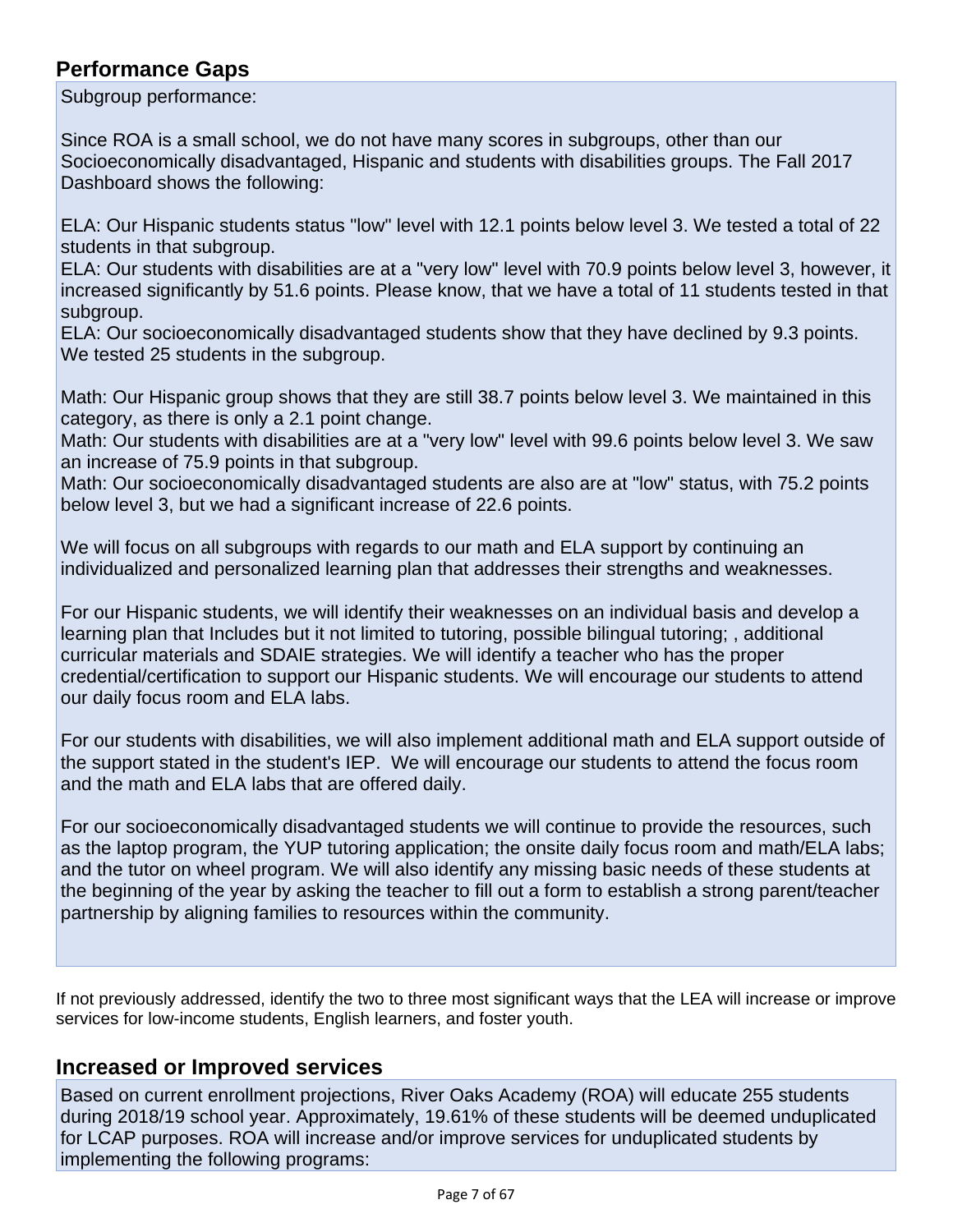- 1. Additional math tutoring for unduplicated students
- 2. Additional English Language Arts tutoring for unduplicated students
- 3. Laptop program for unduplicated students
- 4. Free PSAT/SAT tests
- 5. Additional SAT math and ELA prep classes
- 6. Daily focus rooms with math labs and ELA labs during workshop weeks
- 7. Moby Max math practice
- 8. Interim Assessments for additional practice
- 9. Test anxiety support and workshops
- 10. Added Full-Time Science/Auxiliary Teacher

## **Budget Summary**

Complete the table below. LEAs may include additional information or more detail, including graphics.

### **DESCRIPTION AMOUNT**

Total General Fund Budget Expenditures For LCAP Year | \$2,396,507

Total Funds Budgeted for Planned Actions/Services to Meet The Goals in the LCAP for LCAP Year

\$439,009.00

The LCAP is intended to be a comprehensive planning tool but may not describe all General Fund Budget Expenditures. Briefly describe any of the General Fund Budget Expenditures specified above for the LCAP year not included in the LCAP.

River Oaks Academy is operated as a not-for profit public benefit charter school. Therefore, the school's general fund activities are recorded under Fund 62. General fund expenditures not reported on the Local Control and Accountability Plan (LCAP) are recorded under the following categories:

- 1. Salaries and benefits for certificated and classified employees
- 2. Instructional and administrative supplies
- 3. Non-capitalized equipment under \$5,000
- 4. Staff Development
- 5. General Liability Insurance
- 6. Facility and Utility costs
- 7. Contracted instructional and administrative services
- 8. Depreciation
- 9. Other outgo including indirect costs charges

### **DESCRIPTION AMOUNT**

Total Projected LCFF Revenues for LCAP Year \$2,161,231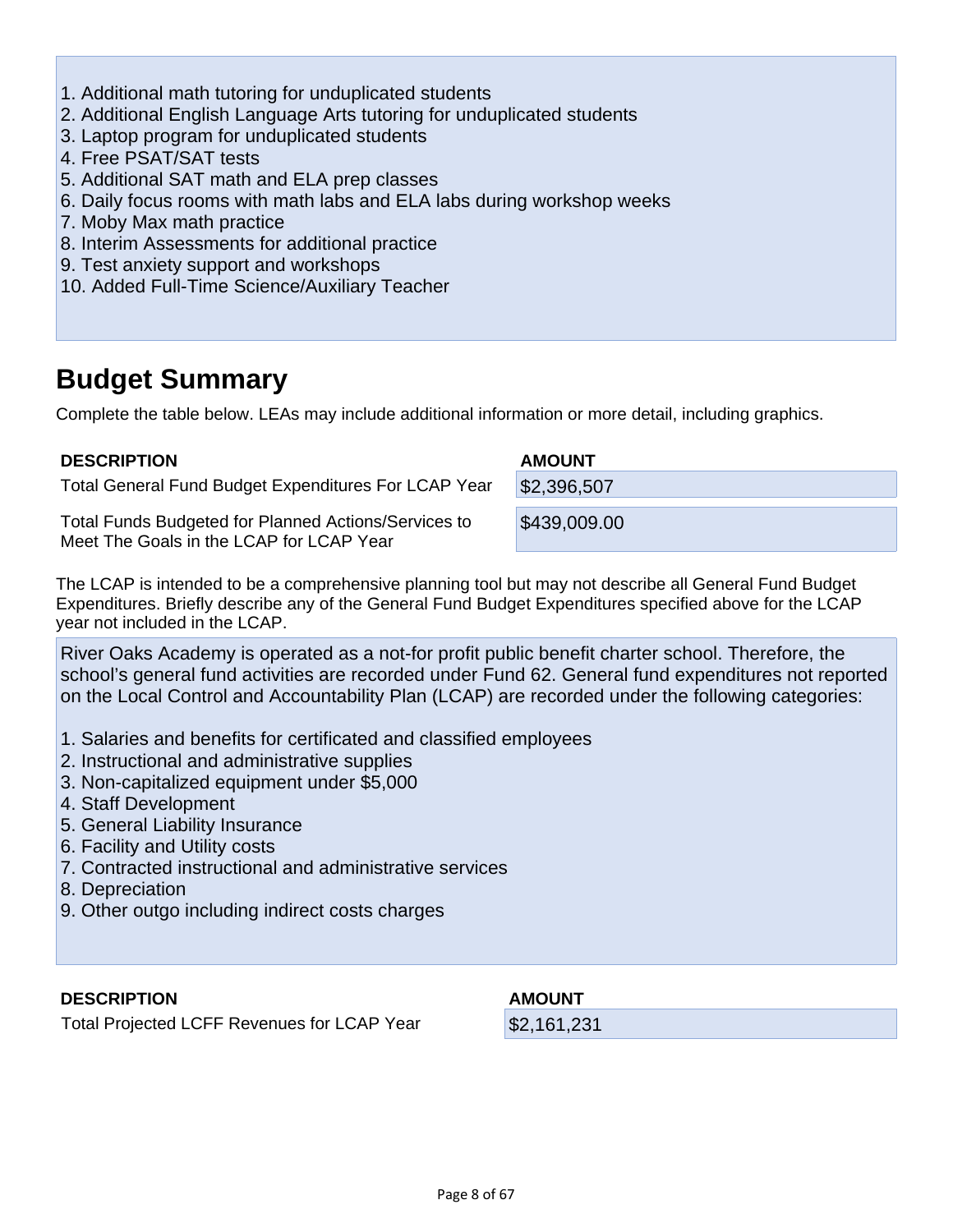## **Annual Update**

### **LCAP Year Reviewed: 2017-18**

Complete a copy of the following table for each of the LEA's goals from the prior year LCAP. Duplicate the table as needed.

### **Goal 1**

Goal #1: Due to our school's special setting (Independent Study)and the small school size, it is more challenging to make sure that teachers are assigned properly. Our school setting is a TK- 12, which means that our teachers need to have a multiple subject credential and still be able to serve our high school students. Since our school is growing, hiring is a constant challenge.

All teachers will be appropriately assigned pursuant to Education Code 44258.9, fully credentialed in multiple subject area and for the pupils they are teaching in an independent study setting. As specified by California Education Code (EC) Section 44865, independent study is considered an "alternative school". As an alternative education teacher he/she must be NCLB- compliant in one core academic subject or elementary multiple subjects and has up to three years from date of assignment as an eligible teacher to demonstrate subject matter competence in the necessary core academic subjects.

All candidates will undergo a rigorous hiring process Faculty will have targeted professional development based on the Personalized Educator Plans (individual and school goals) and the needs of students and families, based on data, interviews and other measures. Expand to hire a science teacher.

State and/or Local Priorities addressed by this goal:

State Priorities: Priority 1: Basic (Conditions of Learning)

Local Priorities:

### **Annual Measurable Outcomes**

| Expected                            | Actual                                                                                                                                                                                                          |
|-------------------------------------|-----------------------------------------------------------------------------------------------------------------------------------------------------------------------------------------------------------------|
| Metric/Indicator<br>Ed Code 44258.9 | All teachers are appropriately assigned. We are looking at expanding to hire<br>a science teacher for the 18-19 school year to help with the NGSS standards<br>and to implement a high quality science program. |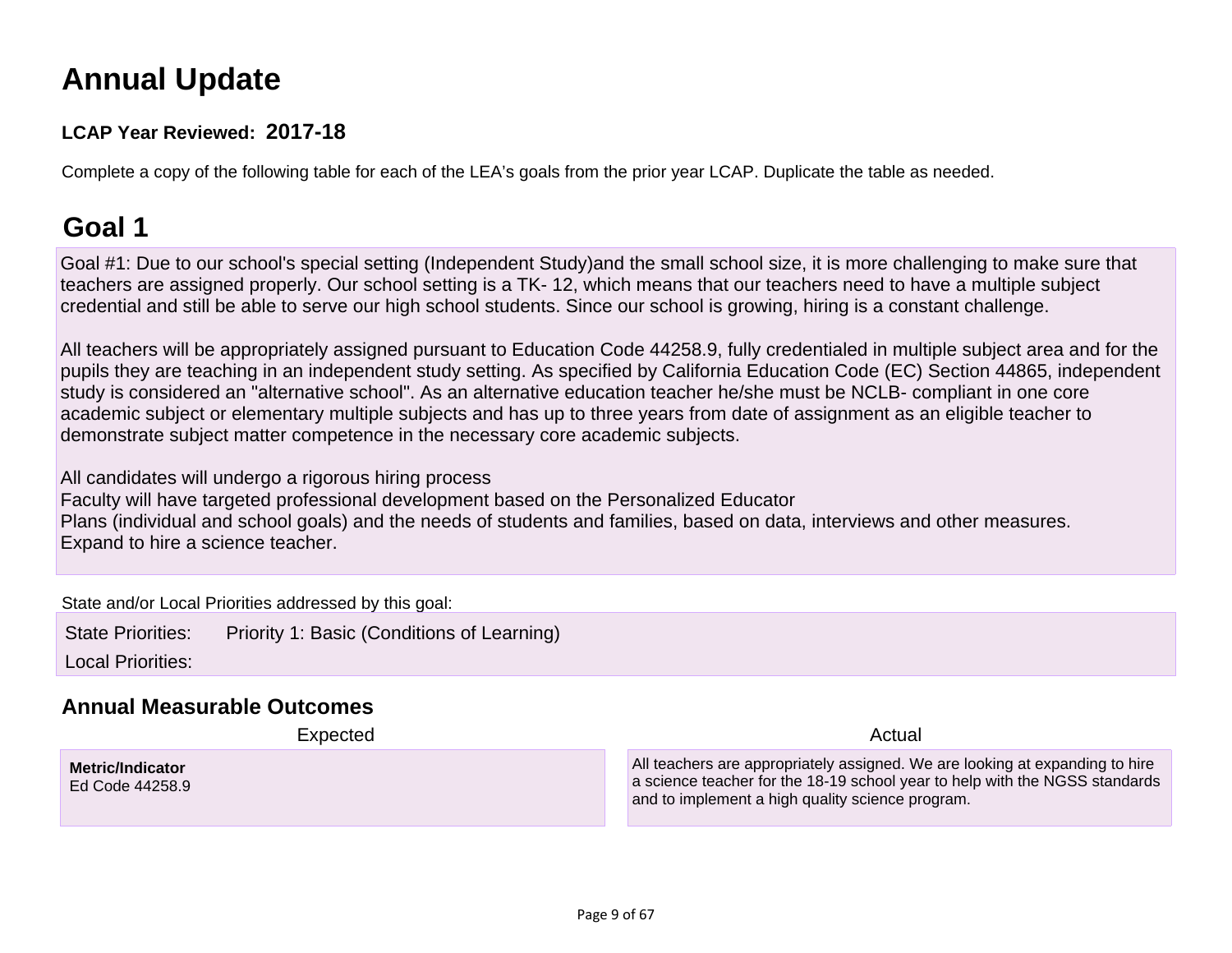| Expected                                                                                                                                                                                                                                                                                                                                                                                                                                                                                                                                                                                                                                                | Actual |
|---------------------------------------------------------------------------------------------------------------------------------------------------------------------------------------------------------------------------------------------------------------------------------------------------------------------------------------------------------------------------------------------------------------------------------------------------------------------------------------------------------------------------------------------------------------------------------------------------------------------------------------------------------|--------|
| $17 - 18$<br>All teachers will be appropriately assigned pursuant to Education Code<br>44258.9, fully credentialed in multiple subject area and for the pupils they<br>are teaching in an independent study setting. As specified by California<br>Education Code (EC) Section 44865, independent study is considered an<br>"alternative school". As an alternative education teacher he/she must be<br>NCLB-compliant in one core academic subject or elementary multiple<br>subjects and has up to three years from date of assignment as an eligible<br>teacher to demonstrate subject matter competence in the necessary core<br>academic subjects. |        |
| Maintain 100% of teachers appropriately credentialed to teach in an<br>independent study setting, which is considered an "alternative school".                                                                                                                                                                                                                                                                                                                                                                                                                                                                                                          |        |
| <b>Baseline</b><br>All teachers are appropriately assigned pursuant to Ed Code                                                                                                                                                                                                                                                                                                                                                                                                                                                                                                                                                                          |        |

### **Actions / [Services](#page-51-0)**

Duplicate the Actions/Services from the prior year LCAP and complete a copy of the following table for each. Duplicate the table as needed.

### **Action 1**

| <b>Planned</b>                                  | Actual                          | <b>Budgeted</b>                  | <b>Estimated Actual</b>          |
|-------------------------------------------------|---------------------------------|----------------------------------|----------------------------------|
| <b>Actions/Services</b>                         | <b>Actions/Services</b>         | Expenditures                     | <b>Expenditures</b>              |
| 1.1 All students will be supervised             | All students are supervised by  | Goal will not add a net monetary | Goal will not add a net monetary |
| by appropriately credentialed                   | properly credentialed teachers. | cost to the school. \$0          | cost to the school. \$0          |
| teachers as measured by the<br>CBEDS data base. |                                 |                                  |                                  |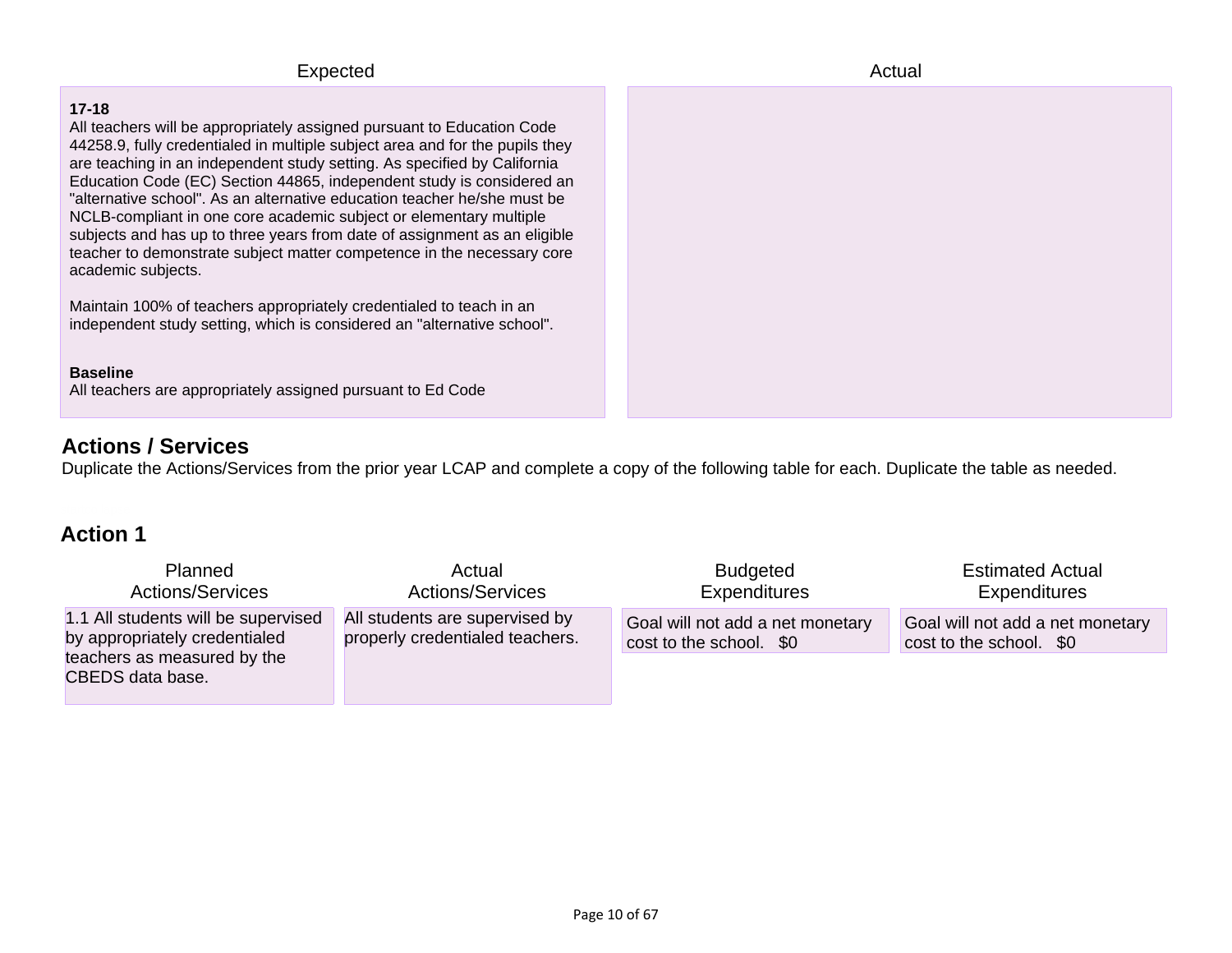## **Analysis**

Complete a copy of the following table for each of the LEA's goals from the prior year LCAP. Duplicate the table as needed. Use actual annual measurable outcome data, including performance data from the LCFF Evaluation Rubrics, as applicable.

Describe the overall implementation of the actions/services to achieve the articulated goal.

We did not hire a new teacher for the 17-18 school year.

Describe the overall effectiveness of the actions/services to achieve the articulated goal as measured by the LEA.

n/a

Explain material differences between Budgeted Expenditures and Estimated Actual Expenditures.

River Oaks Academy did not experience a material difference between budgeted expenditures and estimated actual expenditures.

Describe any changes made to this goal, expected outcomes, metrics, or actions and services to achieve this goal as a result of this analysis and analysis of the LCFF Evaluation Rubrics, as applicable. Identify where those changes can be found in the LCAP. n/a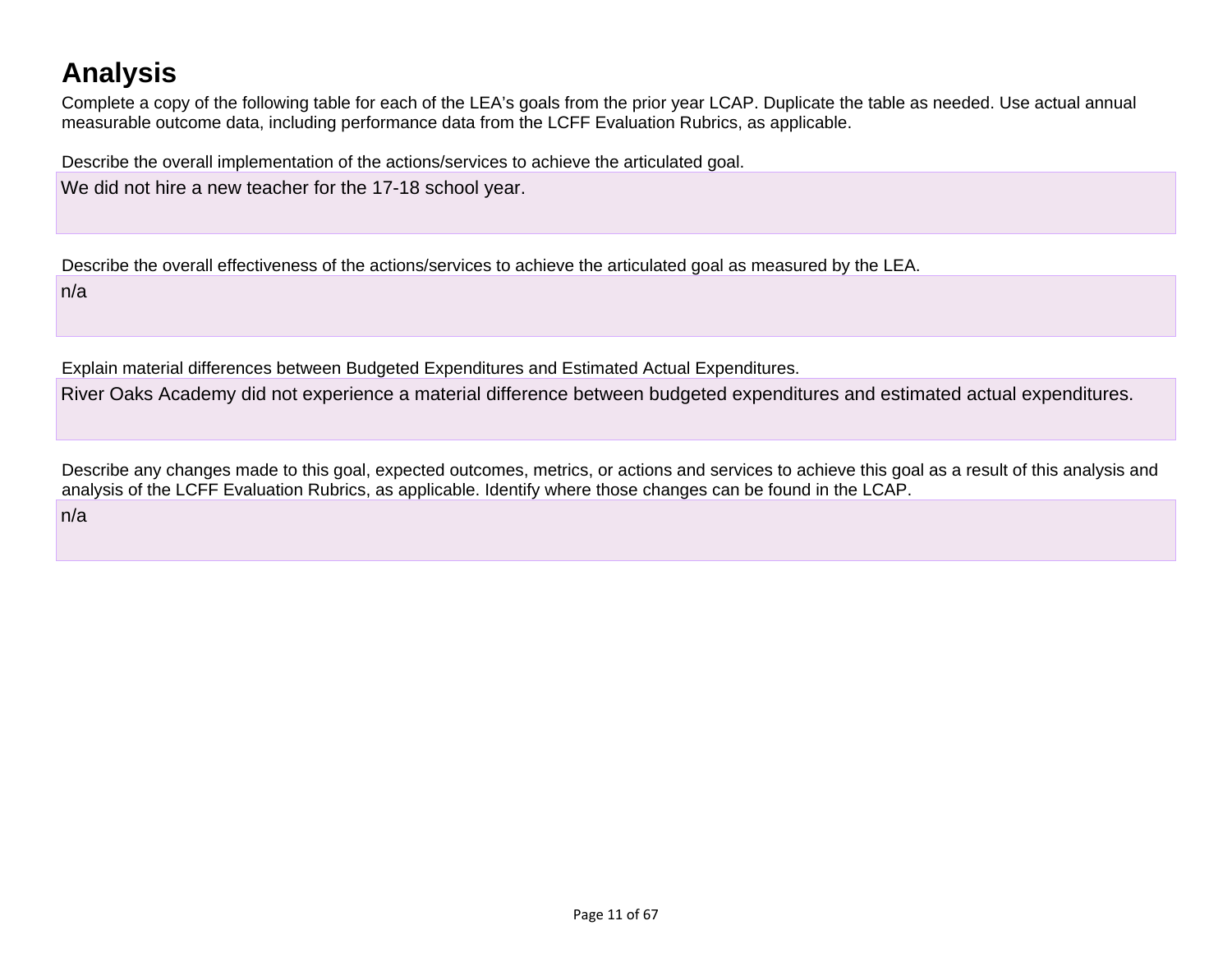## **Annual Update**

### **LCAP Year Reviewed: 2017-18**

Complete a copy of the following table for each of the LEA's goals from the prior year LCAP. Duplicate the table as needed.

### **Goal 2**

Goal #2: Facilities are well maintained and large enough for students to attend workshops. Quiet areas for tutoring and SPED services are provided.

Facility offers clean rooms; well maintained and well lit; bully free and drug free.

State and/or Local Priorities addressed by this goal:

State Priorities: Priority 1: Basic (Conditions of Learning) Priority 6: School Climate (Engagement)

Local Priorities:

### **Annual Measurable Outcomes**

| Expected                                                                                                                                                                                                                                                                                                        | Actual                                                                                                                                                                                                                                                                                                                |
|-----------------------------------------------------------------------------------------------------------------------------------------------------------------------------------------------------------------------------------------------------------------------------------------------------------------|-----------------------------------------------------------------------------------------------------------------------------------------------------------------------------------------------------------------------------------------------------------------------------------------------------------------------|
| <b>Metric/Indicator</b><br>5% increase in workshop/classes/tutoring attendance as measured by<br>attendance roster<br>$17 - 18$<br>Maintain facility in inviting condition; increase student attendance at<br>academic workshops/classes/tutoring by 5% as measured by attendance<br>roster:<br><b>Baseline</b> | We saw an overall increase in workshops/classes. Students are being<br>assigned for tutoring on a need basis. It is difficult to measure the increase in<br>attendance due to a variety of factors, including different class offerings,<br>increase in student population, need based assignments for students, etc. |
| Maintain facility in inviting condition; Provide adequate facilities for<br>classes/workshops/tutoring; quiet areas for one-on-one tutoring;                                                                                                                                                                    |                                                                                                                                                                                                                                                                                                                       |

### **Actions / [Services](#page-51-0)**

Duplicate the Actions/Services from the prior year LCAP and complete a copy of the following table for each. Duplicate the table as needed.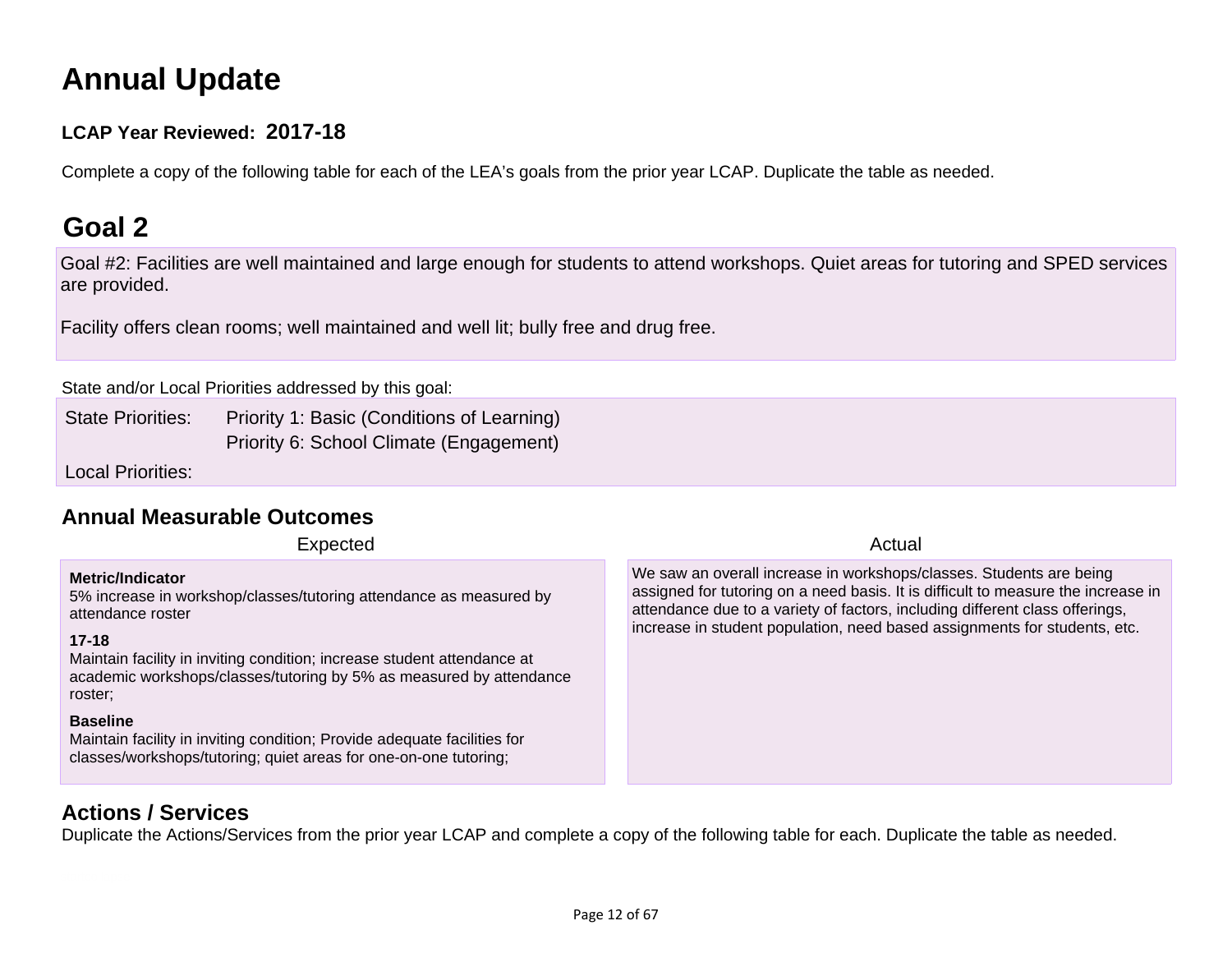### **Action 1**

| Planned<br><b>Actions/Services</b>                                   | Actual<br><b>Actions/Services</b>                                                                                                                                                                                                                                                                                                       | <b>Budgeted</b><br><b>Expenditures</b>                                                                                                                                                       | <b>Estimated Actual</b><br><b>Expenditures</b>                                                                                                                                                |
|----------------------------------------------------------------------|-----------------------------------------------------------------------------------------------------------------------------------------------------------------------------------------------------------------------------------------------------------------------------------------------------------------------------------------|----------------------------------------------------------------------------------------------------------------------------------------------------------------------------------------------|-----------------------------------------------------------------------------------------------------------------------------------------------------------------------------------------------|
| 2.1 Maintain facility in inviting<br>condition and repair as needed. | Facilities were cleaned thoroughly;<br>floors were waxed and carpets<br>were steam cleaned; walls were<br>painted; book organized and<br>individual rooms cleaned.<br>River Oaks Academy is expected<br>to spend \$200,153 to keep facility<br>in pristine condition. This amount<br>is \$15,196 more than the original<br>LCAP budget. | <b>Annual Facility Cost including</b><br>monthly custodial charges to<br>keep facility in pristine condition.<br>Service costs will be financed<br>with State unresticted funds<br>\$184,957 | <b>Annual Facility Cost including</b><br>monthly custodial charges to<br>keep facility in pristine condition -<br>Service costs will be financed<br>with State unresticted funds<br>\$200,153 |
|                                                                      |                                                                                                                                                                                                                                                                                                                                         |                                                                                                                                                                                              |                                                                                                                                                                                               |

## **Analysis**

Complete a copy of the following table for each of the LEA's goals from the prior year LCAP. Duplicate the table as needed. Use actual annual measurable outcome data, including performance data from the LCFF Evaluation Rubrics, as applicable.

Describe the overall implementation of the actions/services to achieve the articulated goal.

During the summer, we implemented most organizing and cleaning. ROA Cafe is intended to be inviting to our students to spend more time during workshops/classes and especially during any testing, including CAASPP. We hope that the appearance of a more inviting and friendly environment will help to contribute to our students performance on the state mandated assessments. Test results for the Spring 2017 did increase.

Describe the overall effectiveness of the actions/services to achieve the articulated goal as measured by the LEA.

We believe that the overall friendly and inviting facilities contribute to our students performance on the state mandated tests.

Explain material differences between Budgeted Expenditures and Estimated Actual Expenditures.

River Oaks Academy did not experience a material difference over 10% between budgeted expenditures and estimated actual expenditures.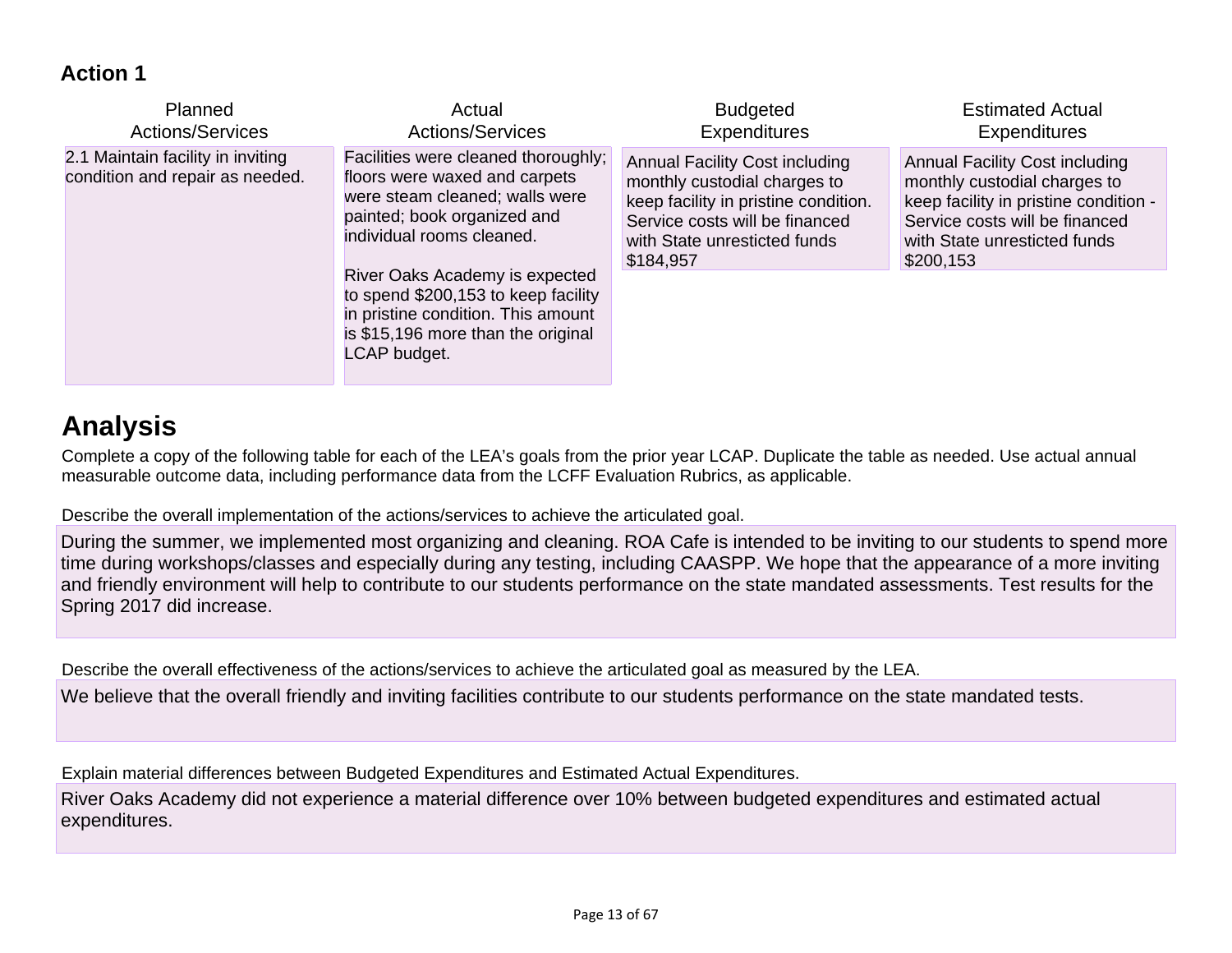Describe any changes made to this goal, expected outcomes, metrics, or actions and services to achieve this goal as a result of this analysis and analysis of the LCFF Evaluation Rubrics, as applicable. Identify where those changes can be found in the LCAP.

n/a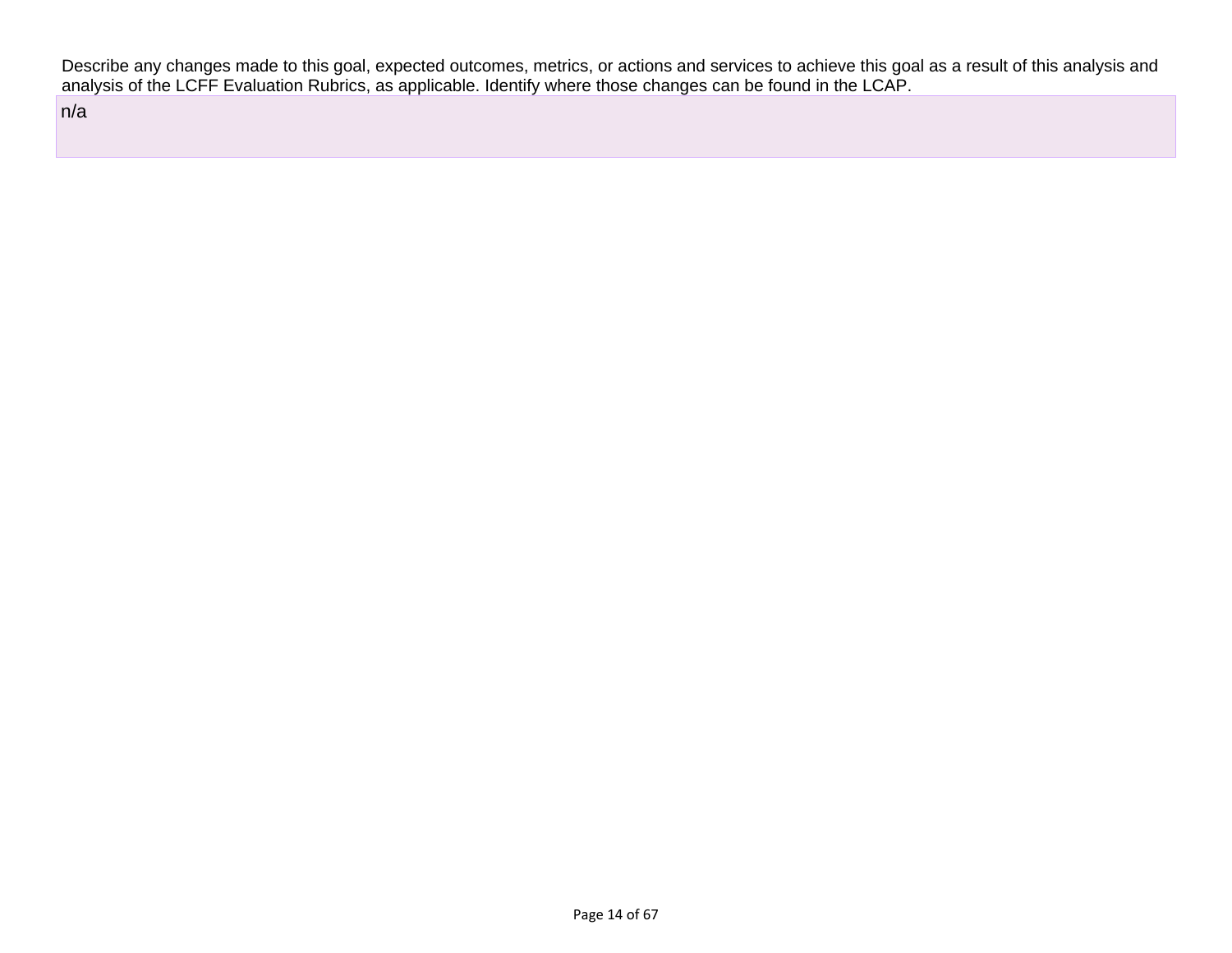## **Annual Update**

### **LCAP Year Reviewed: 2017-18**

Complete a copy of the following table for each of the LEA's goals from the prior year LCAP. Duplicate the table as needed.

## **Goal 3**

Goal #3:

All students will have access to CC aligned materials. Students who score below grade level will receive additional math/ELA support as needed ROA will be adding more new math tutors as needed ROA will add bilingual ELA tutors as needed The Dashboard "Status and Change Report" will show an increase in math scores The Dashboard "Status and Change Report" will show the ROA ELA scores at above level 3

#### State and/or Local Priorities addressed by this goal:

State Priorities: Priority 2: State Standards (Conditions of Learning) Priority 4: Pupil Achievement (Pupil Outcomes) Priority 8: Other Pupil Outcomes (Pupil Outcomes)

Local Priorities:

### **Annual Measurable Outcomes**

| Expected                                                                    | Actual                                                                      |
|-----------------------------------------------------------------------------|-----------------------------------------------------------------------------|
| <b>Metric/Indicator</b>                                                     | 100% of students did have access to CC aligned materials.                   |
| Use the Dashboard "Status and Change" report                                | All students who scored below grade level were assigned to math/ELA tutors. |
| $17 - 18$                                                                   | We did not have to add more math tutors, since the current tutor pool was   |
| 100% of students will have access to standards-aligned materials in math    | sufficient. We also were able to group some of our students into small      |
| (1,2)                                                                       | tutoring groups.                                                            |
| With additional math tutoring support; math workshops and additional parent | No bilingual ELA tutors were needed.                                        |
| support in the area of math, 80% of student performance in math will        | The "Dashboard" Status and Change Report for the Fall 2017 showed an        |
| increase by 3% as measured by either i-Ready math; ACT Aspire math          | increase of 5.2 points in ELA and an increase of 12.7 points in math.       |
| and/or Smarter Balanced math.                                               | ELA scores were for the Fall 2017 report at 20.4 points above level 3.      |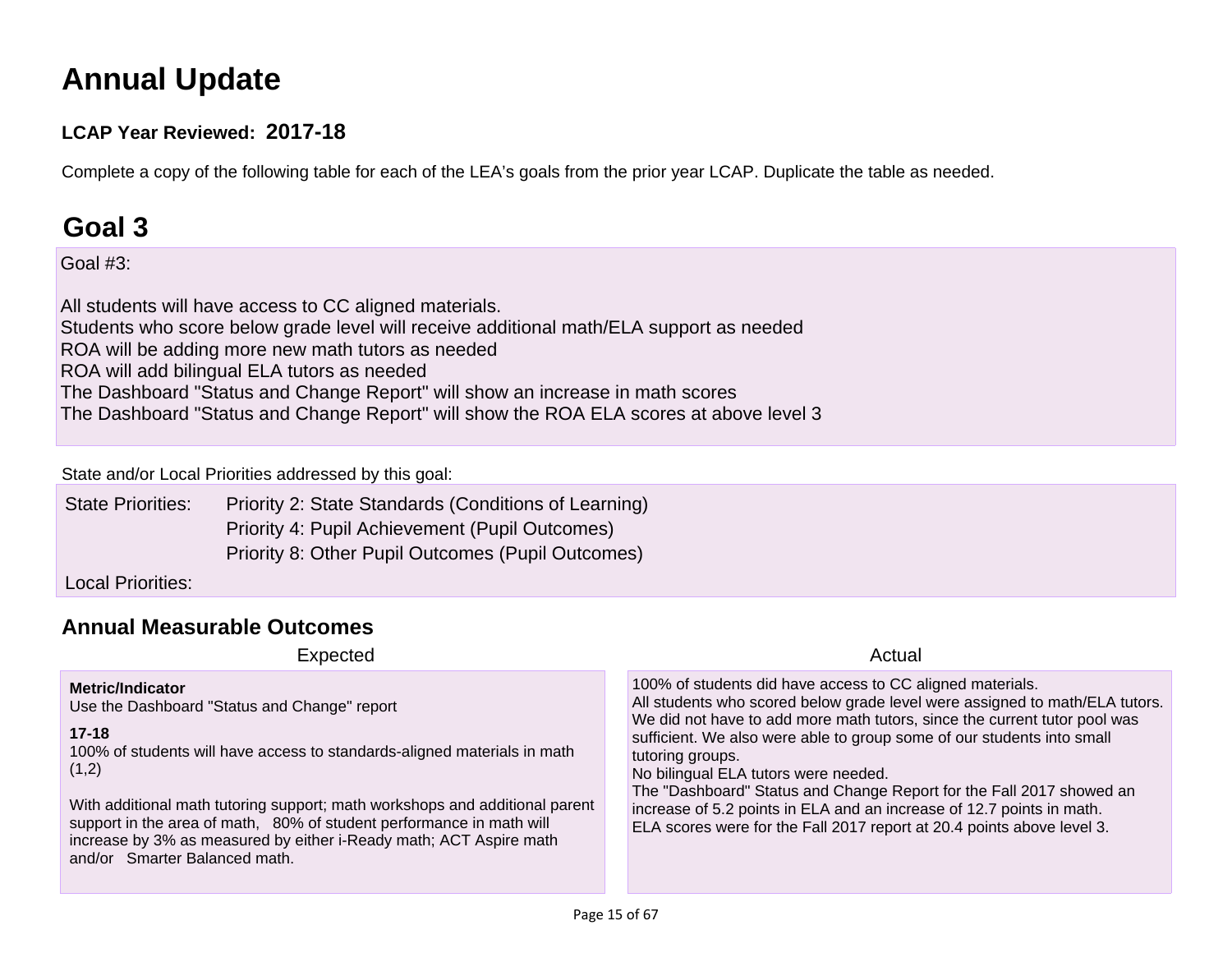### Expected Actual Actual Actual Actual Actual Actual Actual Actual Actual Actual Actual Actual Actual Actual Actual Actual Actual Actual Actual Actual Actual Actual Actual Actual Actual Actual Actual Actual Actual Actual Act

**Baseline** Dashboard "Status" report

### **Actions / [Services](#page-51-0)**

Duplicate the Actions/Services from the prior year LCAP and complete a copy of the following table for each. Duplicate the table as needed.

### **Action 1**

| Actual<br><b>Actions/Services</b>                                                                                                                                                                                                                                                                                    | <b>Budgeted</b><br><b>Expenditures</b>                                                                                                                                                                                       | <b>Estimated Actual</b><br><b>Expenditures</b>                                                                                                                                                                                    |
|----------------------------------------------------------------------------------------------------------------------------------------------------------------------------------------------------------------------------------------------------------------------------------------------------------------------|------------------------------------------------------------------------------------------------------------------------------------------------------------------------------------------------------------------------------|-----------------------------------------------------------------------------------------------------------------------------------------------------------------------------------------------------------------------------------|
| <b>Actions/Services</b><br>3.1 Individual and personalized<br>Students who scored below level 3<br>tutoring for students who are below<br>were identified before the school<br>grade level or who are requesting<br>year and provided with additional<br>additional support in math (4).<br>support in math and ELA. | Additional support to students by<br>providing math tutors. Service<br>costs will be financed with State<br>unrestricted funds \$64,480                                                                                      | Additional support to students by<br>providing math and reading tutors<br>-Service costs will be financed<br>with State unrestricted funds.<br>\$66,200                                                                           |
| to spend \$66,200 for individual and<br>personalized tutoring for students.<br>This amount is \$1,720 less than<br>the original LCAP budget.                                                                                                                                                                         |                                                                                                                                                                                                                              |                                                                                                                                                                                                                                   |
|                                                                                                                                                                                                                                                                                                                      |                                                                                                                                                                                                                              |                                                                                                                                                                                                                                   |
| Actual<br><b>Actions/Services</b>                                                                                                                                                                                                                                                                                    | <b>Budgeted</b><br><b>Expenditures</b>                                                                                                                                                                                       | <b>Estimated Actual</b><br><b>Expenditures</b>                                                                                                                                                                                    |
| Students who did not have access<br>to technology were provided with a<br>laptop from our laptop loaner<br>program.<br>River Oaks Academy is expected<br>to spend \$9,341 to maintain our<br>laptop program. This amount is<br>\$159 less than the original LCAP<br>budget.                                          | Laptop Loan program to our<br>socio-economically<br>disadvantaged students to allow<br>for greater access to online<br>resources and curriculum. Supply<br>costs will be financed with State<br>unrestricted dollars \$9,500 | Laptop Loan program to our<br>socio-economically<br>disadvantaged students to allow<br>for greater access to online<br>resources and curriculum -<br>Supply costs will be financed with<br>State unrestricted dollars.<br>\$9,341 |
|                                                                                                                                                                                                                                                                                                                      | River Oaks Academy is expected                                                                                                                                                                                               |                                                                                                                                                                                                                                   |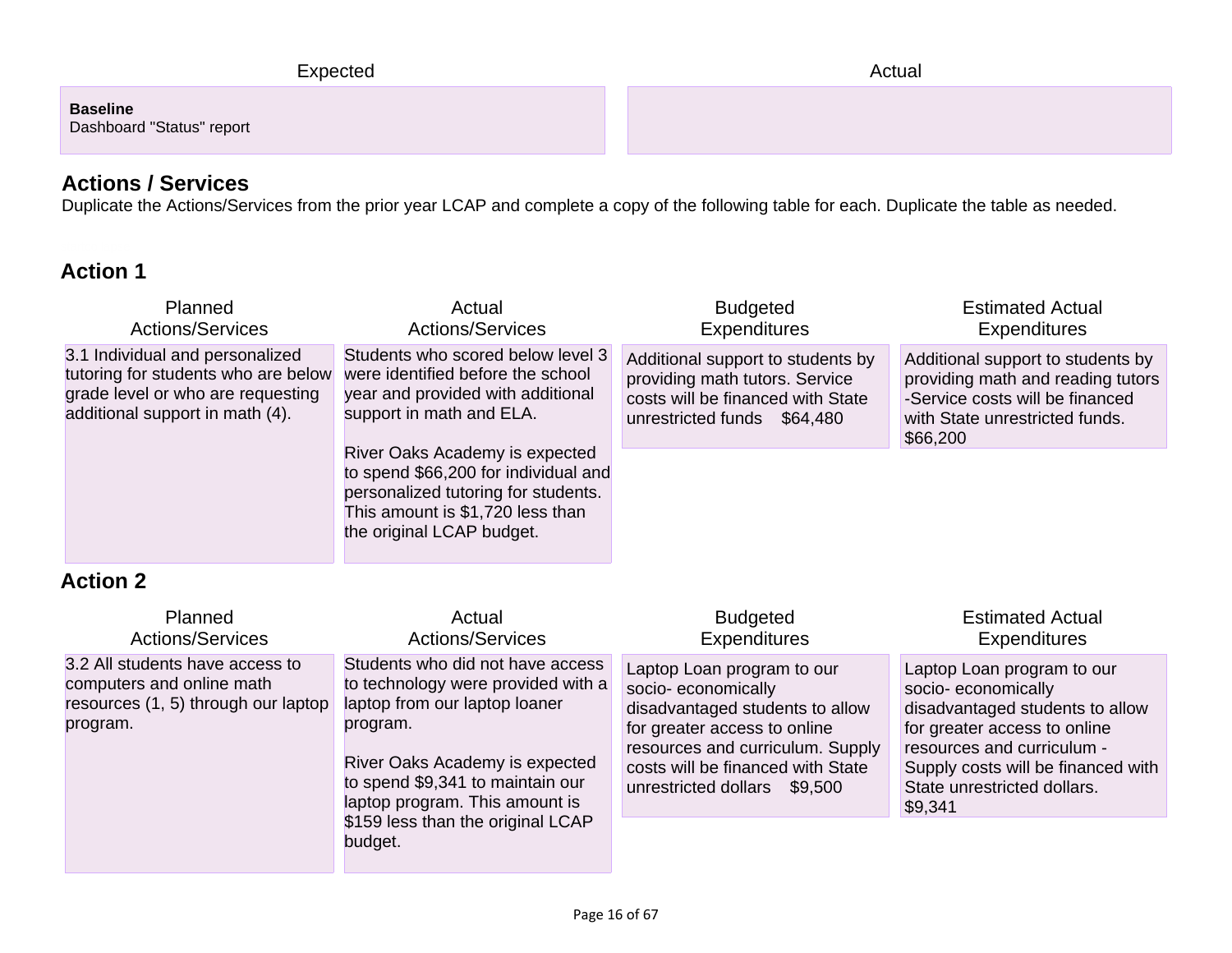### **Action 3**

| Planned                                                                                                                                                      | Actual                                                                                                                                                                                                                                                                                                                                            | <b>Budgeted</b>                  | <b>Estimated Actual</b>          |
|--------------------------------------------------------------------------------------------------------------------------------------------------------------|---------------------------------------------------------------------------------------------------------------------------------------------------------------------------------------------------------------------------------------------------------------------------------------------------------------------------------------------------|----------------------------------|----------------------------------|
| <b>Actions/Services</b>                                                                                                                                      | <b>Actions/Services</b>                                                                                                                                                                                                                                                                                                                           | <b>Expenditures</b>              | <b>Expenditures</b>              |
| 3.3: 100% of students will have                                                                                                                              | 100% of our students have access                                                                                                                                                                                                                                                                                                                  | Standards aligned instruction    | Standards aligned instruction    |
| access to standards- aligned                                                                                                                                 | to CC aligned materials;                                                                                                                                                                                                                                                                                                                          | materials. Supply costs will be  | materials - Supply costs will be |
| instructional materials (1,2) and                                                                                                                            | PD for parent facilitators and                                                                                                                                                                                                                                                                                                                    | financed with State unrestricted | financed with State unrestricted |
| appropriate Professional                                                                                                                                     | teachers was provided during                                                                                                                                                                                                                                                                                                                      | dollars \$10,000                 | dollars. \$25,266                |
| Development for parent facilitators<br>and teachers aligned with standard<br>based instructional materials (3)<br>will be offered at our resource<br>center. | parent bootcamps for our parent<br>facilitators and during turn-in<br>meetings;<br>PD for our teachers is provided at<br>a variety of conferences and<br>workshops at the VCOE; etc.<br>River Oaks Academy is expected<br>to spend \$25,266 for standards<br>aligned materials. This amount is<br>\$15,266 more than the original<br>LCAP budget. |                                  |                                  |

## **Analysis**

Complete a copy of the following table for each of the LEA's goals from the prior year LCAP. Duplicate the table as needed. Use actual annual measurable outcome data, including performance data from the LCFF Evaluation Rubrics, as applicable.

Describe the overall implementation of the actions/services to achieve the articulated goal.

An annual review of our standards aligned materials and textbooks is conducted throughout the summer months. Additional materials are ordered as per request of the curriculum committee and to replace and replenish current materials.

Low performing students are identified at the beginning of the year using a variety of assessment methods, including i-Ready and CAASPP scores to help implement any additional support in ELA and math to help the student be successful.

Staff attends continuous PD in areas of their passion and interest. We have staff attend PD in math, ELA, science, STEAM, technology and more at a variety of conferences and workshops.

Staff offers a variety of topics for parent facilitator PD at the weekly parent bootcamps. Staff also works with parents individually at each turn-in to support them in all areas.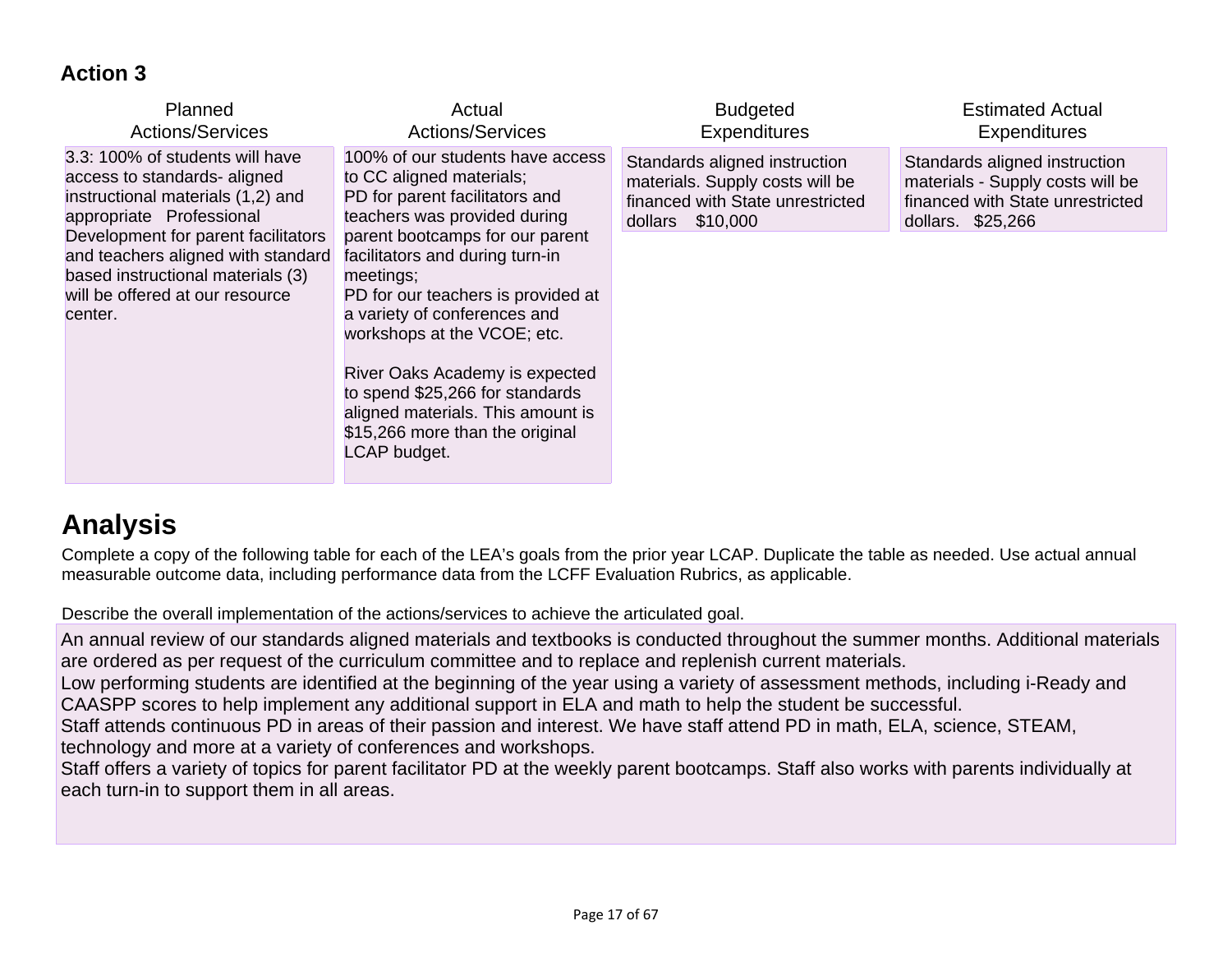Describe the overall effectiveness of the actions/services to achieve the articulated goal as measured by the LEA.

ROA has seen test scores increase for the last two years. We believe that this is a direct result of all the actions and services that have been implemented for our students and parent facilitators.

Explain material differences between Budgeted Expenditures and Estimated Actual Expenditures.

River Oaks Academy purchased additional standards aligned materials due to increase in student demand. For this reason, there was approximately a 20% material difference between budgeted expenditures and estimated actual expenditures.

Describe any changes made to this goal, expected outcomes, metrics, or actions and services to achieve this goal as a result of this analysis and analysis of the LCFF Evaluation Rubrics, as applicable. Identify where those changes can be found in the LCAP.

n/a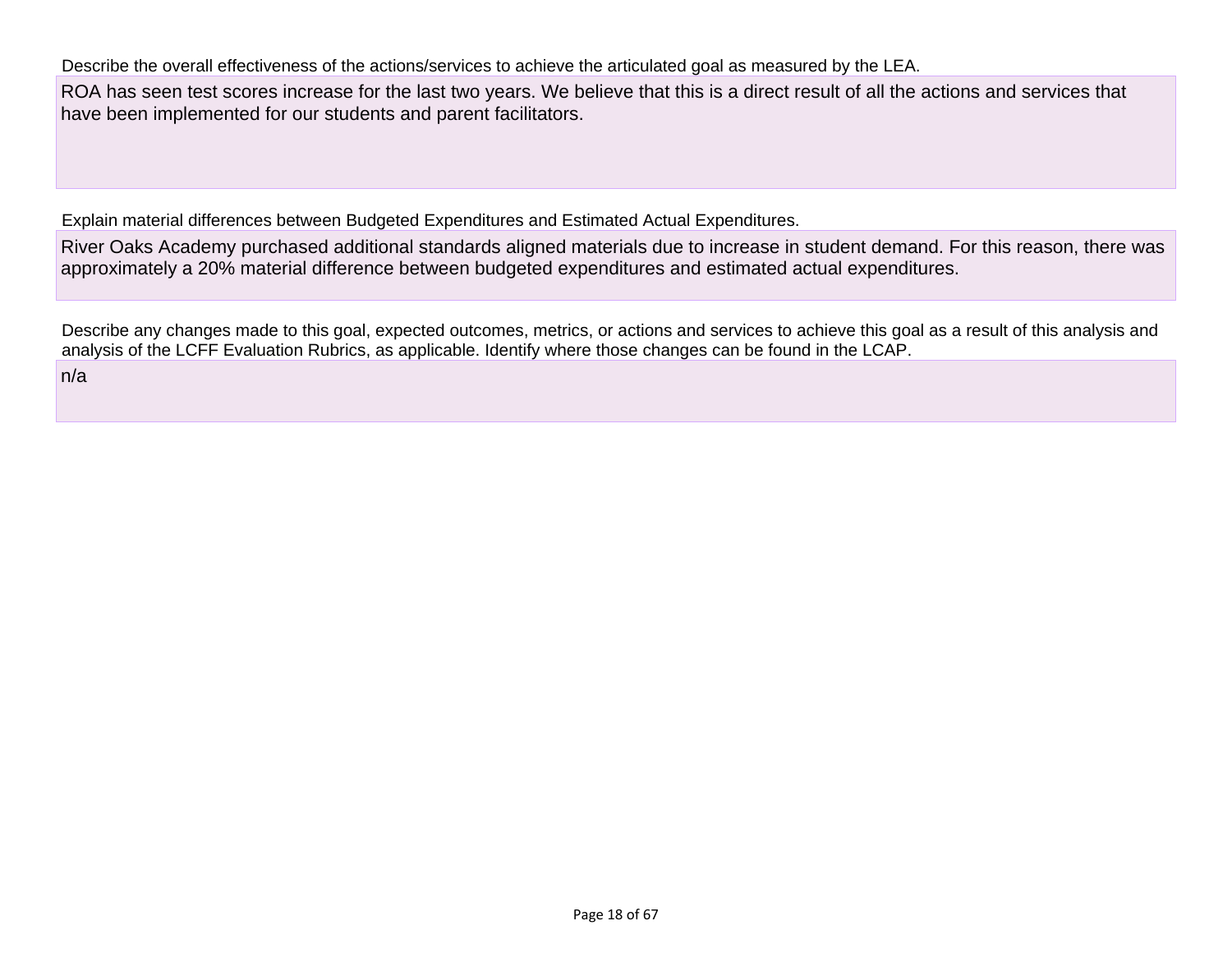## **Annual Update**

### **LCAP Year Reviewed: 2017-18**

Complete a copy of the following table for each of the LEA's goals from the prior year LCAP. Duplicate the table as needed.

### **Goal 4**

Goal #4: Continue to expand college and career readiness opportunities

State and/or Local Priorities addressed by this goal:

State Priorities: Priority 2: State Standards (Conditions of Learning) Priority 4: Pupil Achievement (Pupil Outcomes) Priority 5: Pupil Engagement (Engagement) Priority 7: Course Access (Conditions of Learning) Priority 8: Other Pupil Outcomes (Pupil Outcomes)

Local Priorities:

### **Annual Measurable Outcomes**

Expected Actual Actual Actual Actual Actual Actual Actual Actual Actual Actual Actual Actual Actual Actual Actual Actual Actual Actual Actual Actual Actual Actual Actual Actual Actual Actual Actual Actual Actual Actual Act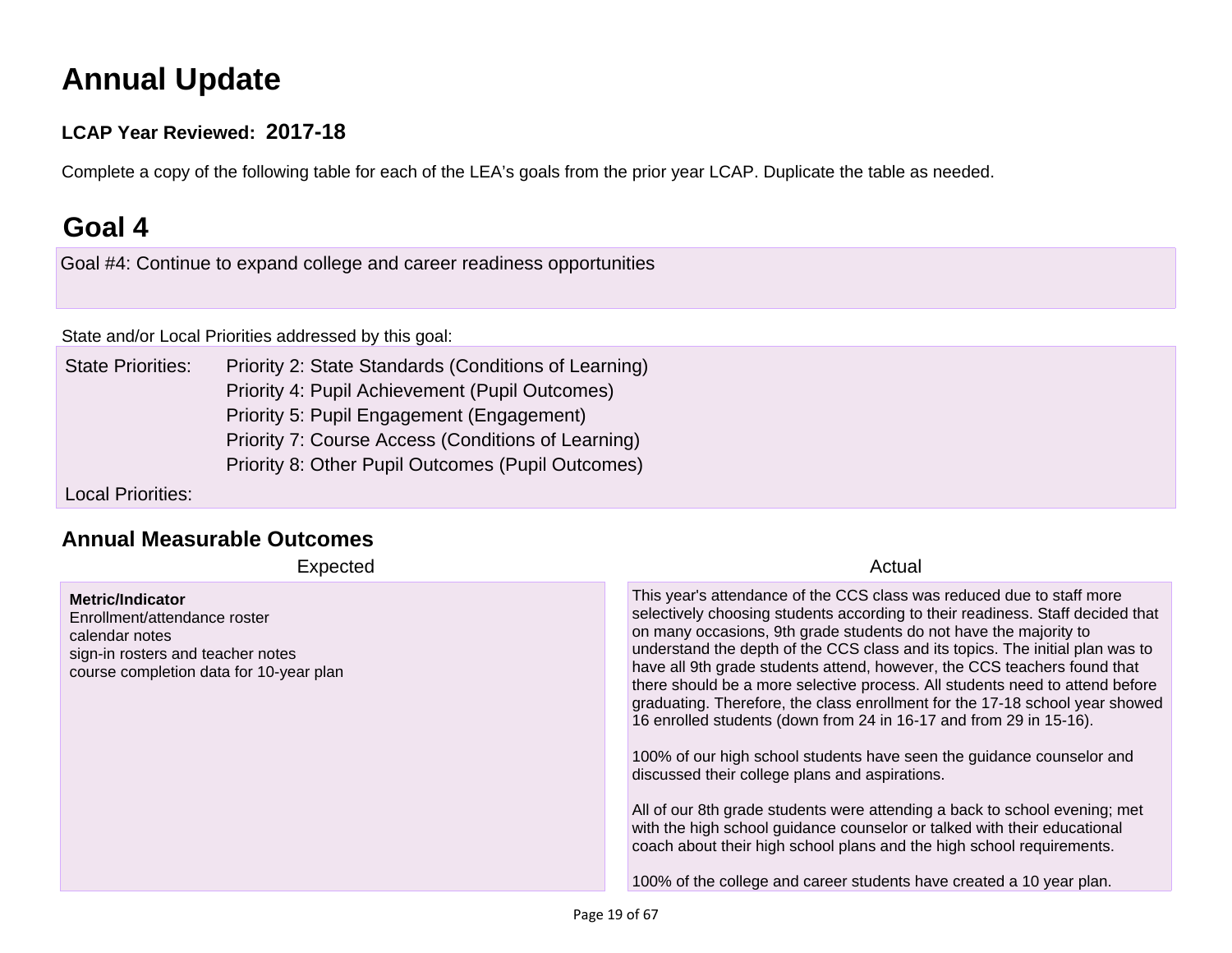| Expected                                                                                                                                                                               | Actual |
|----------------------------------------------------------------------------------------------------------------------------------------------------------------------------------------|--------|
| $17 - 18$<br>100% of all 9th grade students will enroll in the college and career seminar<br>class                                                                                     |        |
| 100% of all our high school students will have access to our high school<br>guidance counselor to discuss career and college aspirations                                               |        |
| 100% of our 8th and high school students will attend either the back-to-<br>school or high school information sessions and/or have a personalized talk<br>with their educational coach |        |
| 100% of our high school students who attend the college and career<br>seminar will create a 10 year plan                                                                               |        |
| <b>Baseline</b><br>50% of all 9th grade students will enroll in the college and career seminar<br>class                                                                                |        |
| 95% of all our high school students will schedule to meet with our high<br>school guidance counselor 2 x per year (fall and spring).                                                   |        |
| 75% of our 8th and high school students will attend either the back-to-<br>school or high school information sessions and/or have a personalized talk<br>with their educational coach  |        |
| 100% of our high school students who attend the college and career<br>seminar will create a 10 year plan                                                                               |        |

### **Actions / [Services](#page-51-0)**

Duplicate the Actions/Services from the prior year LCAP and complete a copy of the following table for each. Duplicate the table as needed.

### **Action 1**

| <b>Planned</b>                                                        | Actual                                                            | <b>Budgeted</b>                                                                                | <b>Estimated Actual</b>                                                                  |
|-----------------------------------------------------------------------|-------------------------------------------------------------------|------------------------------------------------------------------------------------------------|------------------------------------------------------------------------------------------|
| <b>Actions/Services</b>                                               | <b>Actions/Services</b>                                           | <b>Expenditures</b>                                                                            | Expenditures                                                                             |
| 4.1 Program Specialist to<br>implement College and Career<br>program. | The Program Specialist continues<br>to implement the CCS program. | .80 FTE Program Specialist to<br>administer College & Career<br>program for school. Salary and | Replaced .80 FTE Program<br>Specialist to administer College &<br>Career program with an |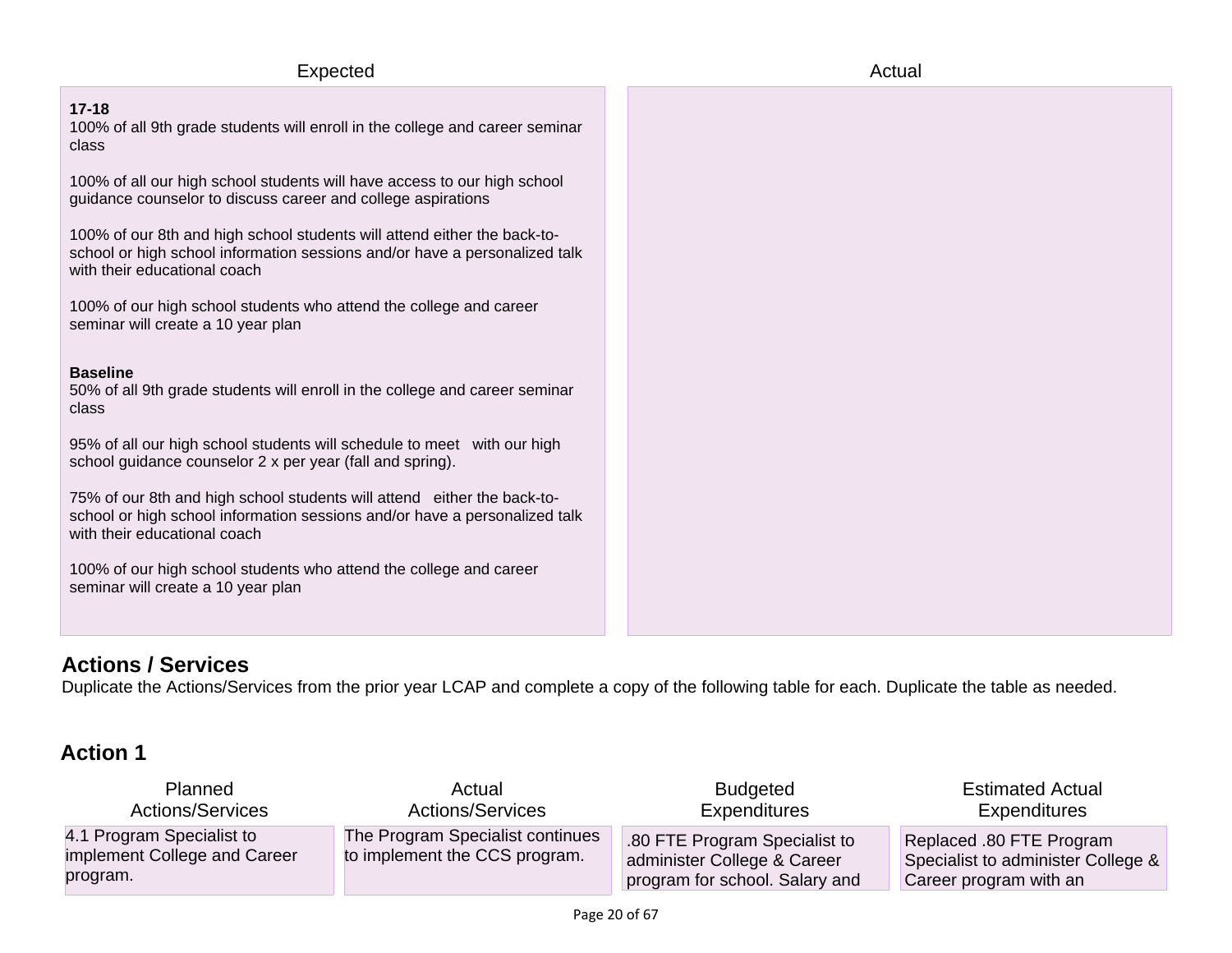|                                                                                                                                                                                                                                                                                  | River Oaks Academy is expected<br>to spend \$15,763 for Program<br>Specialist services related College                                                                                                                                                             | benefits will be finance with State<br>restricted dollars \$99,913                                                                                                                                                                                        | Employee stipend. Certificated<br>salaries will be finance with State<br>restricted dollars. \$15,763                                                                                                                       |
|----------------------------------------------------------------------------------------------------------------------------------------------------------------------------------------------------------------------------------------------------------------------------------|--------------------------------------------------------------------------------------------------------------------------------------------------------------------------------------------------------------------------------------------------------------------|-----------------------------------------------------------------------------------------------------------------------------------------------------------------------------------------------------------------------------------------------------------|-----------------------------------------------------------------------------------------------------------------------------------------------------------------------------------------------------------------------------|
|                                                                                                                                                                                                                                                                                  | & Career program. This amount is<br>\$84,150 less than the original<br>LCAP budget.                                                                                                                                                                                |                                                                                                                                                                                                                                                           |                                                                                                                                                                                                                             |
| <b>Action 2</b>                                                                                                                                                                                                                                                                  |                                                                                                                                                                                                                                                                    |                                                                                                                                                                                                                                                           |                                                                                                                                                                                                                             |
| Planned<br><b>Actions/Services</b>                                                                                                                                                                                                                                               | Actual<br><b>Actions/Services</b>                                                                                                                                                                                                                                  | <b>Budgeted</b><br><b>Expenditures</b>                                                                                                                                                                                                                    | <b>Estimated Actual</b><br><b>Expenditures</b>                                                                                                                                                                              |
| 4.2 Offer multiple back-to-school<br>information sessions at the<br>beginning of the school year, one<br>college and career seminars per<br>school year, and additional teacher<br>support for Get Focused, Stay<br>Focused class.                                               | At least 2 back-to-school<br>information sessions were offered<br>at the beginning of the school year<br>and one college and career<br>seminar was offered. CCS<br>teachers continue to get support<br>for the GF-SF class through<br>meetings with the VCI (VCOE) | Added 3 teacher stipends @<br>\$2,500 per teacher to support<br>additional instructor workload for<br>implementing the new Get<br>Focused, Stay Focused class -<br>Salary and benefit expense will<br>be finance with State restricted<br>dollars \$8,864 | Additional teacher stipends to<br>support College & Career<br>program - Certificated salaries<br>will be finance with State<br>restricted dollars \$16,414                                                                  |
|                                                                                                                                                                                                                                                                                  | support system.<br>River Oaks Academy is expected<br>to spend \$16,414 for additional<br>instructional support for College &<br>Career program. This amount is<br>\$7,550 more than the original<br>LCAP budget.                                                   |                                                                                                                                                                                                                                                           |                                                                                                                                                                                                                             |
| <b>Action 3</b>                                                                                                                                                                                                                                                                  |                                                                                                                                                                                                                                                                    |                                                                                                                                                                                                                                                           |                                                                                                                                                                                                                             |
| Planned<br><b>Actions/Services</b>                                                                                                                                                                                                                                               | Actual<br><b>Actions/Services</b>                                                                                                                                                                                                                                  | <b>Budgeted</b><br><b>Expenditures</b>                                                                                                                                                                                                                    | <b>Estimated Actual</b><br><b>Expenditures</b>                                                                                                                                                                              |
| 4.3 Offer a Get Focused, Stay<br>Focused class. Areas of continued is now a graduation requirement.<br>exploration include students<br>learning more effective<br>interpersonal communication skills,<br>and the necessary employability<br>attributes to be successful in life. | This class is offered annually, as it<br>Students are exposed to a variety<br>of skills, including many soft skills,<br>interview skills, the 10 year plan<br>and more.                                                                                            | Captivating Speakers will be hired<br>to complement the Get Focused,<br>Stay Focused program (also<br>called the College and Career<br>Service costs will<br>Seminar).<br>be paid from State restricted<br>funds. \$7,400                                 | Captivating Speakers will be<br>hired to complement the Get<br>Focused, Stay Focused program<br>(also called the College and<br>Career Seminar) - Service costs<br>will be financed with State<br>restricted funds. \$6,833 |
|                                                                                                                                                                                                                                                                                  |                                                                                                                                                                                                                                                                    |                                                                                                                                                                                                                                                           |                                                                                                                                                                                                                             |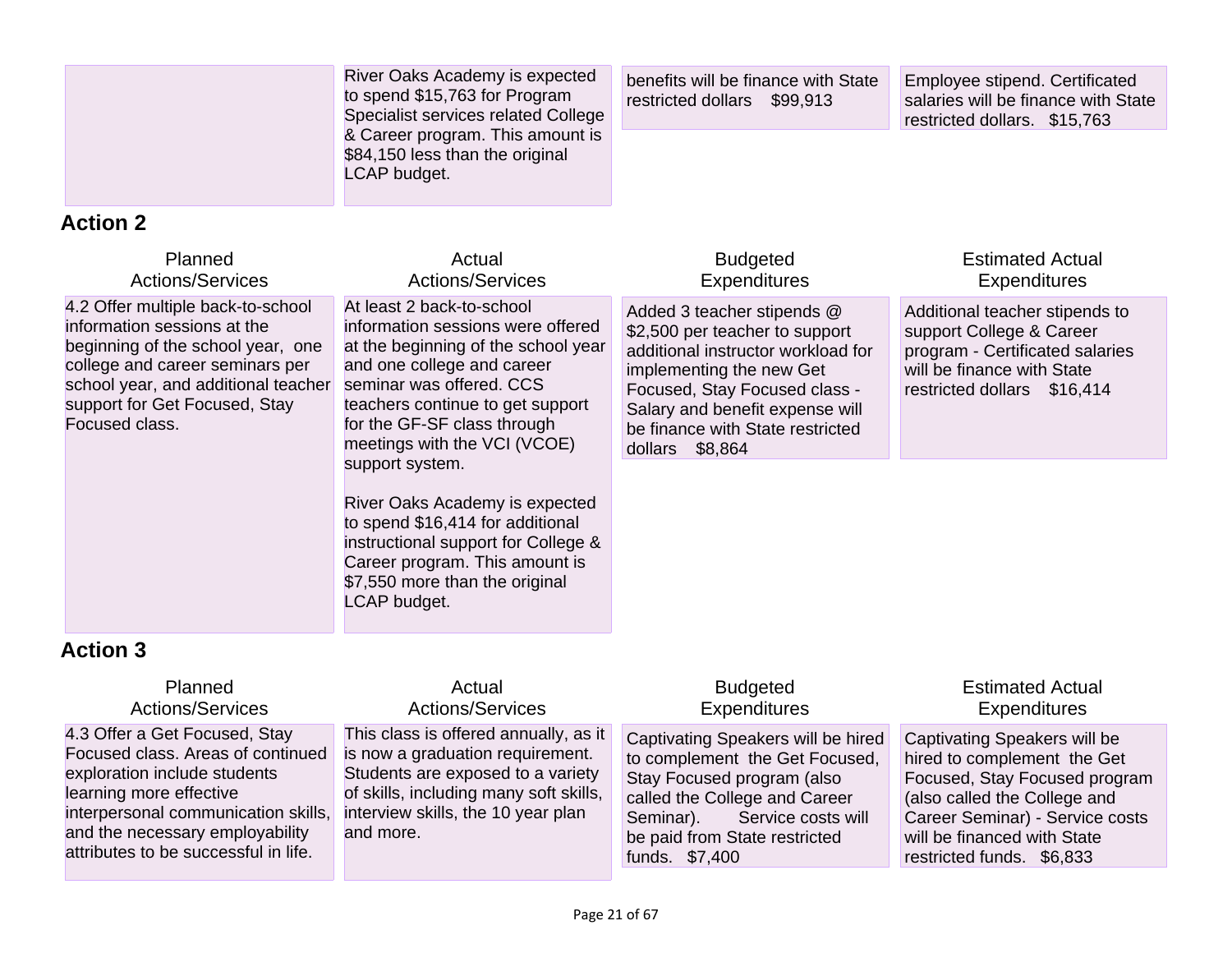|                                                                                                              | River Oaks Academy is expected<br>to spend \$6,833 for Captivating<br>Speakers. This amount is \$567<br>less than the original LCAP<br>budget. |                                                                                                                                |                                                                                                                                 |
|--------------------------------------------------------------------------------------------------------------|------------------------------------------------------------------------------------------------------------------------------------------------|--------------------------------------------------------------------------------------------------------------------------------|---------------------------------------------------------------------------------------------------------------------------------|
| <b>Action 4</b>                                                                                              |                                                                                                                                                |                                                                                                                                |                                                                                                                                 |
| Planned<br><b>Actions/Services</b>                                                                           | Actual<br><b>Actions/Services</b>                                                                                                              | <b>Budgeted</b><br><b>Expenditures</b>                                                                                         | <b>Estimated Actual</b><br><b>Expenditures</b>                                                                                  |
| 4.4 All high school students will<br>have access to the school<br>guidance counselor throughout the<br>year. | All high school students are<br>required to meet with our guidance<br>counselor twice/year.<br>River Oaks Academy is expected                  | Counselor hours to service ROA<br>students. Salary and benefits will<br>be paid with<br>State unrestricted dollars<br>\$49,284 | Counselor hours to service ROA<br>students. Salary and benefits will<br>be financed with State<br>unrestricted dollars \$44,723 |
|                                                                                                              | to spend \$44,723 for student<br>counseling. This amount is \$4,561<br>less than the original LCAP<br>budget.                                  |                                                                                                                                |                                                                                                                                 |

## **Analysis**

Complete a copy of the following table for each of the LEA's goals from the prior year LCAP. Duplicate the table as needed. Use actual annual measurable outcome data, including performance data from the LCFF Evaluation Rubrics, as applicable.

Describe the overall implementation of the actions/services to achieve the articulated goal.

The respective student's teacher in collaboration with the high school guidance counselor made sure that the student scheduled at least 2 appointments/year with the guidance counselor.

Due to the newly implemented graduation requirement, all high school students must take the CCS class.

The CCS instructors made the 10 year plan a capstone requirement for the CCS class.

The mentor teachers of all 8th grade students during turn-in meetings checked to make sure that the students attended either the high school information session or had a personal talk with the mentor teacher.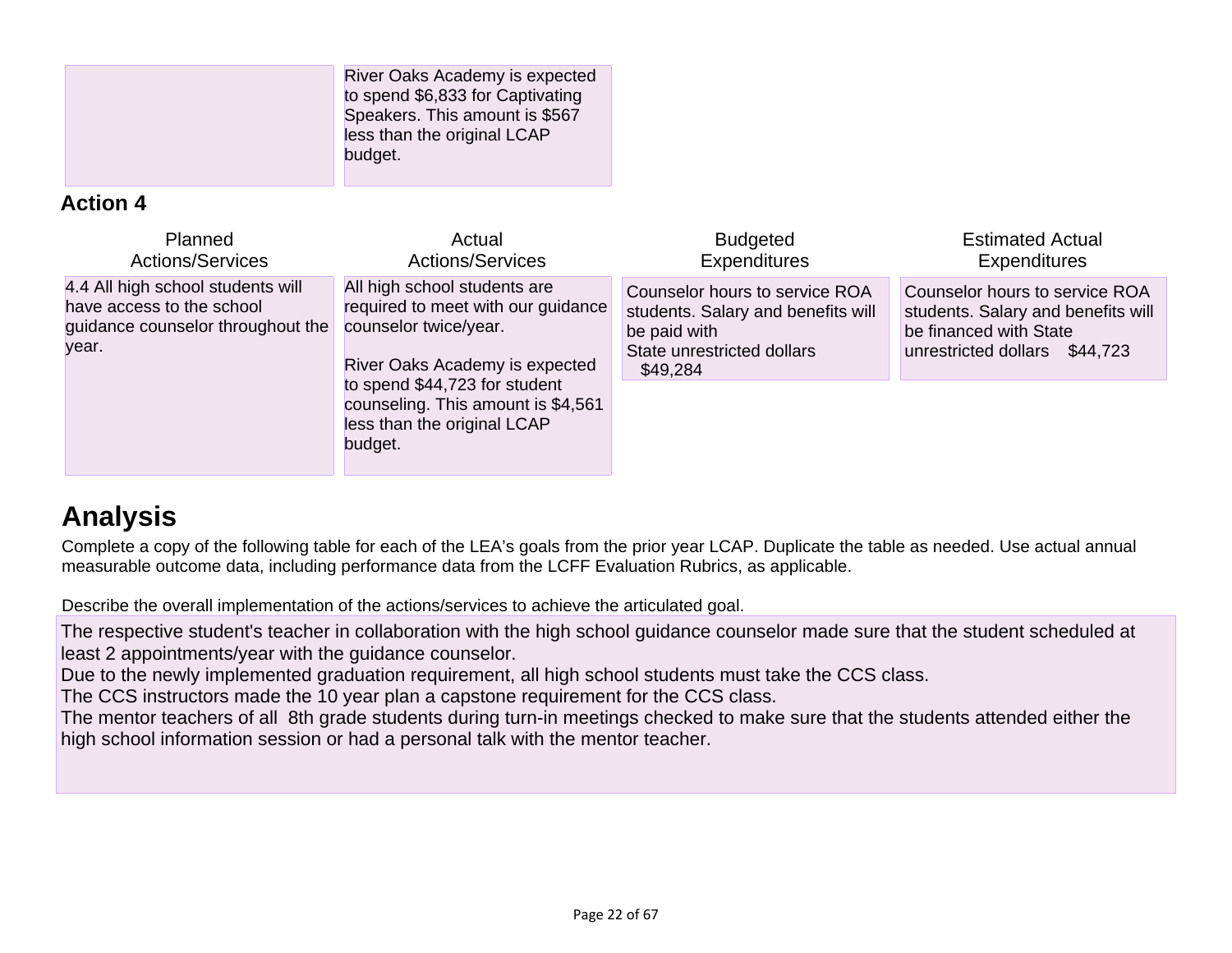#### Describe the overall effectiveness of the actions/services to achieve the articulated goal as measured by the LEA.

Students by their own account reported that the guidance counselor appointments, the 10 year plan and the CCS class was of great value to them. There is no hard data available to support the effectiveness of these actions, however, business partners who are interacting with our students report that they are very impressed with our students social skills and interpersonal skills.

Explain material differences between Budgeted Expenditures and Estimated Actual Expenditures.

At the beginning of 2017-18, the Program Specialist for the Career Pathways program resigned. Consequently, ROA utilized an existing employee to operate the grant. This employee was paid an annual stipend that was much lower than the original salary & benefits budgeted. For this reason, there was approximately a 50% material difference between budgeted expenditures and estimated actual expenditures.

Describe any changes made to this goal, expected outcomes, metrics, or actions and services to achieve this goal as a result of this analysis and analysis of the LCFF Evaluation Rubrics, as applicable. Identify where those changes can be found in the LCAP.

n/a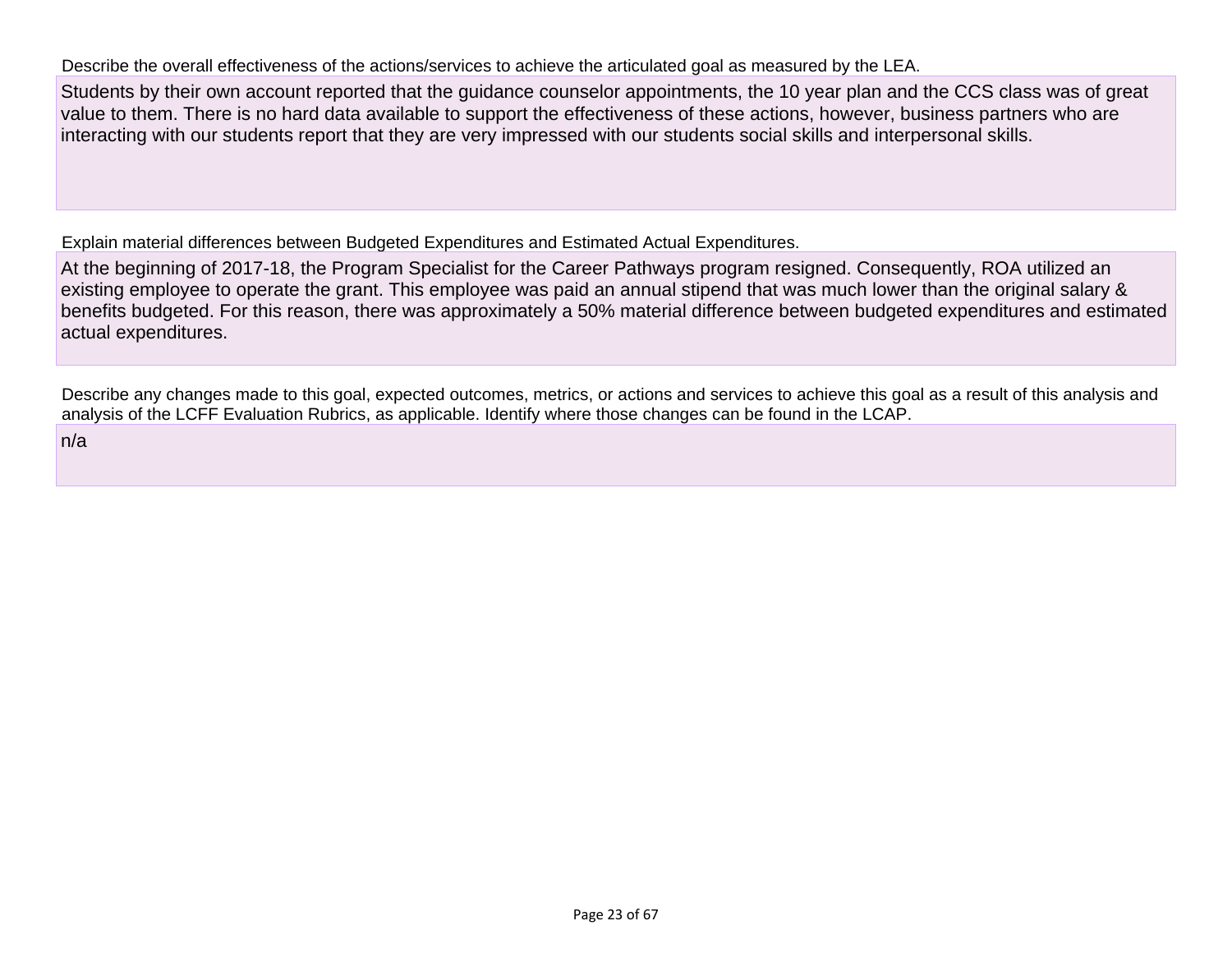## **Stakeholder Engagement**

LCAP Year: **2018-19**

### **Involvement Process for LCAP and Annual Update**

How, when, and with whom did the LEA consult as part of the planning process for this LCAP/Annual Review and Analysis?

Stakeholder involvement in budget meeting Weekly director updates (emails) Open door policy Yahoo group communication **Website** phone app Parent-teacher liaison (PAC) Parent board members Curriculum Committee Weekly Parent Workshops (boot camps) Public comments at monthly board meetings PAC (parent advisory committee) TAC (teen advisory committee) At least 3 annual online surveys Long range planning groups (each group has members of all stakeholders) Weekly teacher turn in meetings Fundraiser input (PAC) Student hospitality groups

Stakeholder involvement has been and is very strong due to our program. Our parents participate in a variety of activities and schedule many of their own. We have and invite stakeholder input in all aspects of our program, including: materials purchase; budget meetings; board meetings and board member selection; PAC meetings; workshop and class schedule; long-range planning and day-to-day operations suggestions.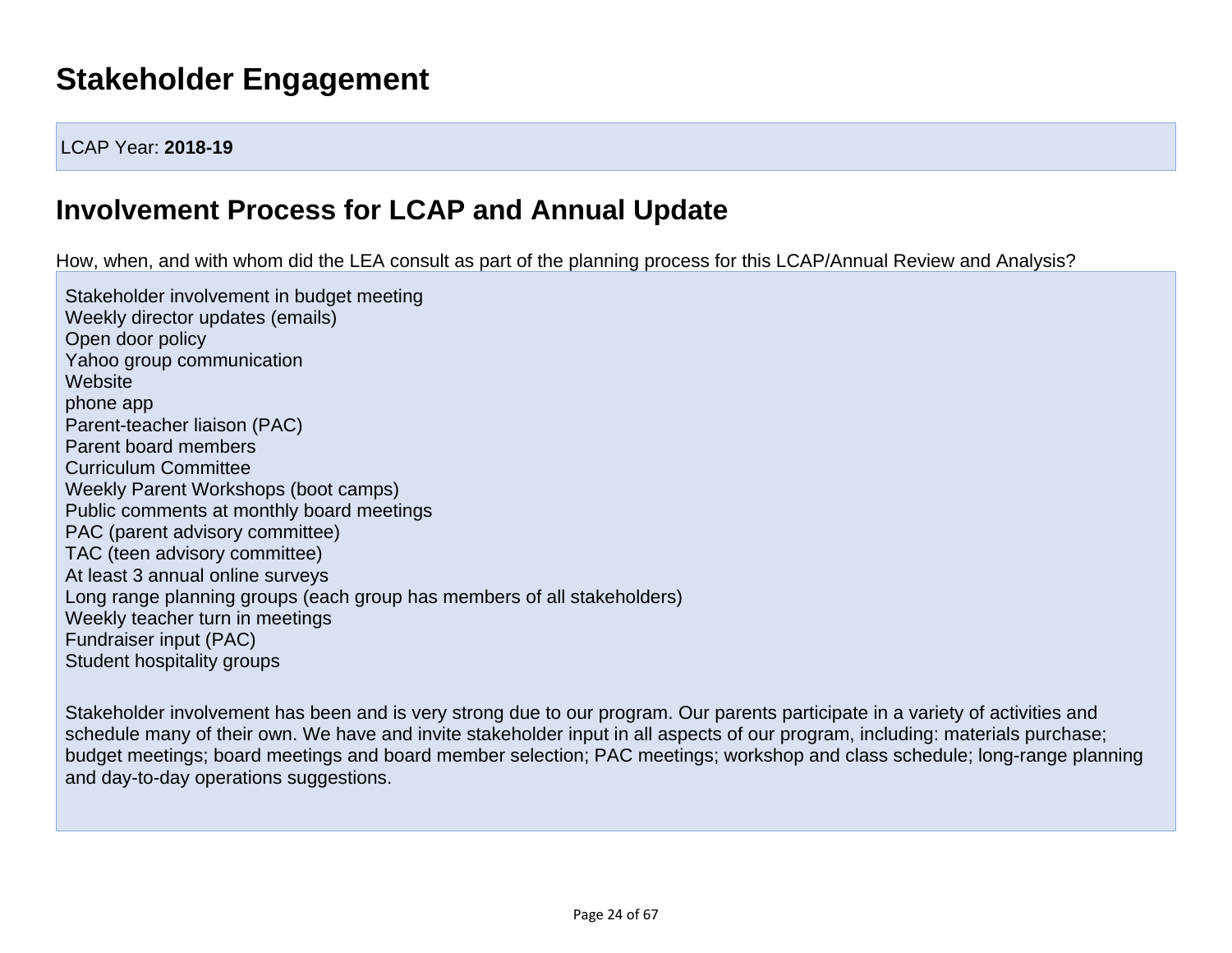We currently also have three community members on our board of directors. They help us keep our approach balanced. Two of board members however are parents, they were directly nominated by our families. With that structure in place, representation and involvement is always guaranteed.

### **Impact on LCAP and Annual Update**

How did these consultations impact the LCAP for the upcoming year?

PAC input and suggestions (Priority #3) Park Days, field trips Parent surveys impact spending Parent surveys help with teacher evaluation Parent surveys help with workshop schedule Direct input into topics discussed at Parent Bootcamps Public comments at board meetings included in LCAP decisions Regular meetings with parents Student reports at board meetings Student hospitality groups are organizing and planning year-end celebration and graduation

Due to the financial situation, we have asked our parents again to give us input into instructional materials that they would like us to purchase for the students.

Parents are asked every year to give us input via survey monkey on classes and workshops they would like to see us add/change. They also have an opportunity to let us know, how we meet their overall needs (through our supervising teachers) and they are encouraged and do send emails with a variety of suggestions (including getting a defibrillator). Our program is built on strong parent and stakeholder support, which is encouraged in all interactions. Our director is always available and often walks around to talk with stakeholders and parents and to get input. Our staff and board members can also let us know, what professional and board development they would like to partake in.

For the 17-18 school year we added a phone application for our parents to download at the beginning of the school year. This application allowed us to communicate even more effectively with our parents and offer more straightforward information at their disposal.

Our PAC this year has been very strong and very organized. Their input, support and help will continue to impact all kinds of events as well as such things as the parent lounge and our graduation and year-end party.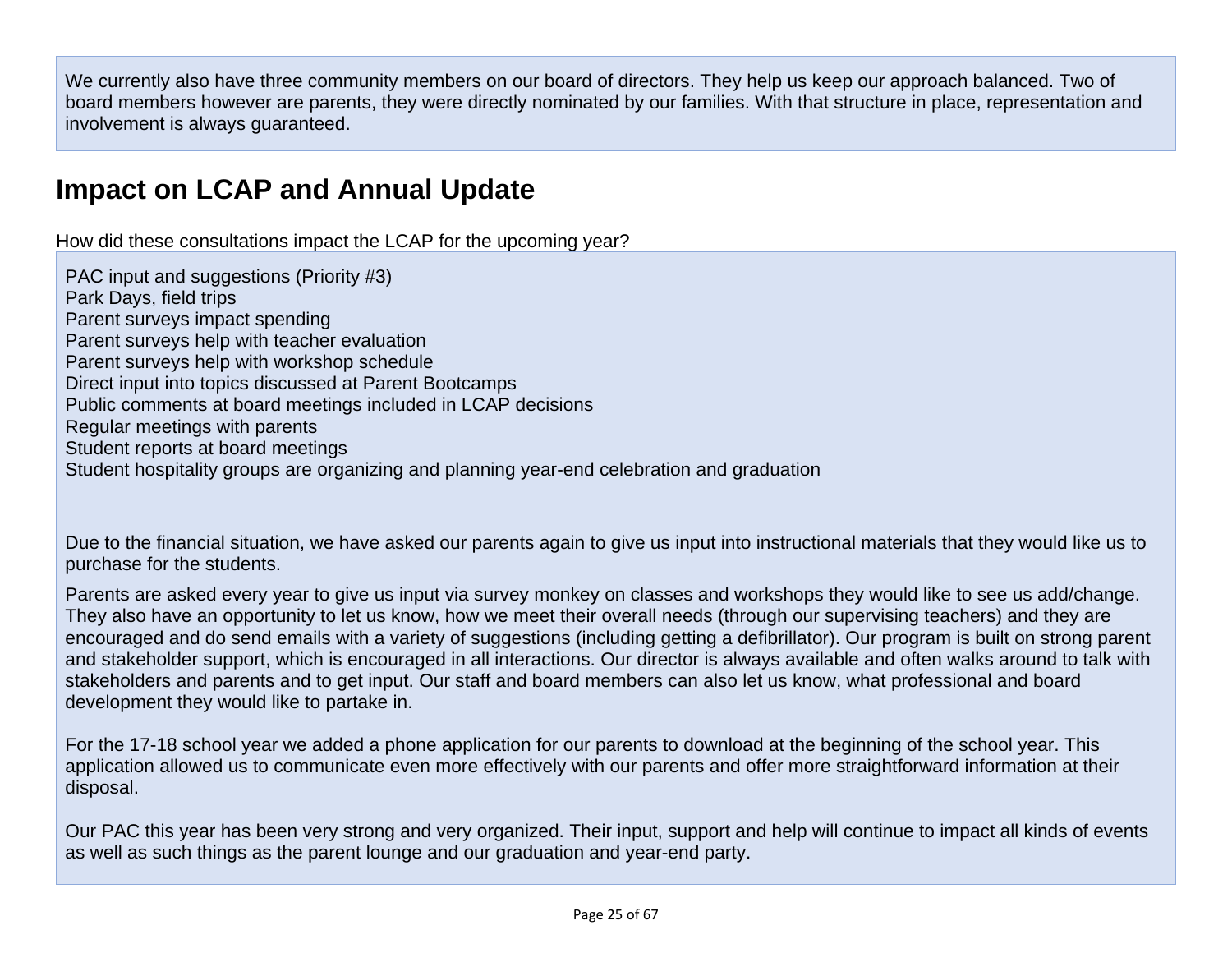Page 26 of 67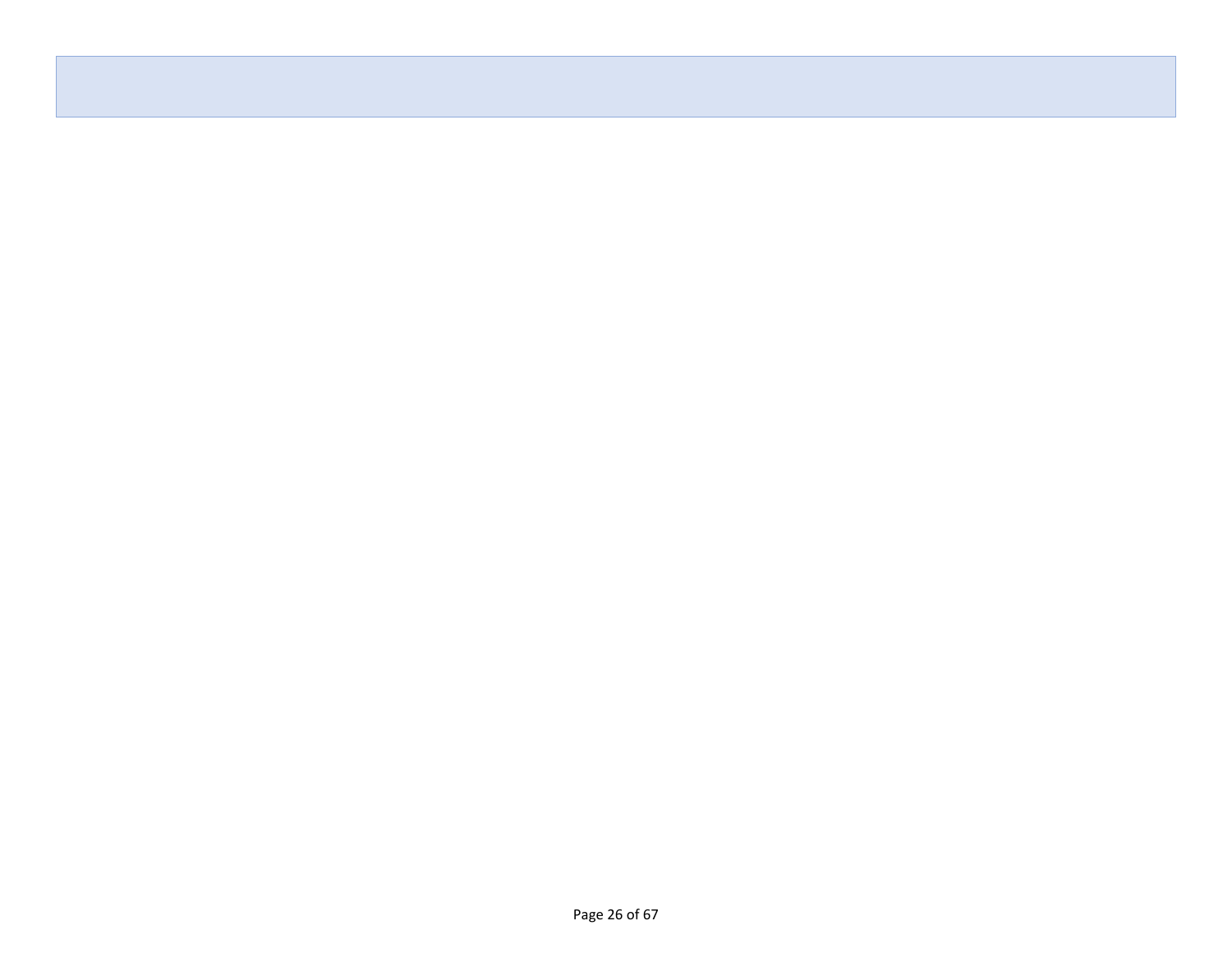## **Goals, Actions, & Services**

Strategic Planning Details and Accountability Complete a copy of the following table for each of the LEA's goals. Duplicate the table as needed.

(Select from New Goal, Modified Goal, or Unchanged Goal)

Unchanged Goal

## **Goal 1**

Goal #1: Due to our school's special setting (Independent Study)and the small school size, it is more challenging to make sure that teachers are assigned properly. Our school setting is a TK- 12, which means that our teachers need to have a multiple subject credential and still be able to serve our high school students. Since our school is growing, hiring is a constant challenge.

All teachers will be appropriately assigned pursuant to Education Code 44258.9, fully credentialed in multiple subject area and for the pupils they are teaching in an independent study setting. As specified by California Education Code (EC) Section 44865, independent study is considered an "alternative school". As an alternative education teacher he/she must be NCLB- compliant in one core academic subject or elementary multiple subjects and has up to three years from date of assignment as an eligible teacher to demonstrate subject matter competence in the necessary core academic subjects.

All candidates will undergo a rigorous hiring process

Faculty will have targeted professional development based on the Personalized Educator Plans (individual and school goals) and the needs of students and families, based on data, interviews and other measures. Expand to hire a science teacher.

### **State and/or Local Priorities addressed by this goal:**

State Priorities: Priority 1: Basic (Conditions of Learning) Local Priorities:

### **Identified Need:**

Condition of Learning: Priority #1=Basic

As a school that serves independent study students in a TK-12 setting, the need to have properly assigned and credentialed teachers continues each year as the school grows. Teachers are appropriately assigned and fully credentialed to serve students in an "alternative school" setting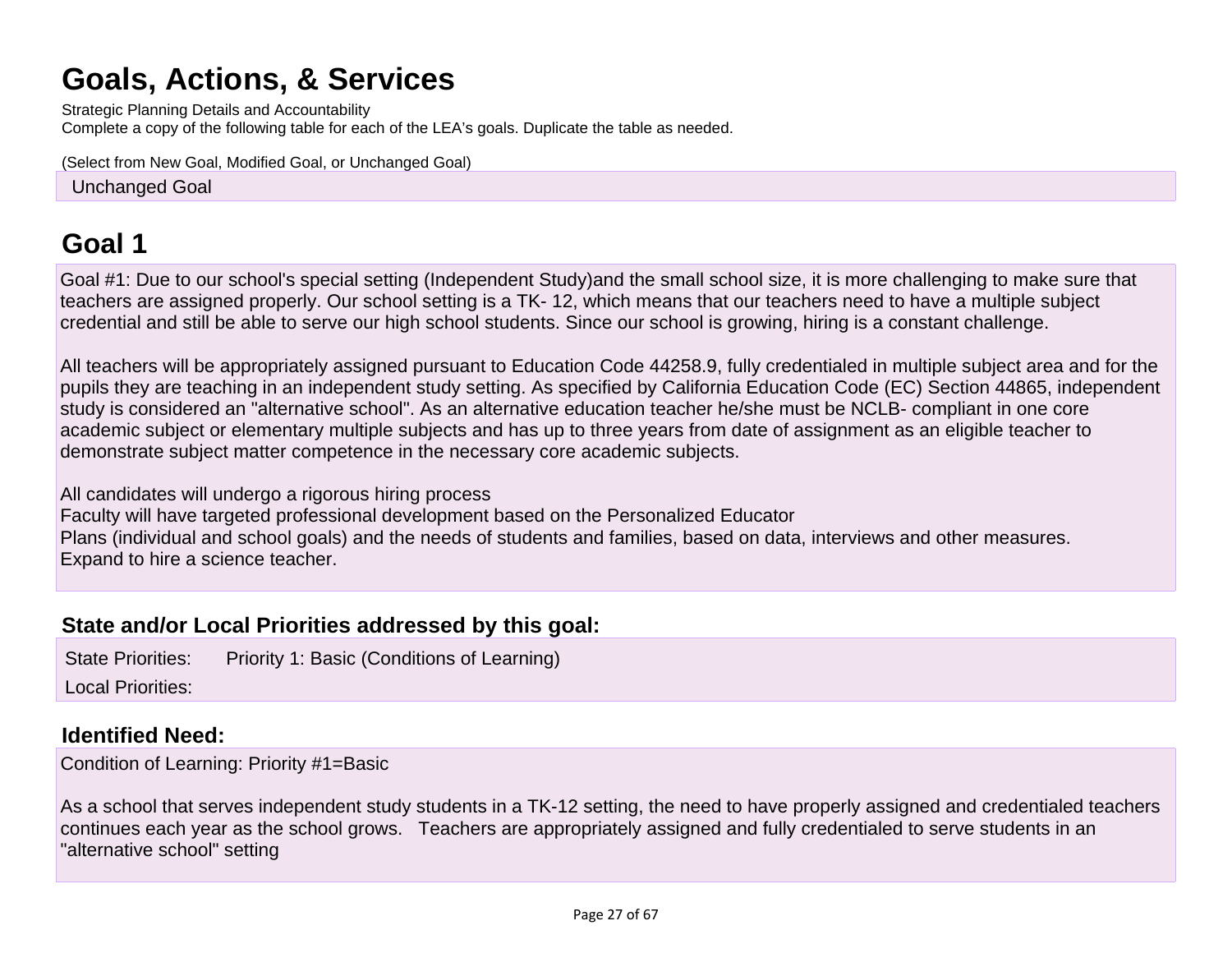### **Expected Annual Measurable Outcomes**

| Metrics/Indicators | <b>Baseline</b>                                                   | 2017-18                                                                                                                                                                                                                                                                                                                                                                                                                                                                                                                                                                                                                                                                                                                                                                                                                        | 2018-19                                                                                                                                                                                                                                                                                                                                                                                                                                                                                                                                                                                                                                                                                                                                                                                                                        | 2019-20                                                                                                                                                                                                                                                                                                                                                                                                                                                                                                                                                                                                                                                                                                                                                                                                                        |
|--------------------|-------------------------------------------------------------------|--------------------------------------------------------------------------------------------------------------------------------------------------------------------------------------------------------------------------------------------------------------------------------------------------------------------------------------------------------------------------------------------------------------------------------------------------------------------------------------------------------------------------------------------------------------------------------------------------------------------------------------------------------------------------------------------------------------------------------------------------------------------------------------------------------------------------------|--------------------------------------------------------------------------------------------------------------------------------------------------------------------------------------------------------------------------------------------------------------------------------------------------------------------------------------------------------------------------------------------------------------------------------------------------------------------------------------------------------------------------------------------------------------------------------------------------------------------------------------------------------------------------------------------------------------------------------------------------------------------------------------------------------------------------------|--------------------------------------------------------------------------------------------------------------------------------------------------------------------------------------------------------------------------------------------------------------------------------------------------------------------------------------------------------------------------------------------------------------------------------------------------------------------------------------------------------------------------------------------------------------------------------------------------------------------------------------------------------------------------------------------------------------------------------------------------------------------------------------------------------------------------------|
| Ed Code 44258.9    | All teachers are<br>appropriately assigned<br>pursuant to Ed Code | All teachers will be<br>appropriately assigned<br>pursuant to Education<br>Code 44258.9, fully<br>credentialed in multiple<br>subject area and for the<br>pupils they are teaching<br>in an independent study<br>setting. As specified by<br><b>California Education</b><br>Code (EC) Section<br>44865, independent<br>study is considered an<br>"alternative school". As<br>an alternative education<br>teacher he/she must be<br>NCLB-compliant in one<br>core academic subject<br>or elementary multiple<br>subjects and has up to<br>three years from date of<br>assignment as an<br>eligible teacher to<br>demonstrate subject<br>matter competence in<br>the necessary core<br>academic subjects.<br>Maintain 100% of<br>teachers appropriately<br>credentialed to teach in<br>an independent study<br>setting, which is | All teachers will be<br>appropriately assigned<br>pursuant to Education<br>Code 44258.9, fully<br>credentialed in multiple<br>subject area and for the<br>pupils they are teaching<br>in an independent study<br>setting. As specified by<br><b>California Education</b><br>Code (EC) Section<br>44865, independent<br>study is considered an<br>"alternative school". As<br>an alternative education<br>teacher he/she must be<br>NCLB-compliant in one<br>core academic subject<br>or elementary multiple<br>subjects and has up to<br>three years from date of<br>assignment as an<br>eligible teacher to<br>demonstrate subject<br>matter competence in<br>the necessary core<br>academic subjects.<br>Maintain 100% of<br>teachers appropriately<br>credentialed to teach in<br>an independent study<br>setting, which is | All teachers will be<br>appropriately assigned<br>pursuant to Education<br>Code 44258.9, fully<br>credentialed in multiple<br>subject area and for the<br>pupils they are teaching<br>in an independent study<br>setting. As specified by<br><b>California Education</b><br>Code (EC) Section<br>44865, independent<br>study is considered an<br>"alternative school". As<br>an alternative education<br>teacher he/she must be<br>NCLB-compliant in one<br>core academic subject<br>or elementary multiple<br>subjects and has up to<br>three years from date of<br>assignment as an<br>eligible teacher to<br>demonstrate subject<br>matter competence in<br>the necessary core<br>academic subjects.<br>Maintain 100% of<br>teachers appropriately<br>credentialed to teach in<br>an independent study<br>setting, which is |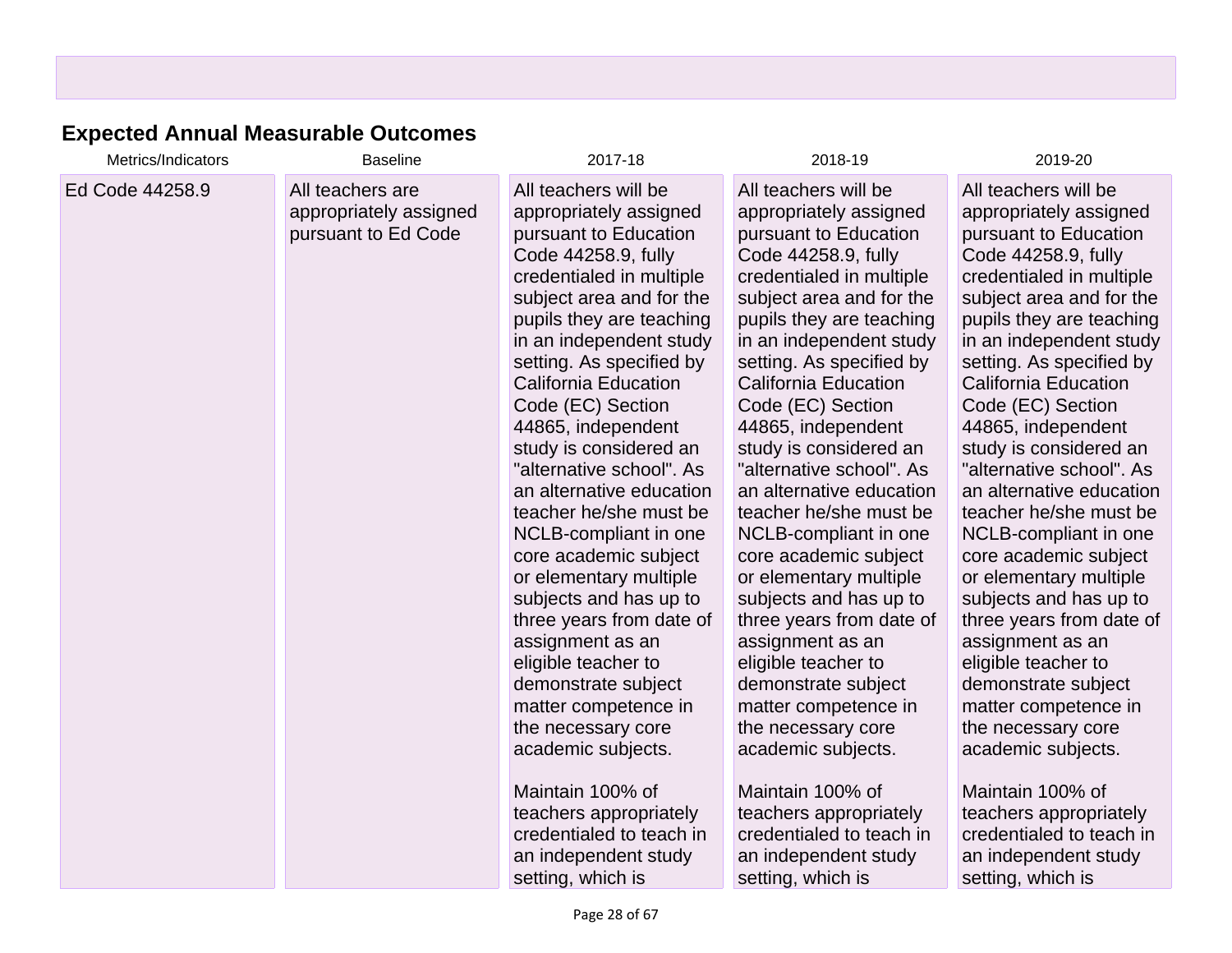| Metrics/Indicators | <b>Baseline</b> | 2017-18                                | 2018-19                                | 2019-20                                |
|--------------------|-----------------|----------------------------------------|----------------------------------------|----------------------------------------|
|                    |                 | considered an<br>"alternative school". | considered an<br>"alternative school". | considered an<br>"alternative school". |

### **Planned Actions / Services**

Complete a copy of the following table for each of the LEA's Actions/Services. Duplicate the table, including Budgeted Expenditures, as needed.

### **Action 1**

For Actions/Services not included as contributing to meeting the Increased or Improved Services Requirement:

| <b>Students to be Served:</b>                                             | Location(s):                                                             |
|---------------------------------------------------------------------------|--------------------------------------------------------------------------|
| (Select from All, Students with Disabilities, or Specific Student Groups) | (Select from All Schools, Specific Schools, and/or Specific Grade Spans) |
| All                                                                       | All Schools                                                              |

**OR**

For Actions/Services included as contributing to meeting the Increased or Improved Services Requirement:

| <b>Students to be Served:</b><br>(Select from English Learners, Foster Youth,<br>and/or Low Income)                  | <b>Scope of Services:</b><br>(Select from LEA-wide, Schoolwide, or Limited to<br>Unduplicated Student Group(s))      | Location(s):<br>(Select from All Schools, Specific Schools, and/or<br>Specific Grade Spans)                          |
|----------------------------------------------------------------------------------------------------------------------|----------------------------------------------------------------------------------------------------------------------|----------------------------------------------------------------------------------------------------------------------|
| [Add Students to be Served selection here]                                                                           | [Add Scope of Services selection here]                                                                               | [Add Location(s) selection here]                                                                                     |
| <b>Actions/Services</b>                                                                                              |                                                                                                                      |                                                                                                                      |
| Select from New, Modified, or Unchanged<br>for 2017-18                                                               | Select from New, Modified, or Unchanged<br>for 2018-19                                                               | Select from New, Modified, or Unchanged<br>for 2019-20                                                               |
| <b>Unchanged Action</b>                                                                                              | <b>Unchanged Action</b>                                                                                              | <b>Unchanged Action</b>                                                                                              |
| 2017-18 Actions/Services                                                                                             | 2018-19 Actions/Services                                                                                             | 2019-20 Actions/Services                                                                                             |
| 1.1 All students will be supervised by<br>appropriately credentialed teachers as<br>measured by the CBEDS data base. | 1.1 All students will be supervised by<br>appropriately credentialed teachers as<br>measured by the CBEDS data base. | 1.1 All students will be supervised by<br>appropriately credentialed teachers as<br>measured by the CBEDS data base. |

### **Budgeted Expenditures**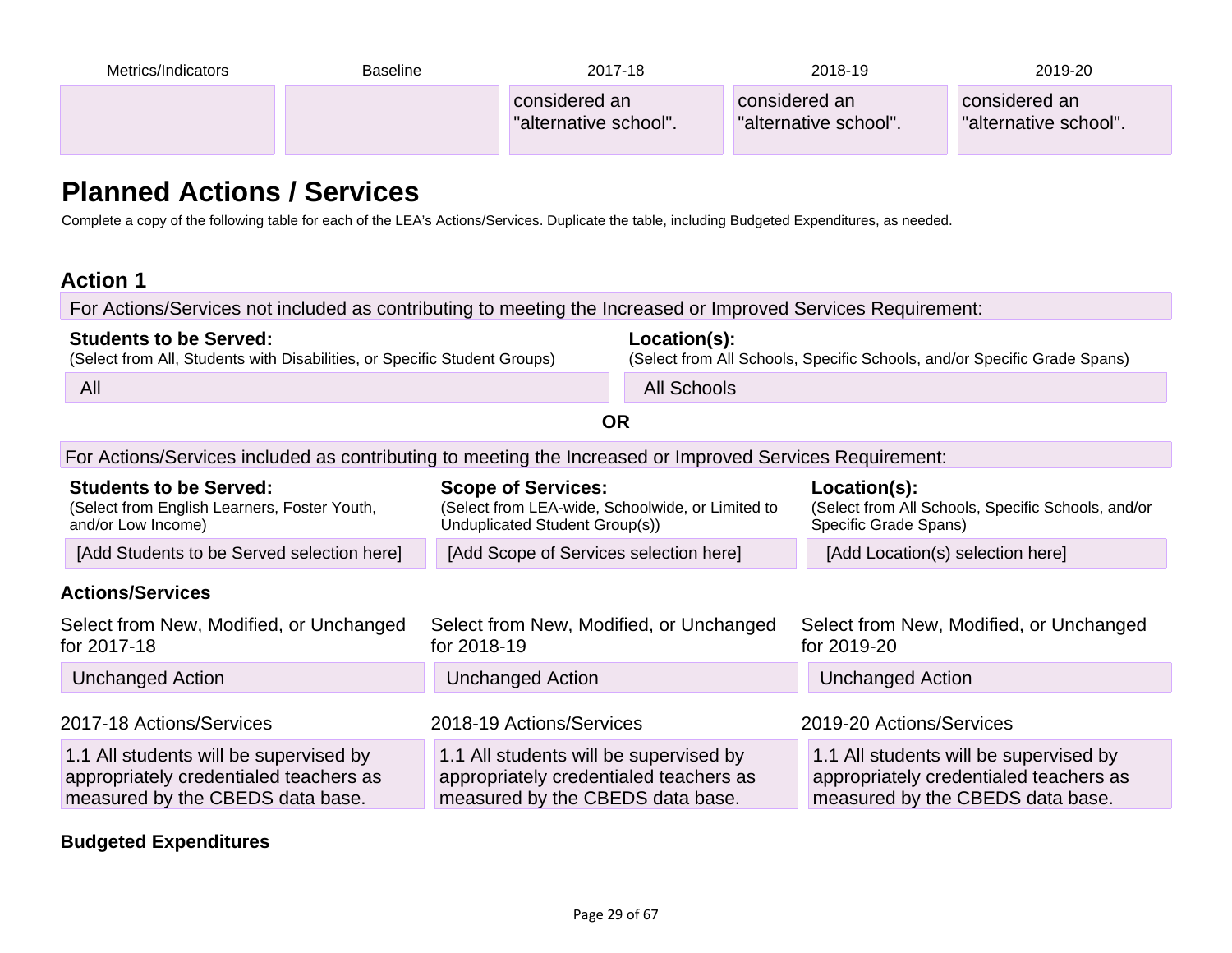| Year                       | 2017-18                          | 2018-19                               | 2019-20                               |
|----------------------------|----------------------------------|---------------------------------------|---------------------------------------|
| Amount                     | \$0                              | \$0                                   | \$0                                   |
| <b>Budget</b><br>Reference | Goal will not add a net monetary | Goal will not add a net monetary cost | Goal will not add a net monetary cost |
|                            | cost to the school.              | to the school.                        | to the school.                        |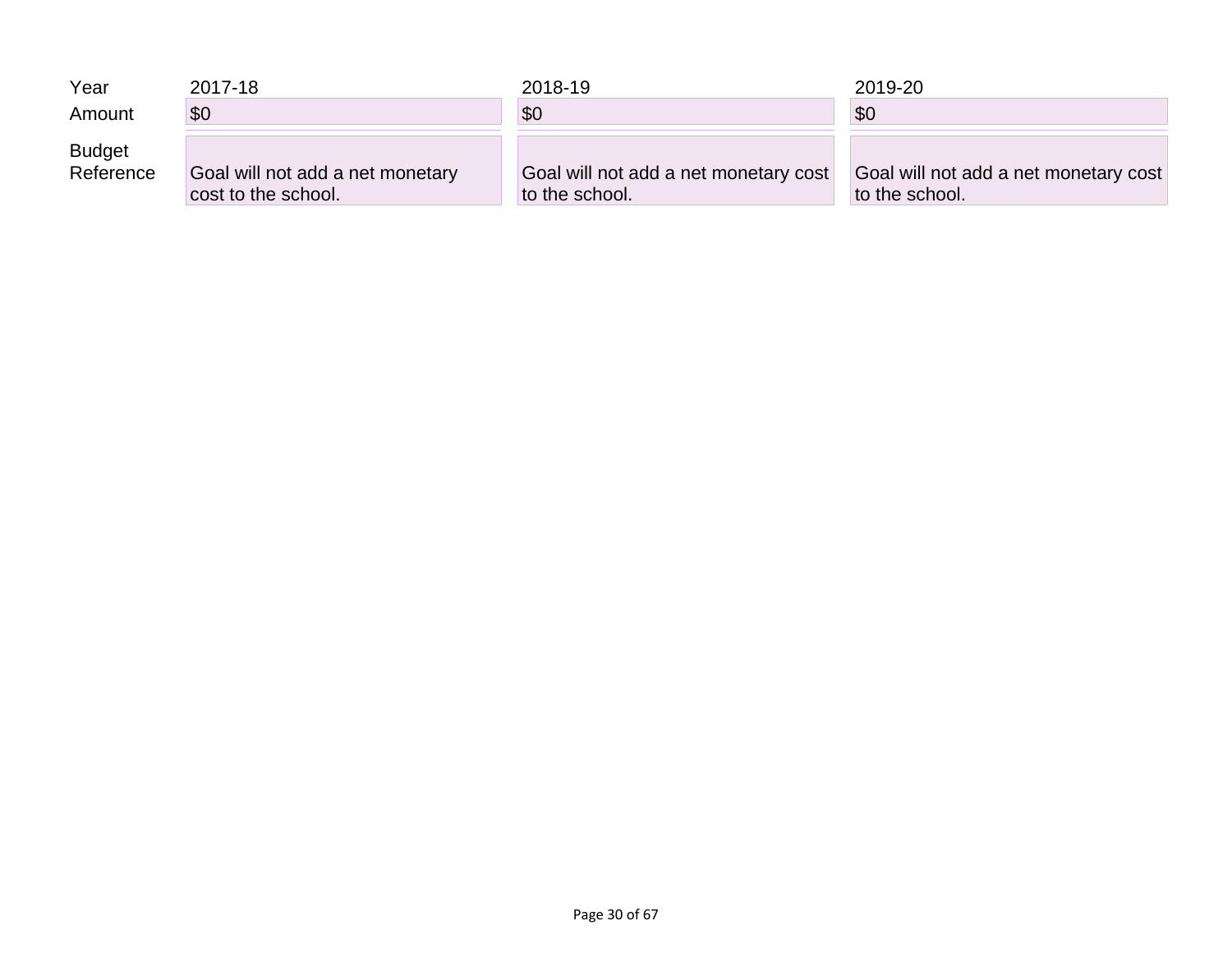## **Goals, Actions, & Services**

Strategic Planning Details and Accountability Complete a copy of the following table for each of the LEA's goals. Duplicate the table as needed.

(Select from New Goal, Modified Goal, or Unchanged Goal)

**Unchanged Goal** 

### **Goal 2**

Goal #2: Facilities are well maintained and large enough for students to attend workshops. Quiet areas for tutoring and SPED services are provided.

Facility offers clean rooms; well maintained and well lit; bully free and drug free.

### **State and/or Local Priorities addressed by this goal:**

State Priorities: Priority 1: Basic (Conditions of Learning) Priority 6: School Climate (Engagement)

Local Priorities:

### **Identified Need:**

Continue to maintain new facility and offer an inviting resource center to support learning and emotional growth with more students attending workshops/tutoring/on site offerings.

Increase workshop/class attendance of academic workshops/classes (reading, writing and math support) by 5% as per attendance roster.

Condition of Learning: Priority #1-Basic School facilities are maintained in good repair.

Metrics:

Walk through facilities and regular inspection by various stakeholders; use checklist for inspection Use class attendance roster to measure increase in attendance.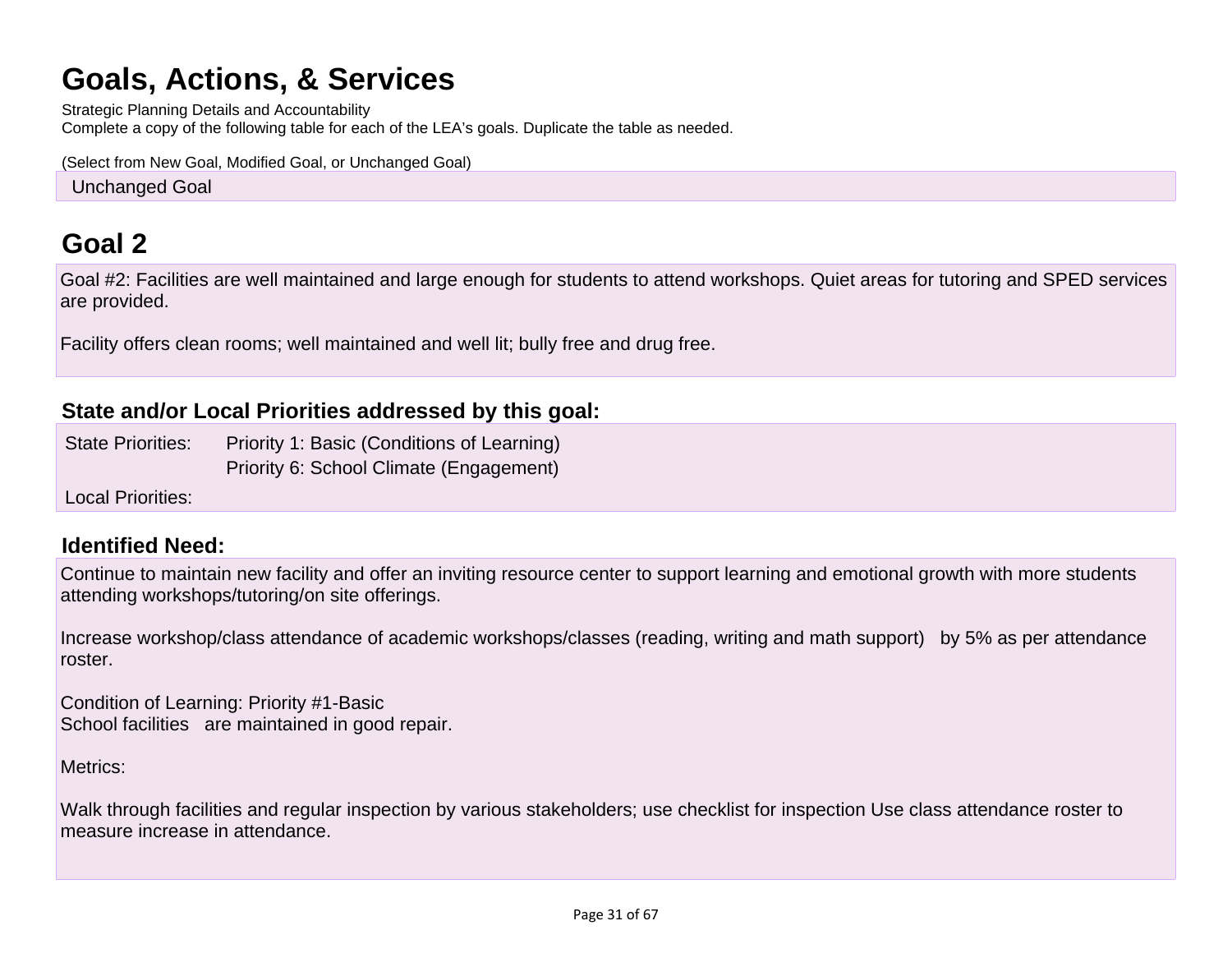### **Expected Annual Measurable Outcomes**

| Metrics/Indicators                                                                                | <b>Baseline</b>                                                                                                                                               | 2017-18                                                                                                                                                                | 2018-19                                                                                                                                                                | 2019-20                                                                                                                                                                |
|---------------------------------------------------------------------------------------------------|---------------------------------------------------------------------------------------------------------------------------------------------------------------|------------------------------------------------------------------------------------------------------------------------------------------------------------------------|------------------------------------------------------------------------------------------------------------------------------------------------------------------------|------------------------------------------------------------------------------------------------------------------------------------------------------------------------|
| 5% increase in<br>workshop/classes/tutorin<br>g attendance as<br>measured by<br>attendance roster | Maintain facility in<br>inviting condition;<br>Provide adequate<br>facilities for<br>classes/workshops/tutori<br>ng; quiet areas for one-<br>on-one tutoring; | Maintain facility in<br>inviting condition;<br>increase student<br>attendance at academic<br>workshops/classes/tutori<br>ng by 5% as measured<br>by attendance roster; | Maintain facility in<br>inviting condition;<br>increase student<br>attendance at academic<br>workshops/classes/tutori<br>ng by 5% as measured<br>by attendance roster; | Maintain facility in<br>inviting condition;<br>increase student<br>attendance at academic<br>workshops/classes/tutori<br>ng by 5% as measured<br>by attendance roster; |

### **Planned Actions / Services**

Complete a copy of the following table for each of the LEA's Actions/Services. Duplicate the table, including Budgeted Expenditures, as needed.

### **Action 1**

For Actions/Services not included as contributing to meeting the Increased or Improved Services Requirement:

| <b>Students to be Served:</b><br>(Select from All, Students with Disabilities, or Specific Student Groups) | Location(s):<br>(Select from All Schools, Specific Schools, and/or Specific Grade Spans) |
|------------------------------------------------------------------------------------------------------------|------------------------------------------------------------------------------------------|
| All                                                                                                        | All Schools                                                                              |
|                                                                                                            | σn                                                                                       |

**OR**

For Actions/Services included as contributing to meeting the Increased or Improved Services Requirement:

| <b>Students to be Served:</b><br>(Select from English Learners, Foster Youth,<br>and/or Low Income) | <b>Scope of Services:</b><br>(Select from LEA-wide, Schoolwide, or Limited to<br>Unduplicated Student Group(s)) | Location(s):<br>(Select from All Schools, Specific Schools, and/or<br>Specific Grade Spans) |
|-----------------------------------------------------------------------------------------------------|-----------------------------------------------------------------------------------------------------------------|---------------------------------------------------------------------------------------------|
| [Add Students to be Served selection here]                                                          | [Add Scope of Services selection here]                                                                          | [Add Location(s) selection here]                                                            |
| <b>Actions/Services</b>                                                                             |                                                                                                                 |                                                                                             |
|                                                                                                     |                                                                                                                 |                                                                                             |
| Select from New, Modified, or Unchanged<br>for 2017-18                                              | Select from New, Modified, or Unchanged<br>for 2018-19                                                          | Select from New, Modified, or Unchanged<br>for 2019-20                                      |
| <b>Unchanged Action</b>                                                                             | Unchanged Action                                                                                                | <b>Unchanged Action</b>                                                                     |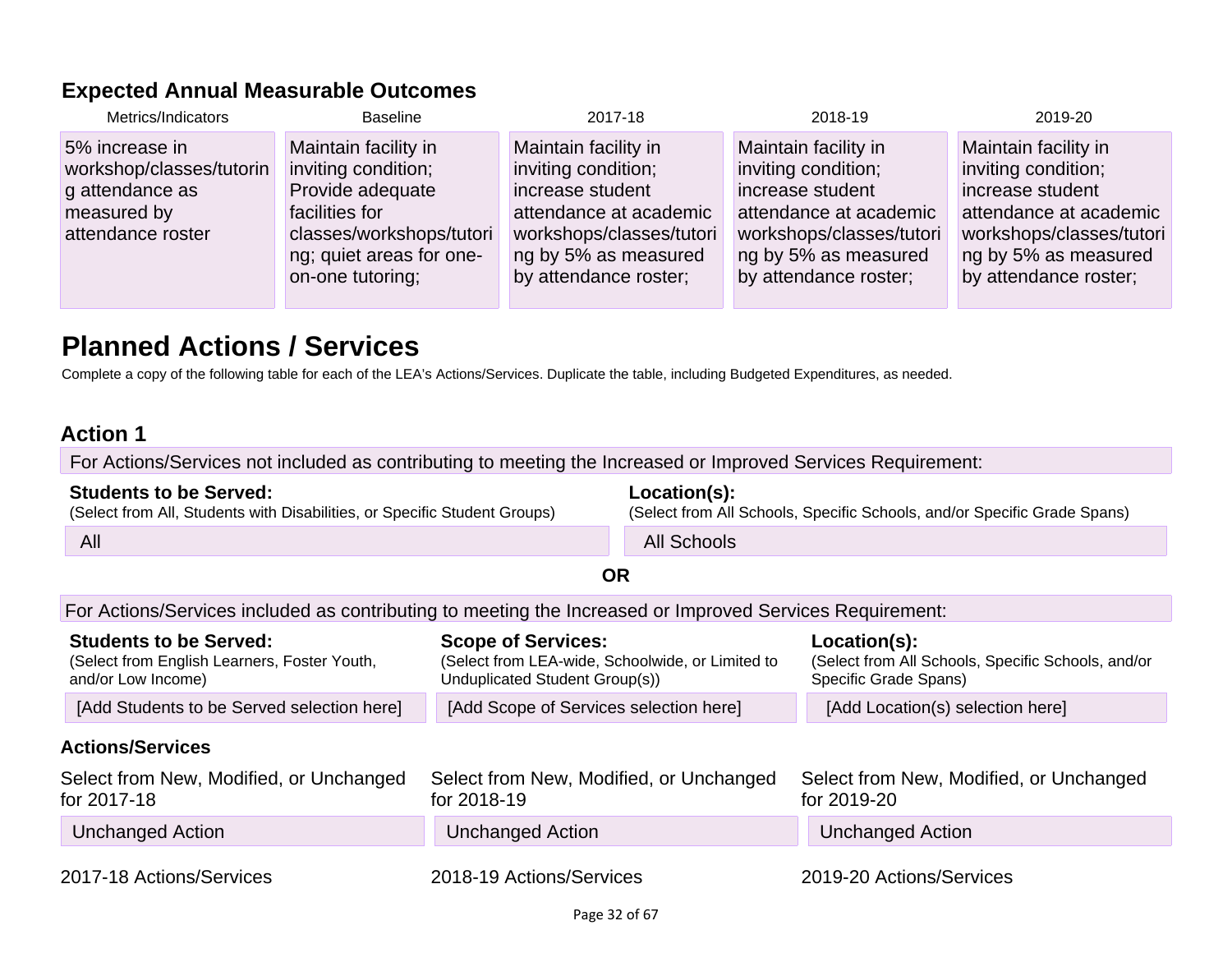| 2.1 Maintain facility in inviting condition | 2.1 Maintain facility in inviting condition | 2.1 Maintain facility in inviting condition |
|---------------------------------------------|---------------------------------------------|---------------------------------------------|
| and repair as needed.                       | and repair as needed.                       | and repair as needed.                       |

| Year                       | 2017-18                                                                                                                                                                         | 2018-19                                                                                                                                                                         | 2019-20                                                                                                                                                                         |
|----------------------------|---------------------------------------------------------------------------------------------------------------------------------------------------------------------------------|---------------------------------------------------------------------------------------------------------------------------------------------------------------------------------|---------------------------------------------------------------------------------------------------------------------------------------------------------------------------------|
| Amount                     | \$184,957                                                                                                                                                                       | \$206,756                                                                                                                                                                       | \$213,157                                                                                                                                                                       |
| <b>Budget</b><br>Reference | <b>Annual Facility Cost including</b><br>monthly custodial charges to keep<br>facility in pristine condition. Service<br>costs will be financed with State<br>unresticted funds | <b>Annual Facility Cost including</b><br>monthly custodial charges to keep<br>facility in pristine condition. Service<br>costs will be financed with State<br>unresticted funds | <b>Annual Facility Cost including</b><br>monthly custodial charges to keep<br>facility in pristine condition. Service<br>costs will be financed with State<br>unresticted funds |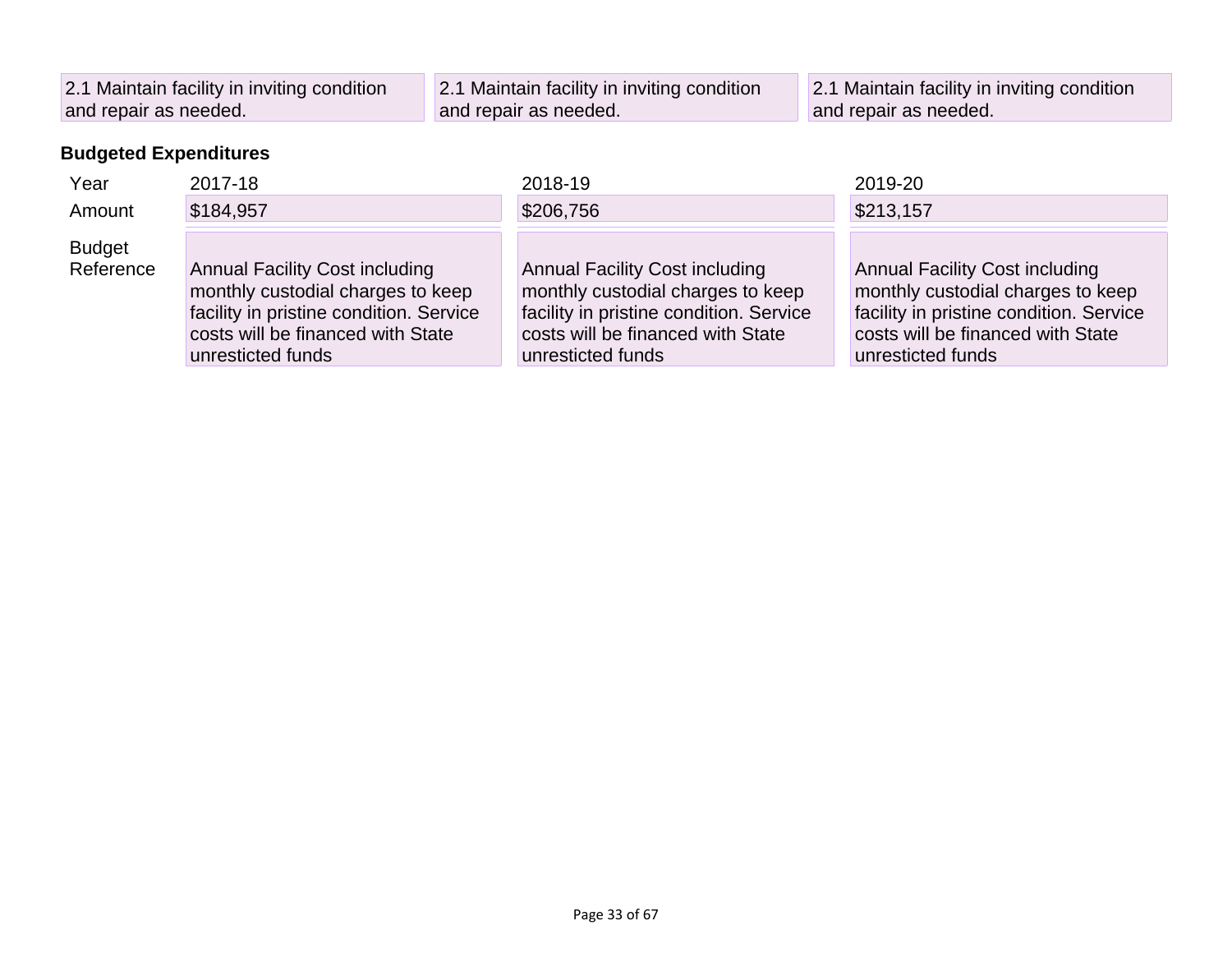## **Goals, Actions, & Services**

Strategic Planning Details and Accountability Complete a copy of the following table for each of the LEA's goals. Duplicate the table as needed.

(Select from New Goal, Modified Goal, or Unchanged Goal)

**Modified Goal** 

## **Goal 3**

Goal #3:

All students will have access to CC aligned materials. Students who score below grade level will receive additional math/ELA support as needed ROA will be adding more new math tutors as needed CCKC (Cole's Cool Kids Club) another math support class ROA will add bilingual ELA tutors as needed The Dashboard "Status and Change Report" will show an increase in math scores The Dashboard "Status and Change Report" will show maintained or increased scores in ELA The Dashboard "Status and Change Report" will show an increase in our Socioeconomic Disadvantaged math scores The Dashboard "Status and Change Report" will show an increase in our Hispanic math scores.

### **State and/or Local Priorities addressed by this goal:**

State Priorities: Priority 2: State Standards (Conditions of Learning) Priority 4: Pupil Achievement (Pupil Outcomes) Priority 8: Other Pupil Outcomes (Pupil Outcomes)

Local Priorities:

### **Identified Need:**

Math: We identified a need to close the gap of our identified unduplicated student groups. These groups are: Socioeconomically Disadvantaged group; the Students with Disabilities group and the Hispanic group. While two of the 3 groups (Socioeconomically Disadvantaged and students with disabilities) increased, the Hispanic group student population group maintained only.

Therefore, we would like to work towards the Dashboard "Status and Change Report" showing an increase of math scores for all students; it will show moving towards closing the gaps in scores for socioeconomically disadvantaged students, students with disabilities and Hispanic students as compared with white students.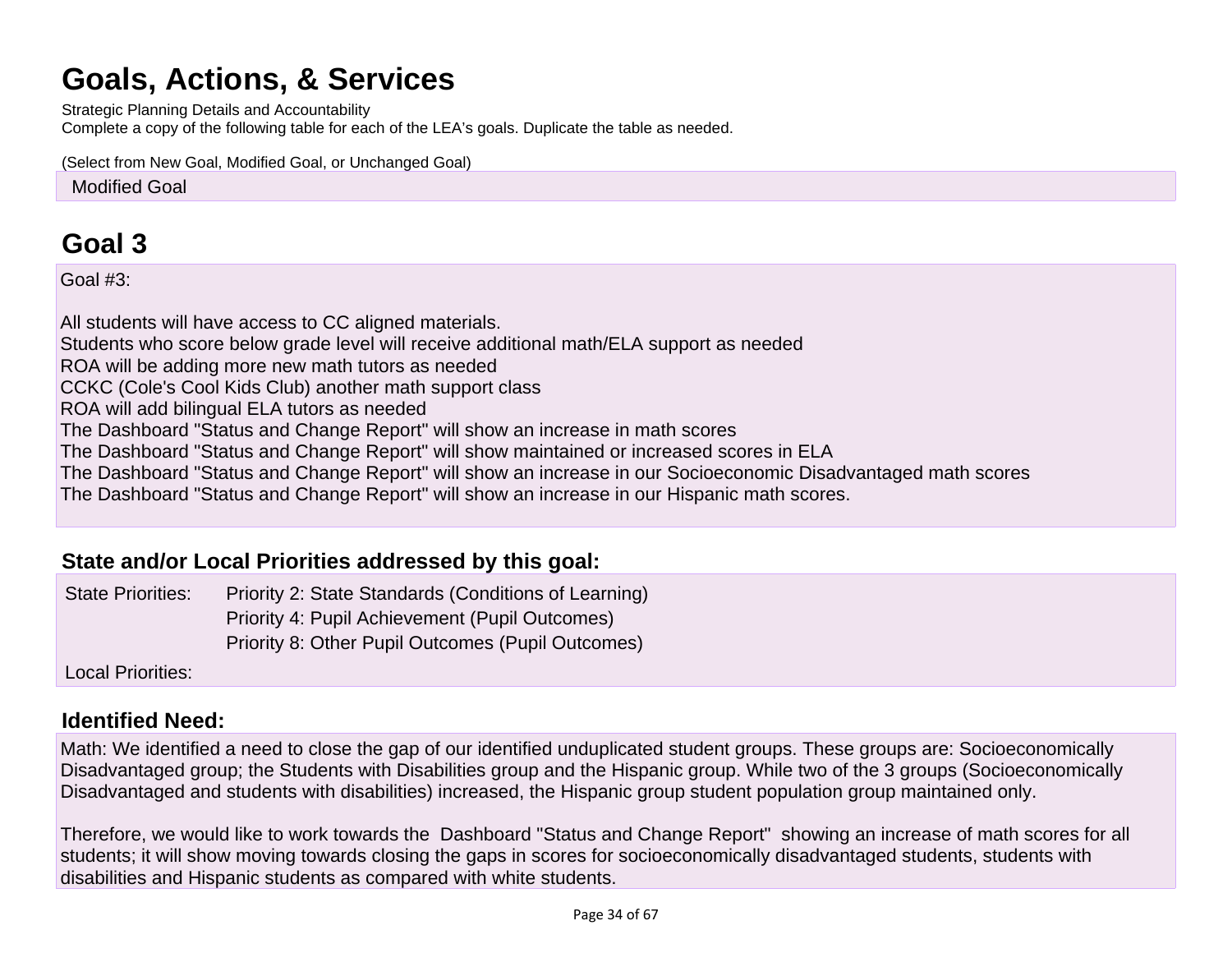ELA: We identified a need to close the gap for two of our identified unduplicated student groups. These groups are: Socioeconomically Disadvantaged group; the Students with Disabilities group and the Hispanic group. While two of the 3 groups (Socioeconomically Disadvantaged and Hispanic students) showed a decline in the change report, the Students with Disabilities group showed a significant increase in the change report.

The Dashboard "Status and Change Report" will show maintained or increased in scores in ELA for all students; moving towards closing the gaps in scores for socioeconomically disadvantaged, students with disabilities and Hispanic students as compared with white students.

### **Expected Annual Measurable Outcomes**

| Metrics/Indicators                                 | <b>Baseline</b>                                                                                                                                                                                                                                                                                                                                                                                                                                                                                                                                                                                                                                                                                                                        | 2017-18                                                                                                                                                                                                                                                                                                                                                                          | 2018-19                                                                                                                                                                                                                                                                                                                                                                                                                                                                     | 2019-20                                                                                                                                                                                                                                                                                                                                                      |
|----------------------------------------------------|----------------------------------------------------------------------------------------------------------------------------------------------------------------------------------------------------------------------------------------------------------------------------------------------------------------------------------------------------------------------------------------------------------------------------------------------------------------------------------------------------------------------------------------------------------------------------------------------------------------------------------------------------------------------------------------------------------------------------------------|----------------------------------------------------------------------------------------------------------------------------------------------------------------------------------------------------------------------------------------------------------------------------------------------------------------------------------------------------------------------------------|-----------------------------------------------------------------------------------------------------------------------------------------------------------------------------------------------------------------------------------------------------------------------------------------------------------------------------------------------------------------------------------------------------------------------------------------------------------------------------|--------------------------------------------------------------------------------------------------------------------------------------------------------------------------------------------------------------------------------------------------------------------------------------------------------------------------------------------------------------|
| Use the Dashboard<br>"Status and Change"<br>report | Dashboard "Status"<br>report<br>locally by a furniture and in all addition controlled industrials<br>with other approximately never colored maintains. Stated and yield approximately the approximate<br>The boy terms institute lists are at the critician instantial contribution of the contribu-<br><b>W. Bushamo Parksmannis Board</b><br>Teleficial defendances<br><b>IRVS LANK</b><br><b>Scientifical Editor R. S.D.</b><br>Dayt de Leather Programs (1-12)<br>wy Kult<br><b>Electric Rex 2-12</b><br><b>Didisput Jummer</b><br>22<br>ings<br>Ferneshören 1<br>Dalck-HouseA Lin Dd<br><b>BOMBARK</b><br><b>RF PAINWORK TRE</b><br><b>Ruttarropo's Lead</b><br>I was all our di turnpool<br><b>R. Mary Lowerto Reference and</b> | 100% of students will<br>have access to<br>standards-aligned<br>materials in math $(1,2)$<br>With additional math<br>tutoring support; math<br>workshops and<br>additional parent<br>support in the area of<br>math, 80% of student<br>performance in math will<br>increase by 3% as<br>measured by either i-<br>Ready math; ACT<br>Aspire math and/or<br>Smarter Balanced math. | 100% of students will<br>have access to<br>standards-aligned<br>materials in math $(1,2)$ .<br>With additional math<br>tutoring support; math<br>workshops and<br>additional parent<br>support in the area of<br>math.<br><b>Additional ELA tutoring</b><br>is also available as well<br>as SAT (ELA and Math)<br>prep workshops.<br>Student performance in<br>math will continue to<br>increase as measured<br>by either i-Ready math;<br>and/or Smarter<br>Balanced math. | 100% of students will<br>have access to<br>standards-aligned<br>materials in math (1,2)<br>With additional math<br>tutoring support; math<br>workshops and<br>additional parent<br>support in the area of<br>math.<br>Student performance in<br>math will continue to<br>increase as measured<br>by either i-Ready math;<br>and/or Smarter<br>Balanced math. |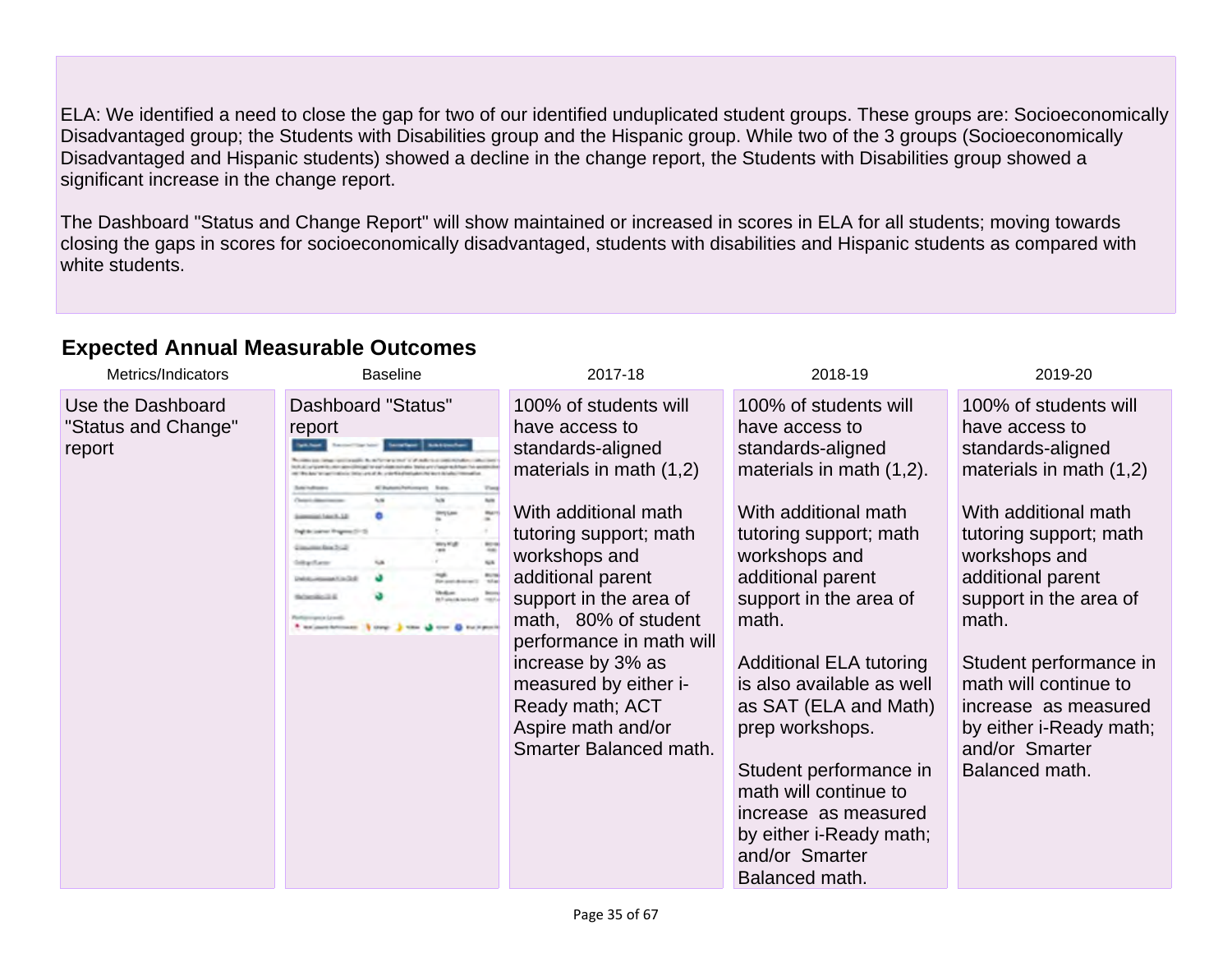| Matrice/li<br>Эπ | ∵≏eline | <b>2017 10</b><br>201 | ⊾ י∩חר<br>טוי<br>. v | $\sim$<br>_ w |
|------------------|---------|-----------------------|----------------------|---------------|
|                  |         |                       |                      |               |

### **Planned Actions / Services**

Complete a copy of the following table for each of the LEA's Actions/Services. Duplicate the table, including Budgeted Expenditures, as needed.

### **Action 1**

| For Actions/Services not included as contributing to meeting the Increased or Improved Services Requirement:                                   |                                                                                                                                                                                                |                                                                                          |                                                                                                                                                                                            |
|------------------------------------------------------------------------------------------------------------------------------------------------|------------------------------------------------------------------------------------------------------------------------------------------------------------------------------------------------|------------------------------------------------------------------------------------------|--------------------------------------------------------------------------------------------------------------------------------------------------------------------------------------------|
| <b>Students to be Served:</b><br>(Select from All, Students with Disabilities, or Specific Student Groups)                                     |                                                                                                                                                                                                | Location(s):<br>(Select from All Schools, Specific Schools, and/or Specific Grade Spans) |                                                                                                                                                                                            |
| [Add Students to be Served selection here]                                                                                                     |                                                                                                                                                                                                | [Add Location(s) selection here]                                                         |                                                                                                                                                                                            |
|                                                                                                                                                | <b>OR</b>                                                                                                                                                                                      |                                                                                          |                                                                                                                                                                                            |
| For Actions/Services included as contributing to meeting the Increased or Improved Services Requirement:                                       |                                                                                                                                                                                                |                                                                                          |                                                                                                                                                                                            |
| <b>Students to be Served:</b><br>(Select from English Learners, Foster Youth,<br>and/or Low Income)                                            | <b>Scope of Services:</b><br>(Select from LEA-wide, Schoolwide, or Limited to<br>Unduplicated Student Group(s))                                                                                |                                                                                          | Location(s):<br>(Select from All Schools, Specific Schools, and/or<br>Specific Grade Spans)                                                                                                |
| <b>English Learners</b><br>Low Income                                                                                                          | Schoolwide                                                                                                                                                                                     |                                                                                          | <b>All Schools</b>                                                                                                                                                                         |
| <b>Actions/Services</b>                                                                                                                        |                                                                                                                                                                                                |                                                                                          |                                                                                                                                                                                            |
| Select from New, Modified, or Unchanged<br>for 2017-18                                                                                         | Select from New, Modified, or Unchanged<br>for 2018-19                                                                                                                                         |                                                                                          | Select from New, Modified, or Unchanged<br>for 2019-20                                                                                                                                     |
| <b>Modified Action</b>                                                                                                                         | <b>Modified Action</b>                                                                                                                                                                         |                                                                                          | <b>Modified Action</b>                                                                                                                                                                     |
| 2017-18 Actions/Services                                                                                                                       | 2018-19 Actions/Services                                                                                                                                                                       |                                                                                          | 2019-20 Actions/Services                                                                                                                                                                   |
| 3.1 Individual and personalized tutoring for<br>students who are below grade level or who<br>are requesting additional support in math<br>(4). | 3.1 Individual and/or group tutoring for<br>students who are below grade level or who<br>are requesting additional support in math<br>(4).<br>3.2 Daily math/ELA labs during workshop<br>weeks |                                                                                          | 3.1 Individual and/or group tutoring for<br>students who are below grade level or who<br>are requesting additional support in math<br>(4).<br>Daily math/ELA labs during workshop<br>weeks |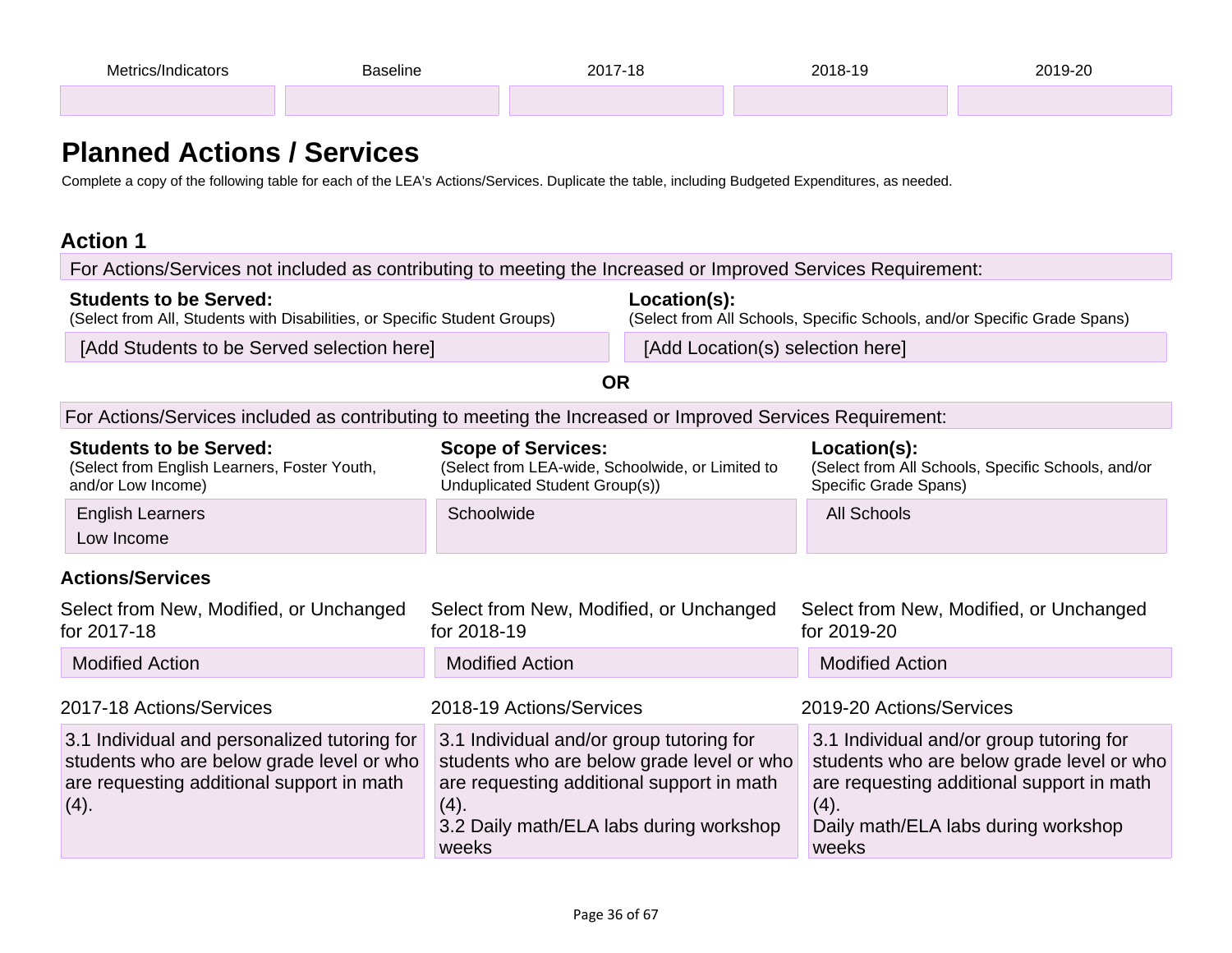| 3.3 Parent education during parent boot    | 3.3 Parent education during parent boot    |
|--------------------------------------------|--------------------------------------------|
| camps                                      | camps                                      |
| 3.4 Pizza and Prep before testing to       | 3.4 Pizza and Prep before testing to       |
| familiarize students with testing software | familiarize students with testing software |
| and use of online tools                    | and use of online tools                    |
|                                            |                                            |

| Year                       | 2017-18                                                                                                                        | 2018-19                                                                                                                                 | 2019-20                                                                                                                                 |
|----------------------------|--------------------------------------------------------------------------------------------------------------------------------|-----------------------------------------------------------------------------------------------------------------------------------------|-----------------------------------------------------------------------------------------------------------------------------------------|
| Amount                     | \$64,480                                                                                                                       | \$53,531                                                                                                                                | \$53,531                                                                                                                                |
| <b>Budget</b><br>Reference | Additional support to students by<br>providing math tutors. Service costs<br>will be financed with State<br>unrestricted funds | Additional support to students by<br>providing math and ELA tutors.<br>Service costs will be financed with<br>State unrestricted funds. | Additional support to students by<br>providing math and ELA tutors.<br>Service costs will be financed with<br>State unrestricted funds. |

### **Action 2**

For Actions/Services not included as contributing to meeting the Increased or Improved Services Requirement:

### **[Students](#page-53-0) to be Served:**

(Select from All, Students with Disabilities, or Specific Student Groups)

[Add Students to be Served selection here] [Add Location(s) selection here]

#### **Location(s):**

(Select from All Schools, Specific Schools, and/or Specific Grade Spans)

**OR**

For Actions/Services included as contributing to meeting the Increased or Improved Services Requirement:

| <b>Students to be Served:</b><br>(Select from English Learners, Foster Youth,<br>and/or Low Income) | <b>Scope of Services:</b><br>(Select from LEA-wide, Schoolwide, or Limited to<br>Unduplicated Student Group(s)) | Location(s):<br>(Select from All Schools, Specific Schools, and/or<br>Specific Grade Spans) |  |
|-----------------------------------------------------------------------------------------------------|-----------------------------------------------------------------------------------------------------------------|---------------------------------------------------------------------------------------------|--|
| <b>English Learners</b><br>Low Income                                                               | Schoolwide                                                                                                      | All Schools                                                                                 |  |
| <b>Actions/Services</b>                                                                             |                                                                                                                 |                                                                                             |  |

| Select from New, Modified, or Unchanged | Select from New, Modified, or Unchanged | Select from New, Modified, or Unchanged |  |
|-----------------------------------------|-----------------------------------------|-----------------------------------------|--|
| for 2017-18                             | for 2018-19                             | for 2019-20                             |  |
| Unchanged Action                        | Unchanged Action                        | Unchanged Action                        |  |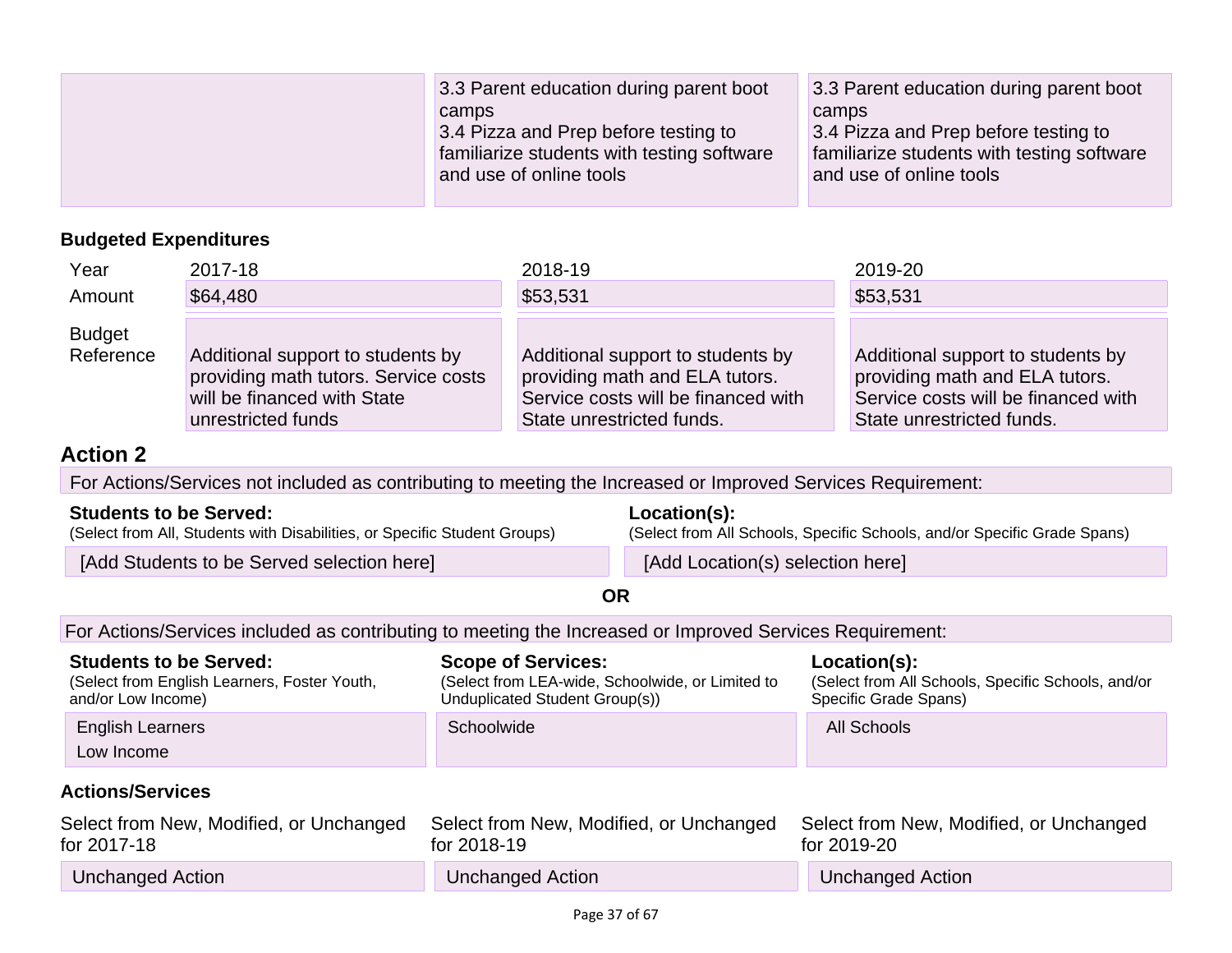| 2017-18 Actions/Services                  | 2018-19 Actions/Services                  | 2019-20 Actions/Services                  |
|-------------------------------------------|-------------------------------------------|-------------------------------------------|
| 3.2 All students have access to computers | 3.2 All students have access to computers | 3.2 All students have access to computers |
| and online math resources (1, 5) through  | and online math resources (1, 5) through  | and online math resources (1, 5) through  |
| our laptop program.                       | our laptop program.                       | our laptop program.                       |

| Year                       | 2017-18                                                                                                                                                                                                            | 2018-19                                                                                                                                                                                                            | 2019-20                                                                                                                                                                                                            |
|----------------------------|--------------------------------------------------------------------------------------------------------------------------------------------------------------------------------------------------------------------|--------------------------------------------------------------------------------------------------------------------------------------------------------------------------------------------------------------------|--------------------------------------------------------------------------------------------------------------------------------------------------------------------------------------------------------------------|
| Amount                     | \$9,500                                                                                                                                                                                                            | \$9,500                                                                                                                                                                                                            | \$9,500                                                                                                                                                                                                            |
| <b>Budget</b><br>Reference | Laptop Loan program to our socio-<br>economically disadvantaged<br>students to allow for greater access<br>to online resources and curriculum.<br>Supply costs will be financed with<br>State unrestricted dollars | Laptop Loan program to our socio-<br>economically disadvantaged<br>students to allow for greater access<br>to online resources and curriculum.<br>Supply costs will be financed with<br>State unrestricted dollars | Laptop Loan program to our socio-<br>economically disadvantaged<br>students to allow for greater access<br>to online resources and curriculum.<br>Supply costs will be financed with<br>State unrestricted dollars |

### **Action 3**

For Actions/Services not included as contributing to meeting the Increased or Improved Services Requirement:

### **[Students](#page-53-0) to be Served:**

| (Select from All, Students with Disabilities, or Specific Student Groups) | (Select from All Schools, Specific Schools, and/or Specific Grade Spans) |
|---------------------------------------------------------------------------|--------------------------------------------------------------------------|
| All                                                                       | All Schools                                                              |

**Location(s):**

**OR**

For Actions/Services included as contributing to meeting the Increased or Improved Services Requirement:

| <b>Students to be Served:</b><br>(Select from English Learners, Foster Youth,<br>and/or Low Income) | <b>Scope of Services:</b><br>(Select from LEA-wide, Schoolwide, or Limited to<br>Unduplicated Student Group(s)) | Location(s):<br>(Select from All Schools, Specific Schools, and/or<br>Specific Grade Spans) |  |  |
|-----------------------------------------------------------------------------------------------------|-----------------------------------------------------------------------------------------------------------------|---------------------------------------------------------------------------------------------|--|--|
| [Add Students to be Served selection here]                                                          | [Add Scope of Services selection here]                                                                          | [Add Location(s) selection here]                                                            |  |  |
| <b>Actions/Services</b>                                                                             |                                                                                                                 |                                                                                             |  |  |
| Select from New, Modified, or Unchanged<br>for 2017-18                                              | Select from New, Modified, or Unchanged<br>for 2018-19                                                          | Select from New, Modified, or Unchanged<br>for 2019-20                                      |  |  |
| <b>Unchanged Action</b>                                                                             | <b>Unchanged Action</b>                                                                                         | <b>Unchanged Action</b>                                                                     |  |  |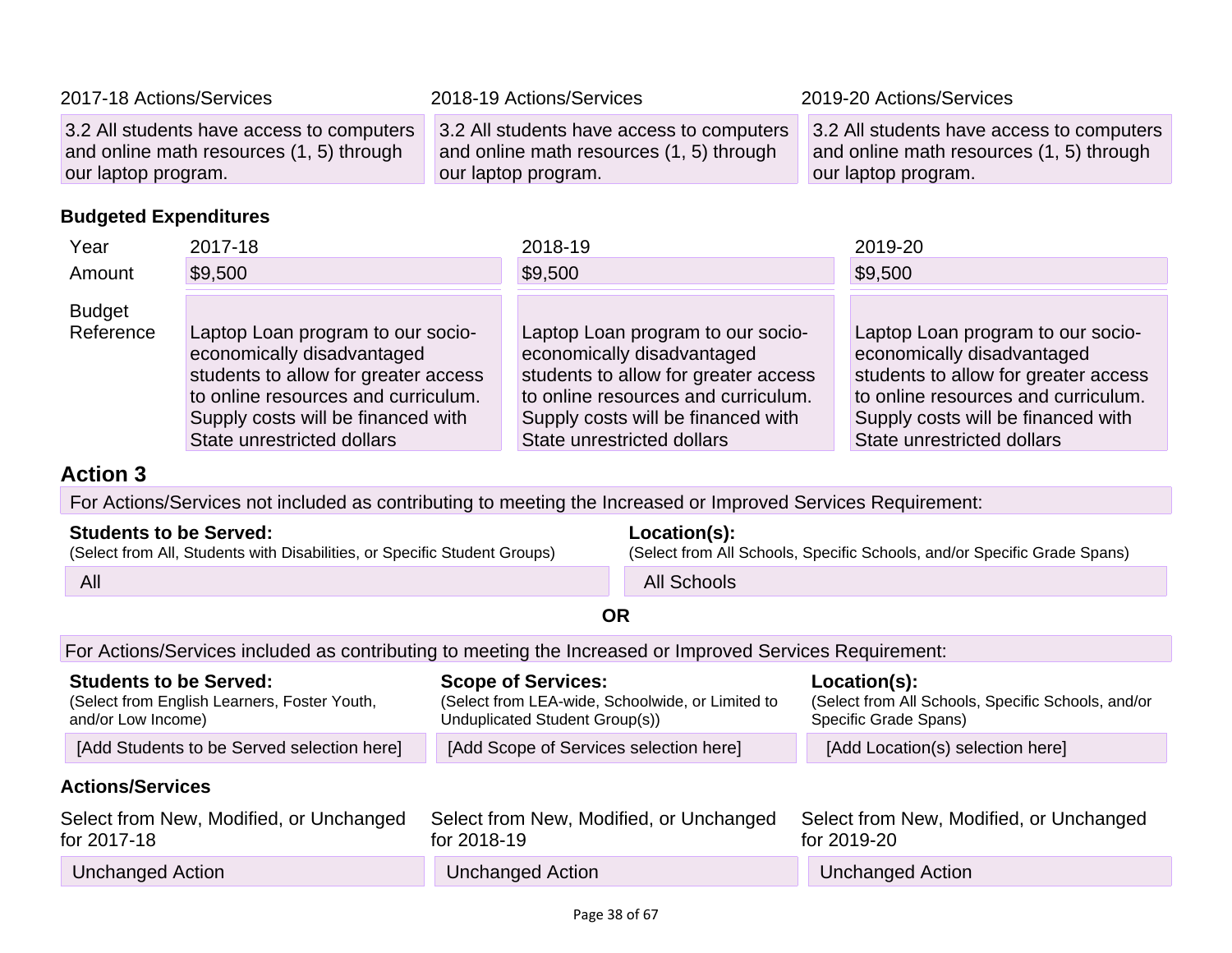| 2017-18 Actions/Services                     | 2018-19 Actions/Services                     | 2019-20 Actions/Services                     |
|----------------------------------------------|----------------------------------------------|----------------------------------------------|
| 3.3: 100% of students will have access to    | 3.3: 100% of students will have access to    | 3.3: 100% of students will have access to    |
| standards- aligned instructional materials   | standards- aligned instructional materials   | standards- aligned instructional materials   |
| $(1,2)$ and                                  | $(1,2)$ and                                  | $(1,2)$ and                                  |
| appropriate Professional Development         | appropriate Professional Development         | appropriate Professional Development         |
| for parent facilitators and teachers aligned | for parent facilitators and teachers aligned | for parent facilitators and teachers aligned |
| with standard based instructional materials  | with standard based instructional materials  | with standard based instructional materials  |
| (3) will be offered at our resource center.  | (3) will be offered at our resource center.  | (3) will be offered at our resource center.  |

| Year                       | 2017-18                                                                                                         | 2018-19                                                                                                         | 2019-20                                                                                                         |
|----------------------------|-----------------------------------------------------------------------------------------------------------------|-----------------------------------------------------------------------------------------------------------------|-----------------------------------------------------------------------------------------------------------------|
| Amount                     | \$10,000                                                                                                        | \$10,000                                                                                                        | \$10,000                                                                                                        |
| <b>Budget</b><br>Reference | Standards aligned instruction<br>materials. Supply costs will be<br>financed with State unrestricted<br>dollars | Standards aligned instruction<br>materials. Supply costs will be<br>financed with State unrestricted<br>dollars | Standards aligned instruction<br>materials. Supply costs will be<br>financed with State unrestricted<br>dollars |

### **Action 4**

| [Add Students to be Served selection here] | [Add Location(s) selection here] |
|--------------------------------------------|----------------------------------|
|--------------------------------------------|----------------------------------|

**OR**

| <b>English Learners</b><br>Low Income | Schoolwide                                                                                                                             | All Schools                                                                                                                            |
|---------------------------------------|----------------------------------------------------------------------------------------------------------------------------------------|----------------------------------------------------------------------------------------------------------------------------------------|
| <b>Actions/Services</b>               |                                                                                                                                        |                                                                                                                                        |
|                                       | New Action                                                                                                                             | <b>New Action</b>                                                                                                                      |
|                                       | 3.4 Hire full-time Science/Auxiliary<br>teacher to provide supplemental support<br>and implement Next Generation Science<br>Standards. | 3.4 Hire full-time Science/Auxiliary<br>teacher to provide supplemental support<br>and implement Next Generation Science<br>Standards. |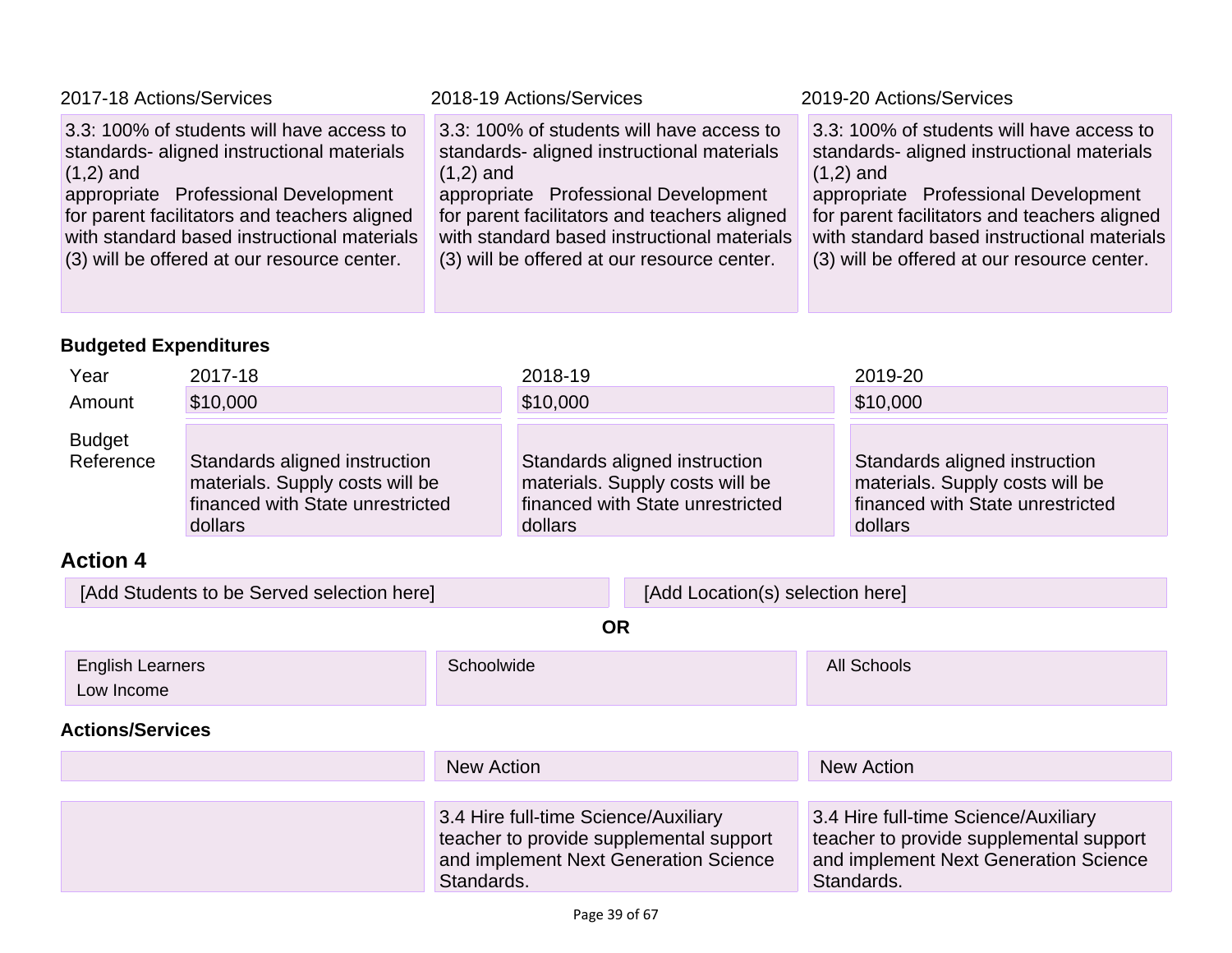| Amount                     | \$75,680                                                                                                                     | \$79,772                                                                                                          |
|----------------------------|------------------------------------------------------------------------------------------------------------------------------|-------------------------------------------------------------------------------------------------------------------|
| <b>Budget</b><br>Reference | Science/Auxiliary Teacher 1.00 FTE<br>- Certificated salaries and benefits<br>will be financed with unrestricted<br>dollars. | Science/Auxiliary 1.00 FTE -<br>Certificated salaries and benefits will<br>be financed with unrestricted dollars. |

### **Action 5**

| [Add Students to be Served selection here] | [Add Location(s) selection here] |
|--------------------------------------------|----------------------------------|
|--------------------------------------------|----------------------------------|

**OR**

| <b>English Learners</b> | Schoolwide | All Schools |
|-------------------------|------------|-------------|
| Low Income              |            |             |

### **Actions/Services**

| New Action                                                                                                      | New Action                                                                                                      |
|-----------------------------------------------------------------------------------------------------------------|-----------------------------------------------------------------------------------------------------------------|
| 3.5 Finance PSAT/SAT test fees for<br>students including workshops that help<br>prepare students for the tests. | 3.5 Finance PSAT/SAT test fees for<br>students including workshops that help<br>prepare students for the tests. |

### **Budgeted Expenditures**

| Amount                     | \$2,600                                                                                                                         | \$2,600                                                                                                                         |
|----------------------------|---------------------------------------------------------------------------------------------------------------------------------|---------------------------------------------------------------------------------------------------------------------------------|
| <b>Budget</b><br>Reference | <b>PSAT/SAT test fees for students</b><br>including workshops - Service costs<br>will be financed with unrestricted<br>dollars. | <b>PSAT/SAT test fees for students</b><br>including workshops - Service costs<br>will be financed with unrestricted<br>dollars. |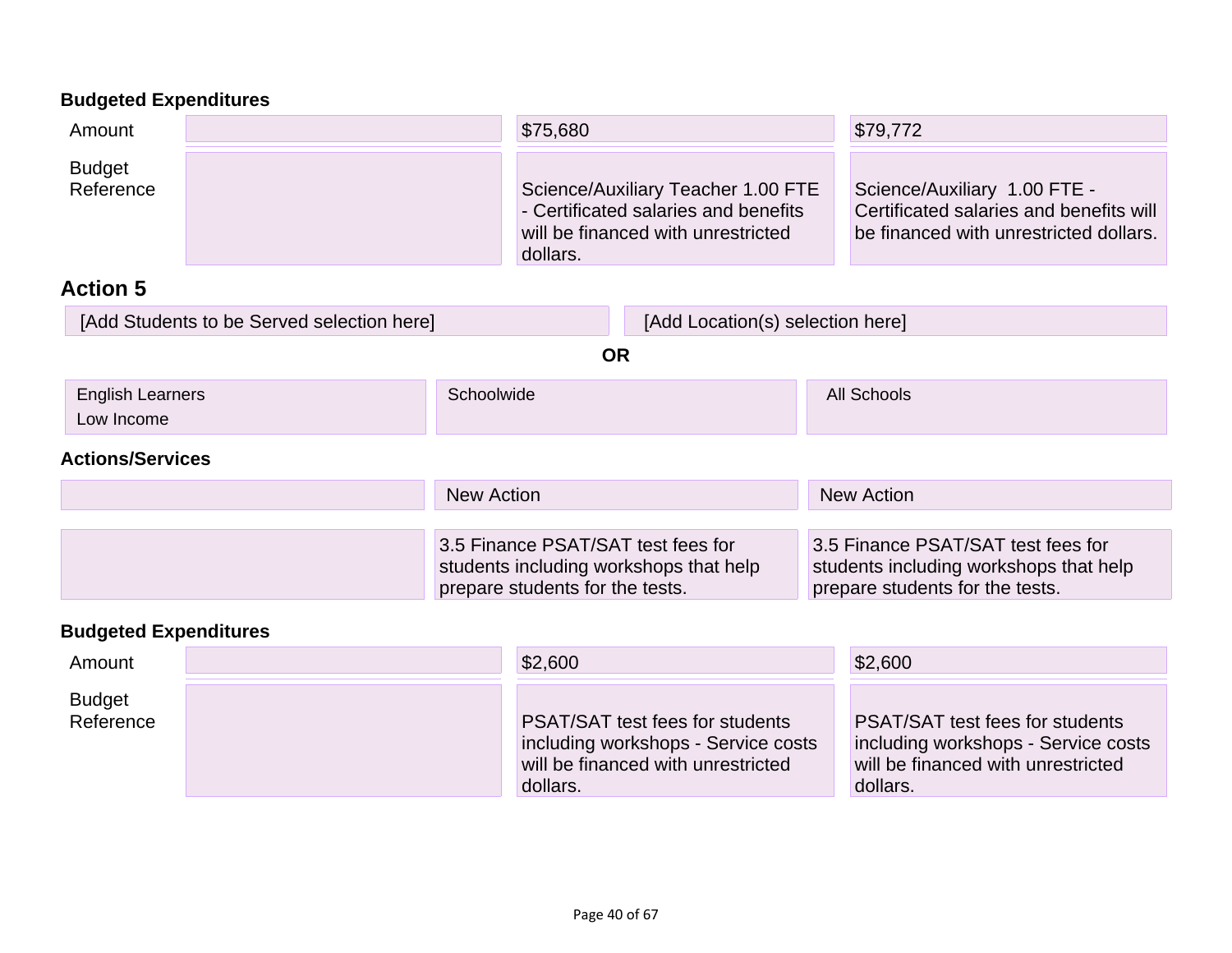## **Goals, Actions, & Services**

Strategic Planning Details and Accountability Complete a copy of the following table for each of the LEA's goals. Duplicate the table as needed.

(Select from New Goal, Modified Goal, or Unchanged Goal)

**Modified Goal** 

### **Goal 4**

Goal #4: Continue to expand college and career readiness opportunities

### **State and/or Local Priorities addressed by this goal:**

State Priorities: Priority 2: State Standards (Conditions of Learning) Priority 4: Pupil Achievement (Pupil Outcomes) Priority 5: Pupil Engagement (Engagement) Priority 7: Course Access (Conditions of Learning) Priority 8: Other Pupil Outcomes (Pupil Outcomes)

Local Priorities:

### **Identified Need:**

Increase options available to high school students through career education pathways and continued college readiness course availability. Continue to add a-g courses as needed. Increase College/Career Readiness indicator on Dashboard.

### **Expected Annual Measurable Outcomes**

| Metrics/Indicators                                     | <b>Baseline</b>                     | 2017-18                             | 2018-19                             | 2019-20                             |
|--------------------------------------------------------|-------------------------------------|-------------------------------------|-------------------------------------|-------------------------------------|
| Enrollment/attendance                                  | 50% of all 9th grade                | 100% of all 9th grade               | 100% of all high school             | 100% of all high school             |
| roster                                                 | students will enroll in the         | students will enroll in the         | students will enroll in the         | students will enroll in the         |
| calendar notes<br>sign-in rosters and<br>teacher notes | college and career<br>seminar class | college and career<br>seminar class | college and career<br>seminar class | college and career<br>seminar class |
| course completion data                                 | 95% of all our high                 | 100% of all our high                | 100% of all our high                | 100% of all our high                |
| for 10-year plan                                       | school students will                | school students will                | school students will                | school students will                |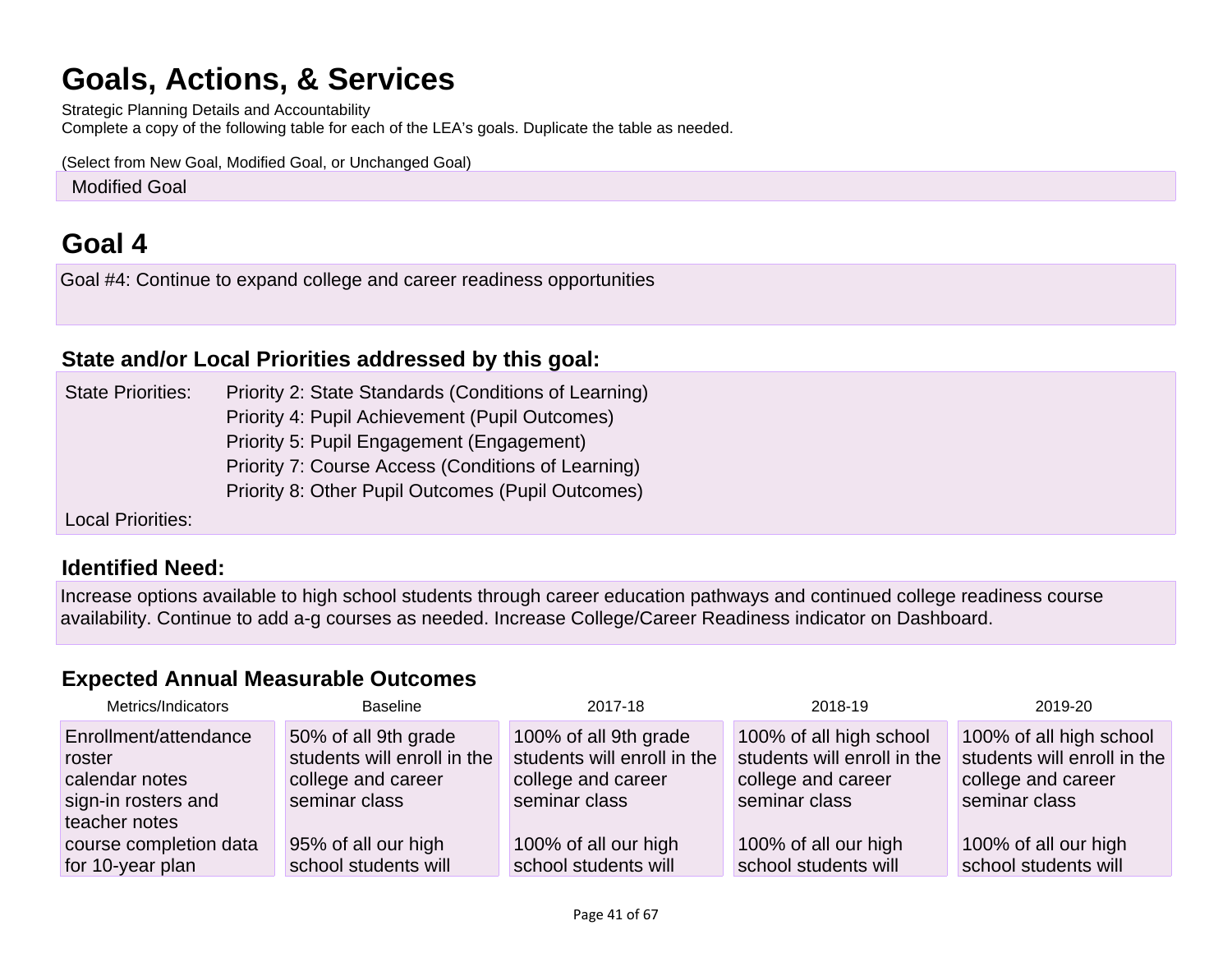| Metrics/Indicators | <b>Baseline</b>          | 2017-18                   | 2018-19                   | 2019-20                   |
|--------------------|--------------------------|---------------------------|---------------------------|---------------------------|
|                    | schedule to meet with    | have access to our high   | have access to our high   | have access to our high   |
|                    | our high school          | school guidance           | school guidance           | school guidance           |
|                    | guidance counselor 2 x   | counselor to discuss      | counselor to discuss      | counselor to discuss      |
|                    | per year (fall and       | career and college        | career and college        | career and college        |
|                    | spring).                 | aspirations               | aspirations               | aspirations               |
|                    | 75% of our 8th and high  | 100% of our 8th and       | 100% of our 8th and       | 100% of our 8th and       |
|                    | school students will     | high school students will | high school students will | high school students will |
|                    | attend either the back-  | attend either the back-   | attend either the back-   | attend either the back-   |
|                    | to-school or high school | to-school or high school  | to-school or high school  | to-school or high school  |
|                    | information sessions     | information sessions      | information sessions      | information sessions      |
|                    | and/or have a            | and/or have a             | and/or have a             | and/or have a             |
|                    | personalized talk with   | personalized talk with    | personalized talk with    | personalized talk with    |
|                    | their educational coach  | their educational coach   | their educational coach   | their educational coach   |
|                    | 100% of our high school  | 100% of our high school   | 100% of our high school   | 100% of our high school   |
|                    | students who attend the  | students who attend the   | students who attend the   | students who attend the   |
|                    | college and career       | college and career        | college and career        | college and career        |
|                    | seminar will create a 10 | seminar will create a 10  | seminar will create a 10  | seminar will create a 10  |
|                    | year plan                | year plan                 | year plan                 | year plan                 |

### **Planned Actions / Services**

Complete a copy of the following table for each of the LEA's Actions/Services. Duplicate the table, including Budgeted Expenditures, as needed.

### **Action 1**

For Actions/Services not included as contributing to meeting the Increased or Improved Services Requirement:

| <b>Students to be Served:</b>                                             | Location(s):                                                             |
|---------------------------------------------------------------------------|--------------------------------------------------------------------------|
| (Select from All, Students with Disabilities, or Specific Student Groups) | (Select from All Schools, Specific Schools, and/or Specific Grade Spans) |
| All                                                                       | All Schools<br>Specific Grade Spans: 9-12                                |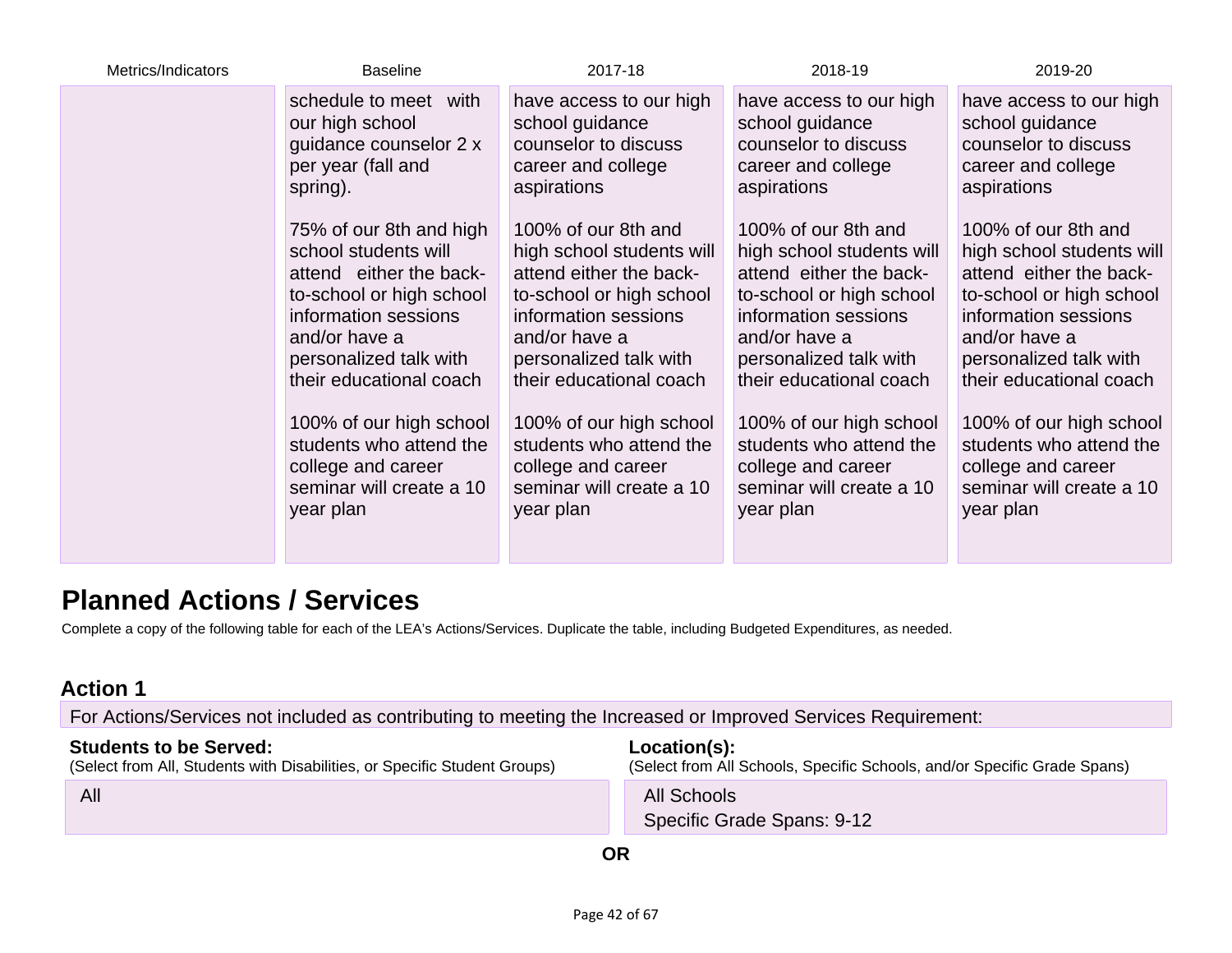| <b>Students to be Served:</b><br>(Select from English Learners, Foster Youth,<br>and/or Low Income) | <b>Scope of Services:</b><br>(Select from LEA-wide, Schoolwide, or Limited to<br>Unduplicated Student Group(s)) | Location(s):<br>(Select from All Schools, Specific Schools, and/or<br>Specific Grade Spans)     |
|-----------------------------------------------------------------------------------------------------|-----------------------------------------------------------------------------------------------------------------|-------------------------------------------------------------------------------------------------|
| [Add Students to be Served selection here]                                                          | [Add Scope of Services selection here]                                                                          | [Add Location(s) selection here]                                                                |
| <b>Actions/Services</b>                                                                             |                                                                                                                 |                                                                                                 |
| Select from New, Modified, or Unchanged<br>for 2017-18                                              | Select from New, Modified, or Unchanged<br>for 2018-19                                                          | Select from New, Modified, or Unchanged<br>for 2019-20                                          |
| <b>Unchanged Action</b>                                                                             | <b>Modified Action</b>                                                                                          | <b>Modified Action</b>                                                                          |
| 2017-18 Actions/Services                                                                            | 2018-19 Actions/Services                                                                                        | 2019-20 Actions/Services                                                                        |
| 4.1 Program Specialist to implement<br>College and Career program.                                  | 4.1 Continue to grow College and Career<br>program. Continue to evaluate a-g course<br>catalog.                 | 4.1 Continue to grow College and Career<br>program. Continue to evaluate a-g course<br>catalog. |

### For Actions/Services included as contributing to meeting the Increased or Improved Services Requirement:

### **Budgeted Expenditures**

| Year                       | 2017-18                                                                                                                                                     | 2018-19                                                                                                                                                                                                                                                                                                                                                                                        | 2019-20                                                                                                                                                                                                                                                                                                                                                                                        |
|----------------------------|-------------------------------------------------------------------------------------------------------------------------------------------------------------|------------------------------------------------------------------------------------------------------------------------------------------------------------------------------------------------------------------------------------------------------------------------------------------------------------------------------------------------------------------------------------------------|------------------------------------------------------------------------------------------------------------------------------------------------------------------------------------------------------------------------------------------------------------------------------------------------------------------------------------------------------------------------------------------------|
| Amount                     | \$99,913                                                                                                                                                    | \$12,014                                                                                                                                                                                                                                                                                                                                                                                       | \$12,199                                                                                                                                                                                                                                                                                                                                                                                       |
| <b>Budget</b><br>Reference | .80 FTE Program Specialist to<br>administer College & Career<br>program for school. Salary and<br>benefits will be finance with State<br>restricted dollars | Stipend paid to teacher for additional<br>support of College and Career<br>program; representation in the<br>county; meetings with business<br>partners; building of internship<br>program; help with year end<br>narrative and financial and tracking<br>data collection and submission to the<br>CDE - Certificated salary and<br>benefits will be finance with State<br>restricted dollars. | Stipend paid to teacher for additional<br>support of College and Career<br>program; representation in the<br>county; meetings with business<br>partners; building of internship<br>program; help with year end<br>narrative and financial and tracking<br>data collection and submission to the<br>CDE - Certificated salary and<br>benefits will be finance with State<br>restricted dollars. |

### **Action 2**

For Actions/Services not included as contributing to meeting the Increased or Improved Services Requirement: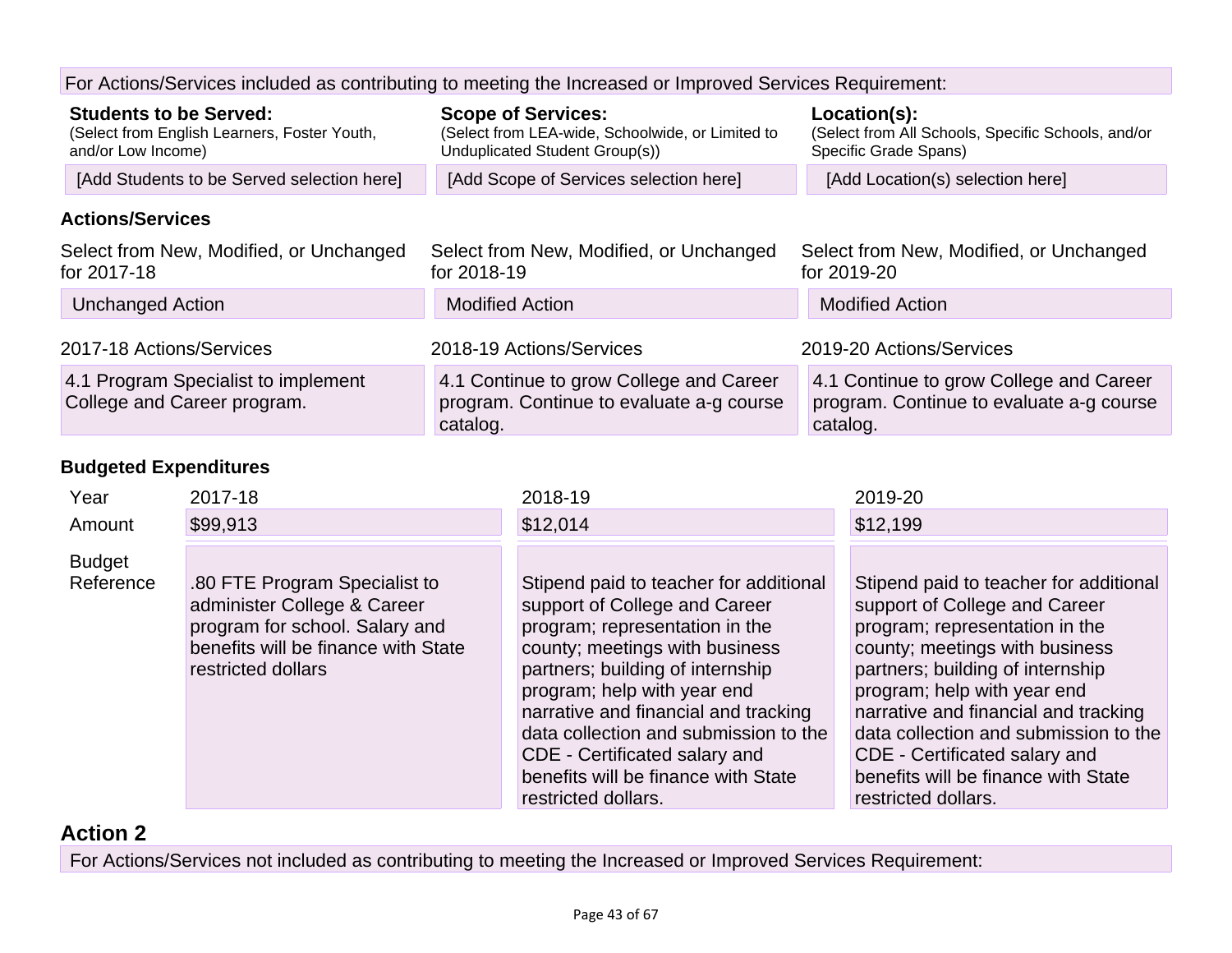### **[Students](#page-53-0) to be Served:**

(Select from All, Students with Disabilities, or Specific Student Groups)

**Location(s):** (Select from All Schools, Specific Schools, and/or Specific Grade Spans)

All Schools **All Schools** Specific Grade Spans: 9-12

### **OR**

For Actions/Services included as contributing to meeting the Increased or Improved Services Requirement:

| <b>Students to be Served:</b><br>(Select from English Learners, Foster Youth,<br>and/or Low Income)                                                                                                                             | <b>Scope of Services:</b><br>(Select from LEA-wide, Schoolwide, or Limited to<br>Unduplicated Student Group(s))                                                                                                                                               | Location(s):<br>(Select from All Schools, Specific Schools, and/or<br>Specific Grade Spans)                                                                                                                                                                   |
|---------------------------------------------------------------------------------------------------------------------------------------------------------------------------------------------------------------------------------|---------------------------------------------------------------------------------------------------------------------------------------------------------------------------------------------------------------------------------------------------------------|---------------------------------------------------------------------------------------------------------------------------------------------------------------------------------------------------------------------------------------------------------------|
| [Add Students to be Served selection here]                                                                                                                                                                                      | [Add Scope of Services selection here]                                                                                                                                                                                                                        | [Add Location(s) selection here]                                                                                                                                                                                                                              |
| <b>Actions/Services</b>                                                                                                                                                                                                         |                                                                                                                                                                                                                                                               |                                                                                                                                                                                                                                                               |
| Select from New, Modified, or Unchanged<br>for 2017-18                                                                                                                                                                          | Select from New, Modified, or Unchanged<br>for 2018-19                                                                                                                                                                                                        | Select from New, Modified, or Unchanged<br>for 2019-20                                                                                                                                                                                                        |
| <b>Modified Action</b><br><b>Unchanged Action</b>                                                                                                                                                                               | <b>Modified Action</b>                                                                                                                                                                                                                                        | <b>Modified Action</b>                                                                                                                                                                                                                                        |
| 2017-18 Actions/Services                                                                                                                                                                                                        | 2018-19 Actions/Services                                                                                                                                                                                                                                      | 2019-20 Actions/Services                                                                                                                                                                                                                                      |
| 4.2 Offer multiple back-to-school<br>information sessions at the beginning of<br>the school year, one college and career<br>seminars per school year, and additional<br>teacher support for Get Focused, Stay<br>Focused class. | 4.2 Offer at least two back-to-school<br>information sessions at the end and at the<br>beginning of the school year, one college<br>and career seminar per school year, CTE<br>pathway classes, and additional teacher<br>support for all the pathway classes | 4.2 Offer at least two back-to-school<br>information sessions at the end and at the<br>beginning of the school year, one college<br>and career seminar per school year, CTE<br>pathway classes, and additional teacher<br>support for all the pathway classes |

### **Budgeted Expenditures**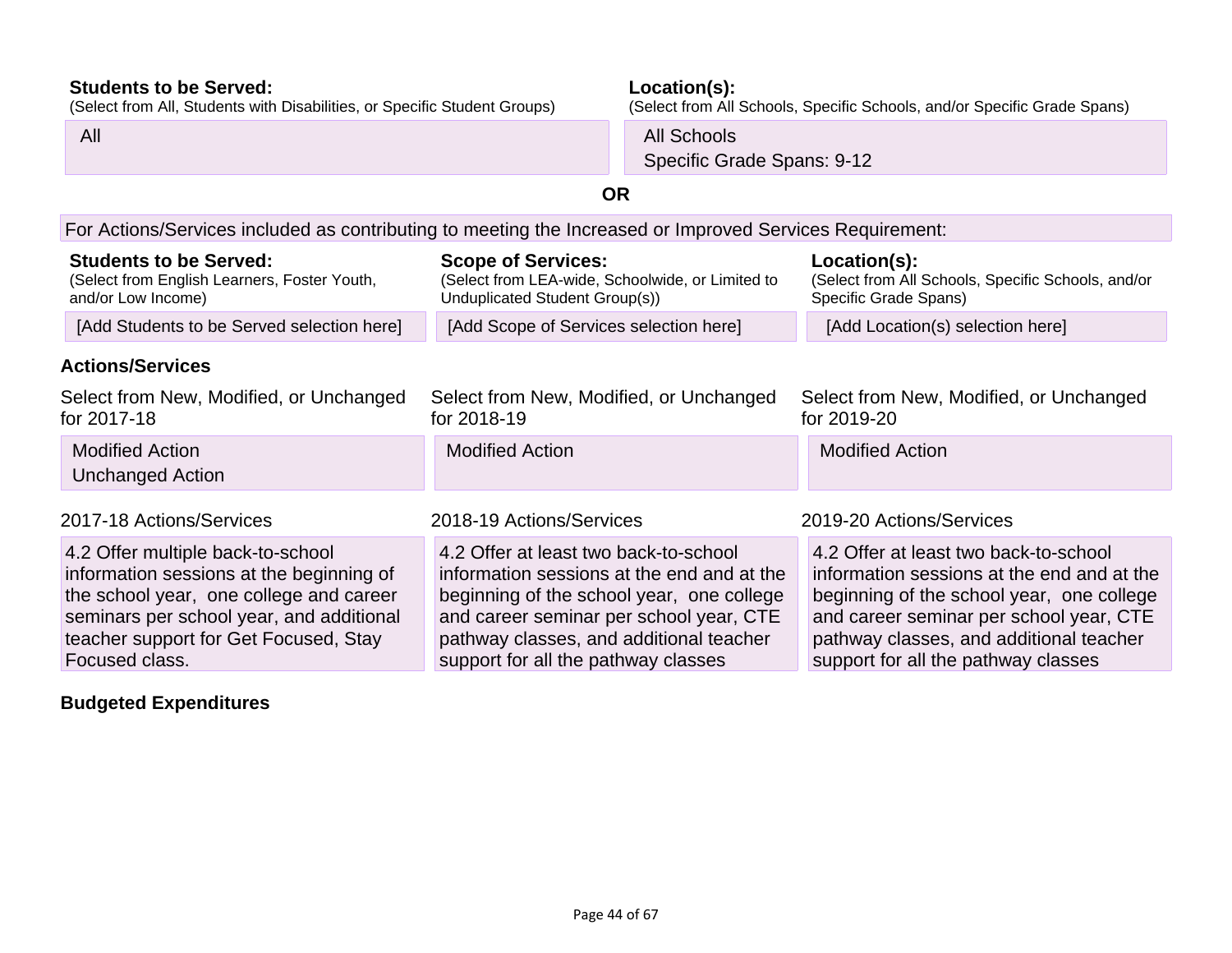| Year          | 2017-18                                                                                                                                                                                                                                        | 2018-19                                                                                                                                                                                                                                                         | 2019-20                                                                                                                                                                                                                                                         |
|---------------|------------------------------------------------------------------------------------------------------------------------------------------------------------------------------------------------------------------------------------------------|-----------------------------------------------------------------------------------------------------------------------------------------------------------------------------------------------------------------------------------------------------------------|-----------------------------------------------------------------------------------------------------------------------------------------------------------------------------------------------------------------------------------------------------------------|
| Amount        | \$8,864                                                                                                                                                                                                                                        | \$9,611                                                                                                                                                                                                                                                         | \$9,759                                                                                                                                                                                                                                                         |
| <b>Budget</b> |                                                                                                                                                                                                                                                |                                                                                                                                                                                                                                                                 |                                                                                                                                                                                                                                                                 |
| Reference     | Added 3 teacher stipends @ \$2,500<br>per teacher to support additional<br>instructor workload for implementing<br>the new Get Focused, Stay Focused<br>class - Salary and benefit expense<br>will be finance with State restricted<br>dollars | Added 4 teacher stipends for each of<br>the college and career pathway<br>classes taught @ \$2,000 per<br>teacher/class/semester to support<br>additional instructor workload -<br>Salary and benefit expense will be<br>finance with State restricted dollars. | Added 4 teacher stipends for each of<br>the college and career pathway<br>classes taught @ \$2,000 per<br>teacher/class/semester to support<br>additional instructor workload -<br>Salary and benefit expense will be<br>finance with State restricted dollars. |

### **Action 3**

For Actions/Services not included as contributing to meeting the Increased or Improved Services Requirement:

### **[Students](#page-53-0) to be Served:**

(Select from All, Students with Disabilities, or Specific Student Groups)

### **Location(s):** (Select from All Schools, Specific Schools, and/or Specific Grade Spans) All Schools **All Schools**

Specific Grade Spans: 9-12

**OR**

For Actions/Services included as contributing to meeting the Increased or Improved Services Requirement:

| <b>Students to be Served:</b><br>(Select from English Learners, Foster Youth,<br>and/or Low Income) | <b>Scope of Services:</b><br>(Select from LEA-wide, Schoolwide, or Limited to<br>Unduplicated Student Group(s)) | Location(s):<br>(Select from All Schools, Specific Schools, and/or<br>Specific Grade Spans) |
|-----------------------------------------------------------------------------------------------------|-----------------------------------------------------------------------------------------------------------------|---------------------------------------------------------------------------------------------|
| [Add Students to be Served selection here]                                                          | Schoolwide<br>[Add Scope of Services selection here]                                                            | All Schools<br>[Add Location(s) selection here]                                             |
| <b>Actions/Services</b>                                                                             |                                                                                                                 |                                                                                             |
| Select from New, Modified, or Unchanged<br>for 2017-18                                              | Select from New, Modified, or Unchanged<br>for 2018-19                                                          | Select from New, Modified, or Unchanged<br>for 2019-20                                      |
| <b>Modified Action</b><br><b>Unchanged Action</b>                                                   | <b>Unchanged Action</b>                                                                                         | <b>Unchanged Action</b>                                                                     |
| 2017-18 Actions/Services                                                                            | 2018-19 Actions/Services                                                                                        | 2019-20 Actions/Services                                                                    |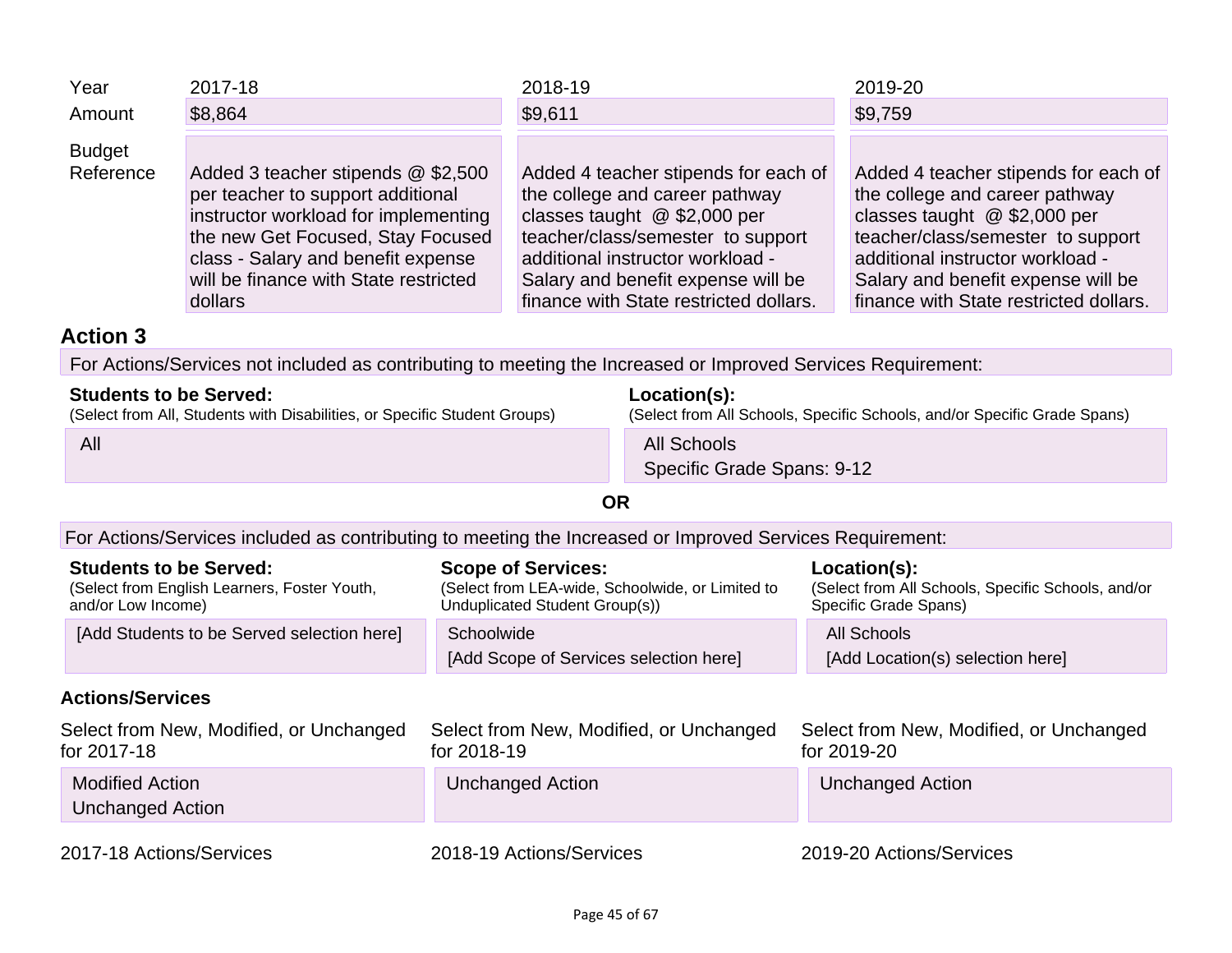| 4.3 Offer a Get Focused, Stay Focused     | 4.3 Offer a Get Focused, Stay Focused     | 4.3 Offer a Get Focused, Stay Focused     |
|-------------------------------------------|-------------------------------------------|-------------------------------------------|
| class. Areas of continued exploration     | class. Areas of continued exploration     | class. Areas of continued exploration     |
| include students learning more effective  | include students learning more effective  | include students learning more effective  |
| interpersonal communication skills, and   | interpersonal communication skills, and   | interpersonal communication skills, and   |
| the necessary employability attributes to | the necessary employability attributes to | the necessary employability attributes to |
| be successful in life.                    | be successful in life.                    | be successful in life.                    |

| Year          | 2017-18                                                                                                                                                                                                     | 2018-19                                                                                                                                                                                                              | 2019-20                                                                                                                                                                                                              |
|---------------|-------------------------------------------------------------------------------------------------------------------------------------------------------------------------------------------------------------|----------------------------------------------------------------------------------------------------------------------------------------------------------------------------------------------------------------------|----------------------------------------------------------------------------------------------------------------------------------------------------------------------------------------------------------------------|
| Amount        | \$7,400                                                                                                                                                                                                     | \$7,056                                                                                                                                                                                                              | \$7,056                                                                                                                                                                                                              |
| <b>Budget</b> |                                                                                                                                                                                                             |                                                                                                                                                                                                                      |                                                                                                                                                                                                                      |
| Reference     | Captivating Speakers will be hired to<br>complement the Get Focused, Stay<br>Focused<br>program (also called the College and<br>Career Seminar). Service costs will<br>be paid from State restricted funds. | Sepi Yeoh (GIFT class) will be hired<br>to complement the Get Focused,<br><b>Stay Focused</b><br>program (also called the College and<br>Career Seminar). Service costs will<br>be paid from State restricted funds. | Sepi Yeoh (GIFT class) will be hired<br>to complement the Get Focused,<br><b>Stay Focused</b><br>program (also called the College and<br>Career Seminar). Service costs will<br>be paid from State restricted funds. |

### **Action 4**

For Actions/Services not included as contributing to meeting the Increased or Improved Services Requirement:

### **[Students](#page-53-0) to be Served:**

(Select from All, Students with Disabilities, or Specific Student Groups)

### **Location(s):**

(Select from All Schools, Specific Schools, and/or Specific Grade Spans)

All Schools and the state of the state of the state of the state of the state of the state of the state of the Specific Grade Spans: 9-12

### **OR**

For Actions/Services included as contributing to meeting the Increased or Improved Services Requirement:

| <b>Students to be Served:</b>                                      | <b>Scope of Services:</b>                                                          | Location(s):                                                                |
|--------------------------------------------------------------------|------------------------------------------------------------------------------------|-----------------------------------------------------------------------------|
| (Select from English Learners, Foster Youth,<br>and/or Low Income) | (Select from LEA-wide, Schoolwide, or Limited to<br>Unduplicated Student Group(s)) | (Select from All Schools, Specific Schools, and/or<br>Specific Grade Spans) |
| [Add Students to be Served selection here]                         | [Add Scope of Services selection here]                                             | [Add Location(s) selection here]                                            |

### **Actions/Services**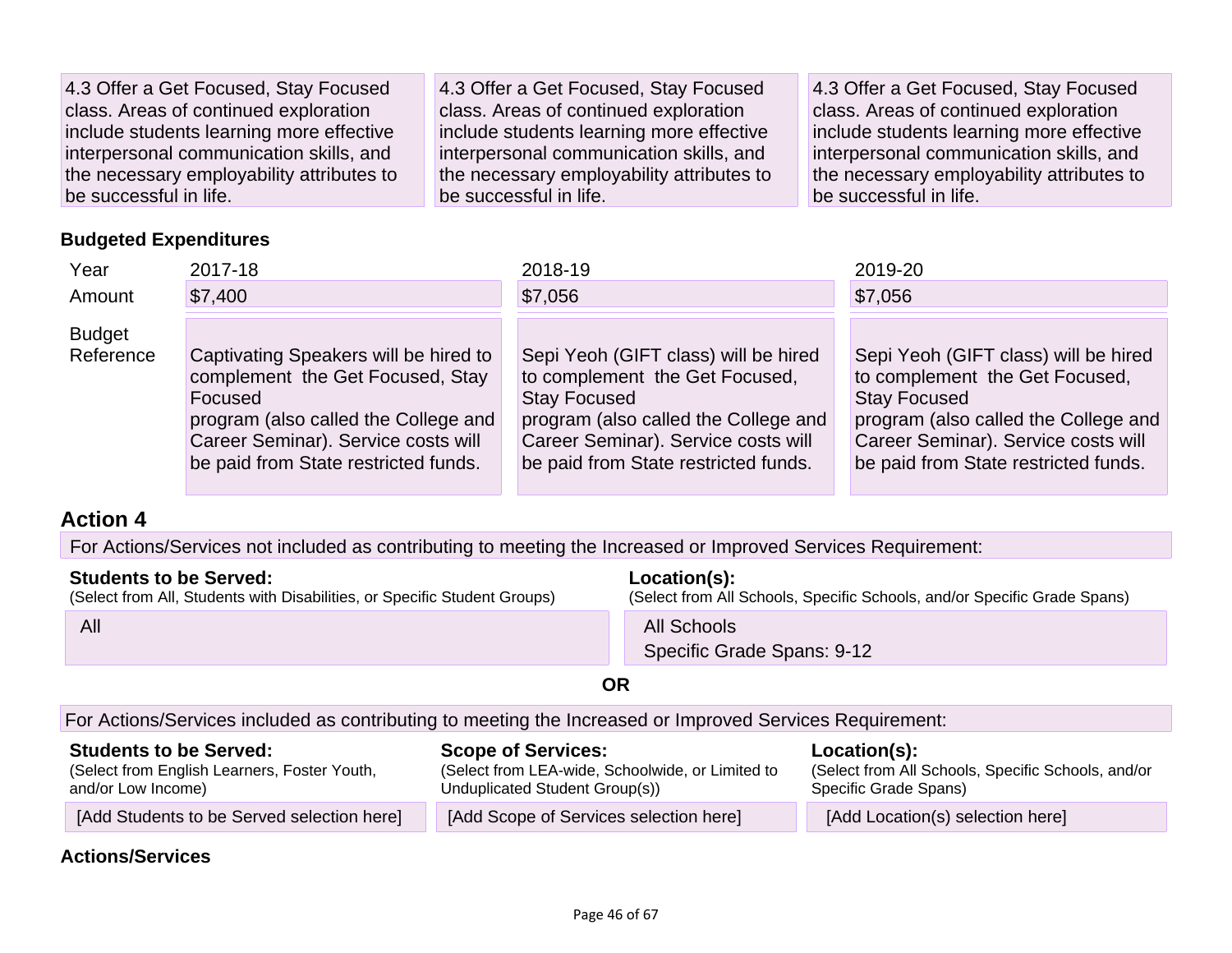| Select from New, Modified, or Unchanged<br>for 2017-18                                                    | Select from New, Modified, or Unchanged<br>for 2018-19                                                                                                                                                                                                                                                               | Select from New, Modified, or Unchanged<br>for 2019-20                                                                                                                                                                                                                                                               |
|-----------------------------------------------------------------------------------------------------------|----------------------------------------------------------------------------------------------------------------------------------------------------------------------------------------------------------------------------------------------------------------------------------------------------------------------|----------------------------------------------------------------------------------------------------------------------------------------------------------------------------------------------------------------------------------------------------------------------------------------------------------------------|
| <b>Modified Action</b><br><b>Unchanged Action</b>                                                         | <b>Unchanged Action</b>                                                                                                                                                                                                                                                                                              | <b>Unchanged Action</b>                                                                                                                                                                                                                                                                                              |
| 2017-18 Actions/Services                                                                                  | 2018-19 Actions/Services                                                                                                                                                                                                                                                                                             | 2019-20 Actions/Services                                                                                                                                                                                                                                                                                             |
| 4.4 All high school students will have<br>access to the school guidance counselor<br>throughout the year. | 4.4 All high school students will have<br>access to the school guidance counselor<br>throughout the year. Guidance counselor<br>to offer the Work Experience class.<br>Continue to add a-g courses to school<br>catalog as needed. Continue to support<br>and encourage students to pursue<br>concurrent enrollment. | 4.4 All high school students will have<br>access to the school guidance counselor<br>throughout the year. Guidance counselor<br>to offer the Work Experience class.<br>Continue to add a-g courses to school<br>catalog as needed. Continue to support<br>and encourage students to pursue<br>concurrent enrollment. |

| Year                       | 2017-18                                                                                                            | 2018-19                                                                                                          | 2019-20                                                                                                          |
|----------------------------|--------------------------------------------------------------------------------------------------------------------|------------------------------------------------------------------------------------------------------------------|------------------------------------------------------------------------------------------------------------------|
| Amount                     | \$49,284                                                                                                           | \$52,261                                                                                                         | \$53,066                                                                                                         |
| <b>Budget</b><br>Reference | Counselor hours to service ROA<br>students. Salary and benefits will be<br>paid with<br>State unrestricted dollars | Counselor hours to service ROA<br>students. Salary and benefits will be<br>paid with State unrestricted dollars. | Counselor hours to service ROA<br>students. Salary and benefits will be<br>paid with State unrestricted dollars. |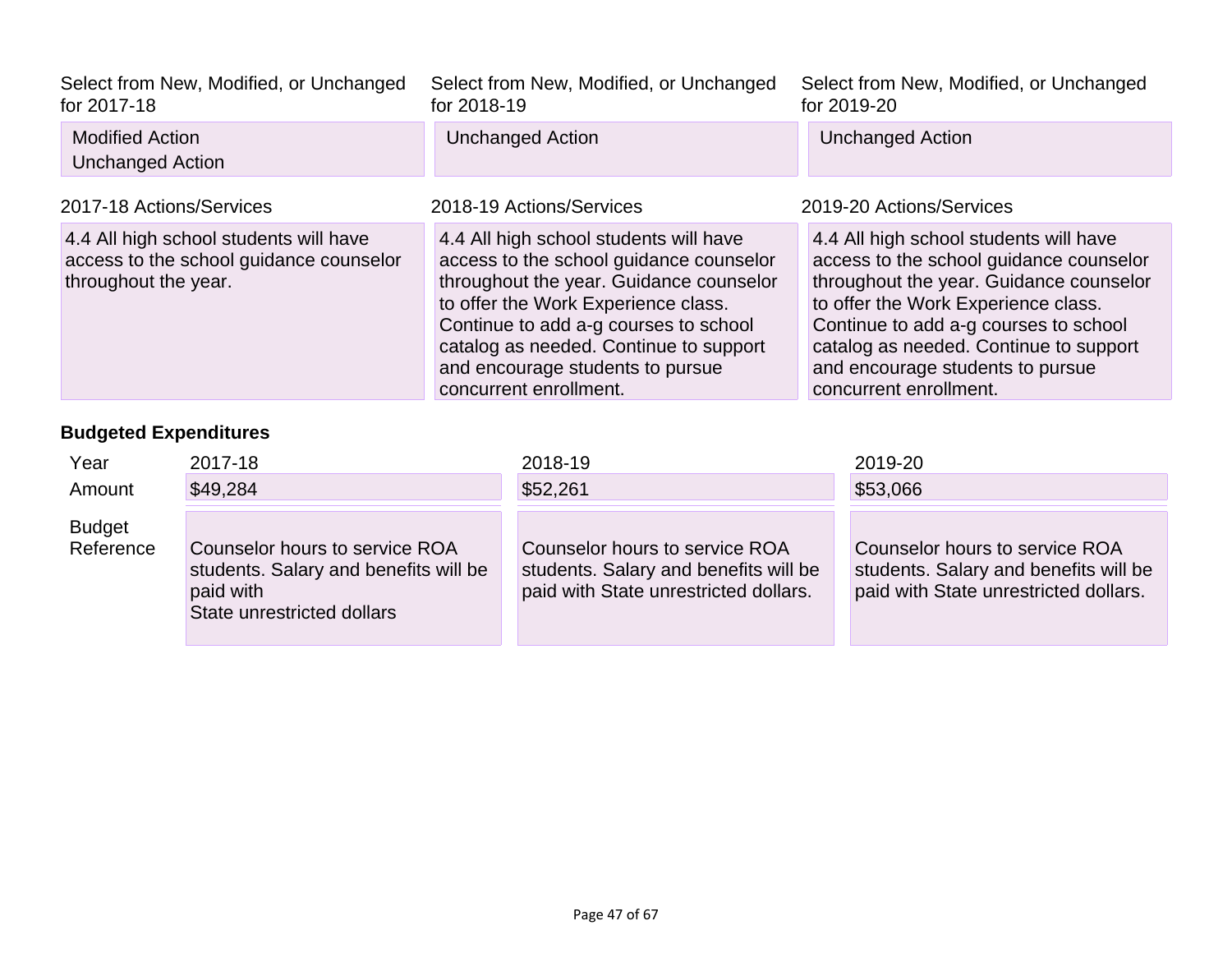## **Demonstration of Increased or Improved Services for Unduplicated Pupils**

#### LCAP Year: **2018-19**

| <b>Estimated Supplemental and Concentration Grant Funds</b> | Percentage to Increase or Improve Services |
|-------------------------------------------------------------|--------------------------------------------|
| \$100,207                                                   | 4.86%                                      |

Describe how services provided for unduplicated pupils are increased or improved by at least the percentage identified above, either qualitatively or quantitatively, as compared to services provided for all students in the LCAP year.

Identify each action/service being funded and provided on a schoolwide or LEA-wide basis. Include the required descriptions supporting each schoolwide or LEA-wide use of funds (see instructions).

Based on current enrollment projections, River Oaks Academy (ROA) will educate 255 students during 2018-19. Approximately, 19.61% of these students will be deemed unduplicated for LCAP purposes. ROA will increase and/or improve services for unduplicated students by implementing the following programs:

- 1. Additional math tutoring for unduplicated students
- 2. Additional English Language Arts tutoring for unduplicated students
- 3. Laptop program for unduplicated students
- 4. Free PSAT/SAT tests
- 5. Additional SAT math and ELA prep classes
- 6. Daily focus rooms with math labs and ELA labs during workshop weeks
- 7. Moby Max math practice
- 8. Interim Assessments for additional practice
- 9. Test anxiety support and workshops
- 10. Added Full-Time Science/Auxiliary Teacher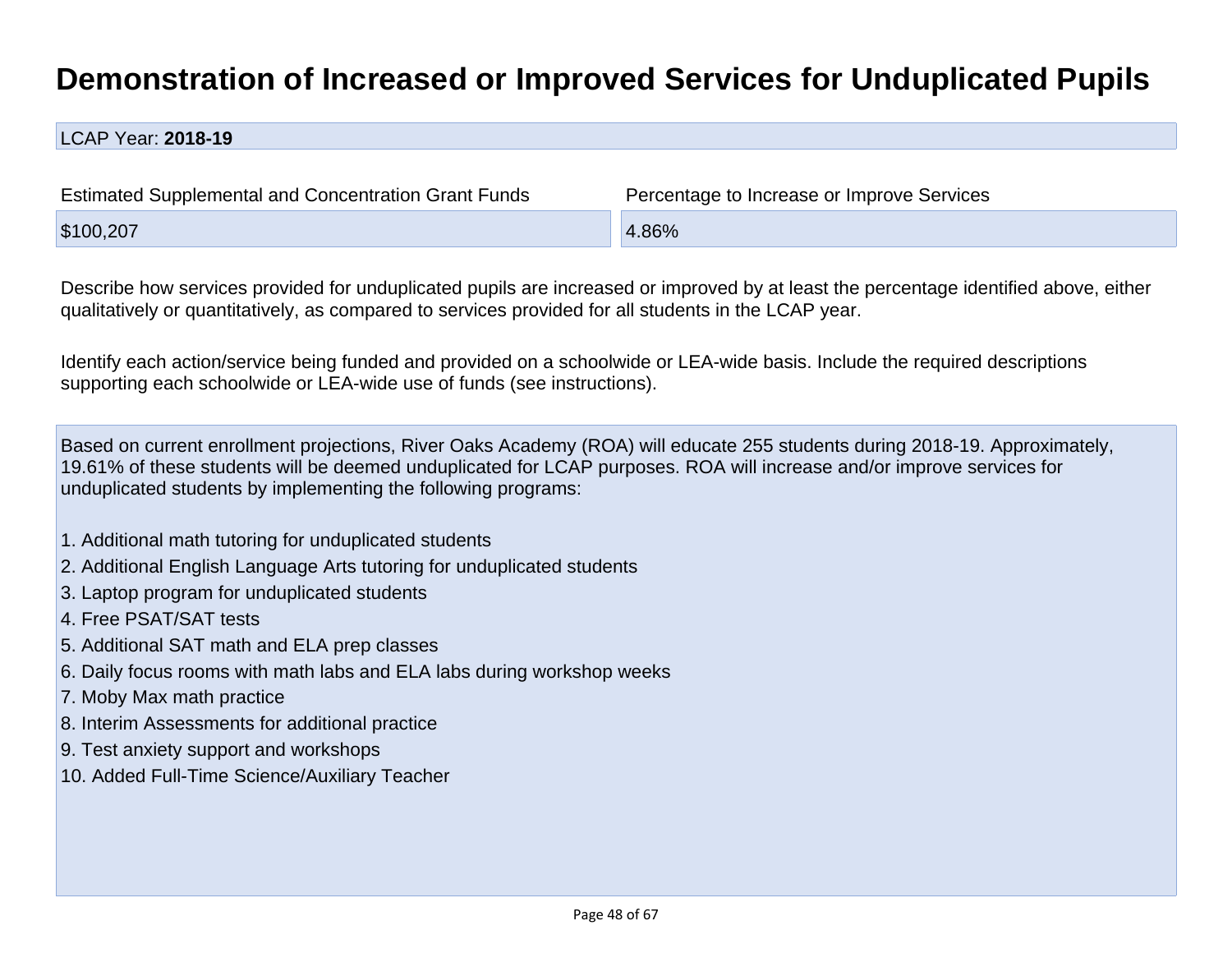## **Demonstration of Increased or Improved Services for Unduplicated Pupils**

LCAP Year: **2017-18**

| <b>Estimated Supplemental and Concentration Grant Funds</b> | Percentage to Increase or Improve Services |
|-------------------------------------------------------------|--------------------------------------------|
| \$73,980                                                    | 3.70%                                      |

Describe how services provided for unduplicated pupils are increased or improved by at least the percentage identified above, either qualitatively or quantitatively, as compared to services provided for all students in the LCAP year.

Identify each action/service being funded and provided on a schoolwide or LEA-wide basis. Include the required descriptions supporting each schoolwide or LEA-wide use of funds (see instructions).

Based on current enrollment projections, River Oaks Academy (ROA) will educate 250 students during 2017-18. Approximately, 17.6% of these students will be deemed unduplicated for LCAP purposes. ROA will increase and/or improve services for unduplicated students by implementing the following programs:

- 1. Additional math tutoring for unduplicated students
- 2. Additional English Language Arts tutoring for unduplicated students
- 3. Laptop program for unduplicated students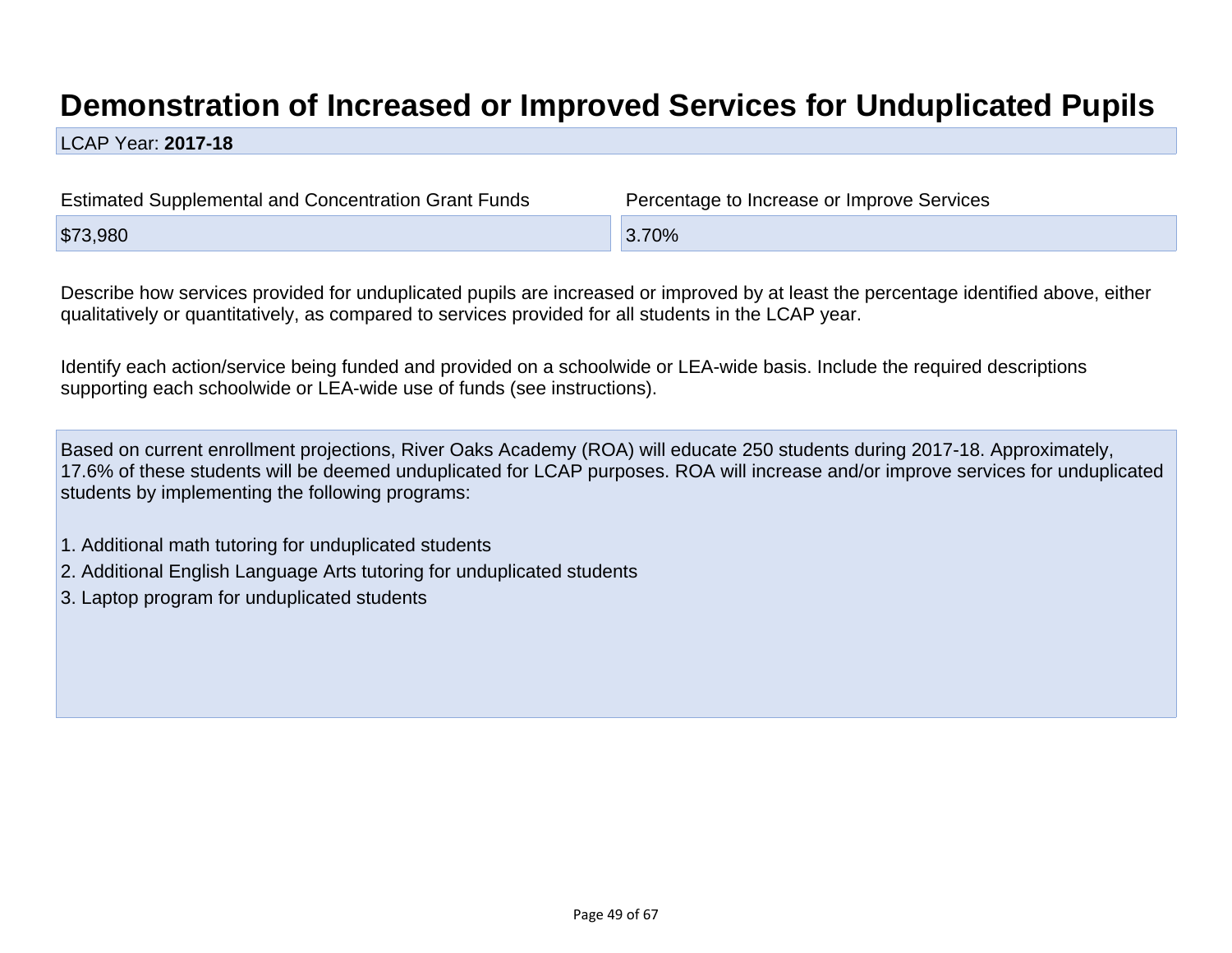## **[Addendum](#page-0-0)**

*The Local Control and Accountability Plan (LCAP) and Annual Update Template documents and communicates local educational agencies' (LEAs) actions and expenditures to support student outcomes and overall performance. The LCAP is a three-year plan, which is reviewed and updated annually, as required. Charter schools may complete the LCAP to align with the term of the charter school's budget, typically one year, which is submitted to the school's authorizer. The LCAP and Annual Update Template must be completed by all LEAs each year.*

For school districts, the LCAP must describe, for the school district and each school within the district. *goals and specific actions to achieve those goals for all students and each student group identified by the Local Control Funding Formula (LCFF) (ethnic, socioeconomically disadvantaged, English learners, foster youth, pupils with disabilities, and homeless youth), for each of the state priorities and any locally identified priorities.*

*For county offices of education, the LCAP must describe, for each county office of educationoperated school and program, goals and specific actions to achieve those goals for all students and each LCFF student group funded through the county office of education (students attending juvenile court schools, on probation or parole, or expelled under certain conditions) for each of the state priorities and any locally identified priorities. School districts and county offices of education may additionally coordinate and describe in their LCAPs services funded by a school district that are provided to students attending county-operated schools and programs, including special education programs.*

*If a county superintendent of schools has jurisdiction over a single school district, the county board of* education and the governing board of the school district may adopt and file for review and approval a *single LCAP consistent with the requirements in Education Code (EC) sections 52060, 52062, 52066, 52068, and 52070. The LCAP must clearly articulate to which entity's budget (school district or county superintendent of schools) all budgeted and actual expenditures are aligned.*

*Charter schools must describe goals and specific actions to achieve those goals for all students and each LCFF subgroup of students including students with disabilities and homeless youth, for each of* the state priorities that apply for the grade levels served or the nature of the program operated by the *charter school, and any locally identified priorities. For charter schools, the inclusion and description* of goals for state priorities in the LCAP may be modified to meet the grade levels served and the *nature of the programs provided, including modifications to reflect only the statutory requirements explicitly applicable to charter schools in the EC. Changes in LCAP goals and actions/services for charter schools that result from the annual update process do not necessarily constitute a material revision to the school's charter petition.*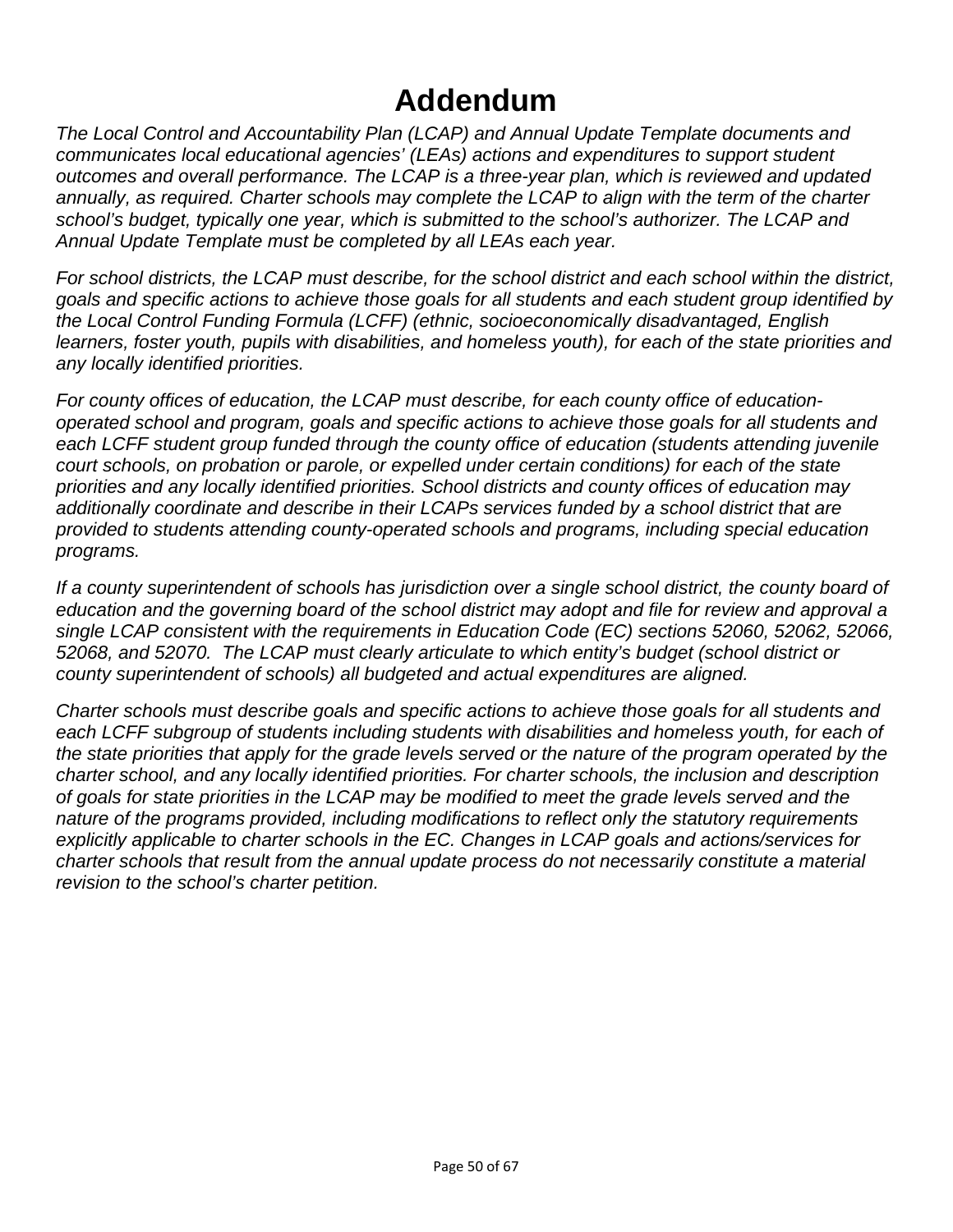*For questions related to specific sections of the template, please see instructions below:*

## **Instructions: Linked Table of Contents**

Plan [Summary](#page-50-0) Annual Update Stakeholder Engagement Goals, Actions, and Services Planned Actions/Services Demonstration of Increased or Improved Services for Unduplicated Students

*For additional questions or technical assistance related to completion of the LCAP template, please contact the local county office of education, or the CDE's Local Agency Systems Support Office at: 916-319-0809 or by email at: [lcff@cde.ca.gov](mailto:lcff@cde.ca.gov).*

## <span id="page-50-0"></span>**Plan Summary**

The LCAP is intended to reflect an LEA's annual goals, actions, services and expenditures within a fixed three-year planning cycle. LEAs must include a plan summary for the LCAP each year. When developing the LCAP, enter the appropriate LCAP year, and address the prompts provided in these sections. When developing the LCAP in year 2 or year 3, enter the appropriate LCAP year and replace the previous summary information with information relevant to the current year LCAP. In this section, briefly address the prompts provided. These prompts are not limits. LEAs may include information regarding local program(s), community demographics, and the overall vision of the LEA. LEAs may also attach documents (e.g., the LCFF Evaluation Rubrics data reports) if desired and/or include charts illustrating goals, planned outcomes, actual outcomes, or related planned and actual expenditures.

An LEA may use an alternative format for the plan summary as long as it includes the information specified in each prompt and the budget summary table.

The reference to LCFF Evaluation Rubrics means the evaluation rubrics adopted by the State Board of Education under *EC* Section 52064.5.

### **Budget Summary**

The LEA must complete the LCAP Budget Summary table as follows:

- **Total LEA General Fund Budget Expenditures for the LCAP Year**: This amount is the LEA's total budgeted General Fund expenditures for the LCAP year. The LCAP year means the fiscal year for which an LCAP is adopted or updated by July 1. The General Fund is the main operating fund of the LEA and accounts for all activities not accounted for in another fund. All activities are reported in the General Fund unless there is a compelling reason to account for an activity in another fund. For further information please refer to the *California School Accounting Manual (*<http://www.cde.ca.gov/fg/ac/sa/>*)*. (Note: For some charter schools that follow governmental fund accounting, this amount is the total budgeted expenditures in the Charter Schools Special Revenue Fund. For charter schools that follow the not-for-profit accounting model, this amount is total budgeted expenses, such as those budgeted in the Charter Schools Enterprise Fund.)
- **Total Funds Budgeted for Planned Actions/Services to Meet the Goals in the LCAP for the LCAP Year:** This amount is the total of the budgeted expenditures associated with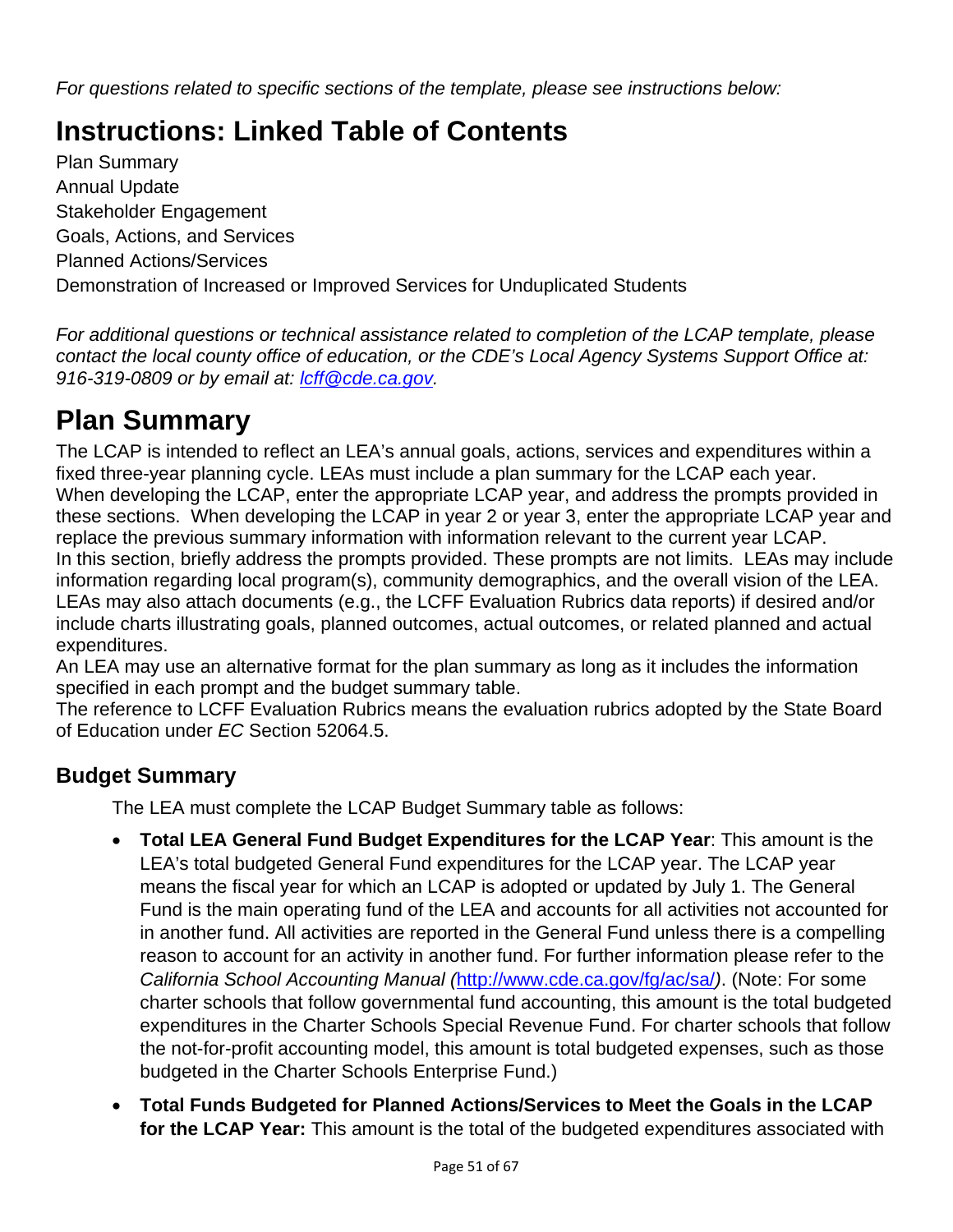the actions/services included for the LCAP year from all sources of funds, as reflected in the LCAP. To the extent actions/services and/or expenditures are listed in the LCAP under more than one goal, the expenditures should be counted only once.

- **Description of any use(s) of the General Fund Budget Expenditures specified above for the LCAP year not included in the LCAP:** Briefly describe expenditures included in total General Fund Expenditures that are not included in the total funds budgeted for planned actions/services for the LCAP year. (Note: The total funds budgeted for planned actions/services may include funds other than general fund expenditures.)
- <span id="page-51-0"></span> **Total Projected LCFF Revenues for LCAP Year:** This amount is the total amount of LCFF funding the LEA estimates it will receive pursuant to *EC* sections 42238.02 (for school districts and charter schools) and 2574 (for county offices of education), as implemented by *EC* sections 42238.03 and 2575 for the LCAP year respectively.

## **Annual Update**

The planned goals, expected outcomes, actions/services, and budgeted expenditures must be copied verbatim from the previous year's\* approved LCAP; in addition, list the state and/or local priorities addressed by the planned goals. Minor typographical errors may be corrected.

\* For example, for LCAP year 2017/18 of the 2017/18 – 2019/20 LCAP, review the goals in the 2016/17 LCAP. Moving forward, review the goals from the most recent LCAP year. For example, LCAP year 2020/21 will review goals from the 2019/20 LCAP year, which is the last year of the 2017/18 – 2019/20 LCAP.

### **Annual Measurable Outcomes**

For each goal in the prior year, identify and review the actual measurable outcomes as compared to the expected annual measurable outcomes identified in the prior year for the goal.

### **Actions/Services**

Identify the planned Actions/Services and the budgeted expenditures to implement these actions toward achieving the described goal. Identify the **actual** actions/services implemented to meet the described goal and the estimated actual annual expenditures to implement the actions/services. As applicable, identify any changes to the students or student groups served, or to the planned location of the actions/services provided.

### **Analysis**

Using actual annual measurable outcome data, including data from the LCFF Evaluation Rubrics, analyze whether the planned actions/services were effective in achieving the goal. Respond to the prompts as instructed.

- Describe the overall implementation of the actions/services to achieve the articulated goal. Include a discussion of relevant challenges and successes experienced with the implementation process.
- Describe the overall effectiveness of the actions/services to achieve the articulated goal as measured by the LEA.
- Explain material differences between Budgeted Expenditures and Estimated Actual Expenditures. Minor variances in expenditures or a dollar-for-dollar accounting is not required.
- Describe any changes made to this goal, expected outcomes, metrics, or actions and services to achieve this goal as a result of this analysis and analysis of the data provided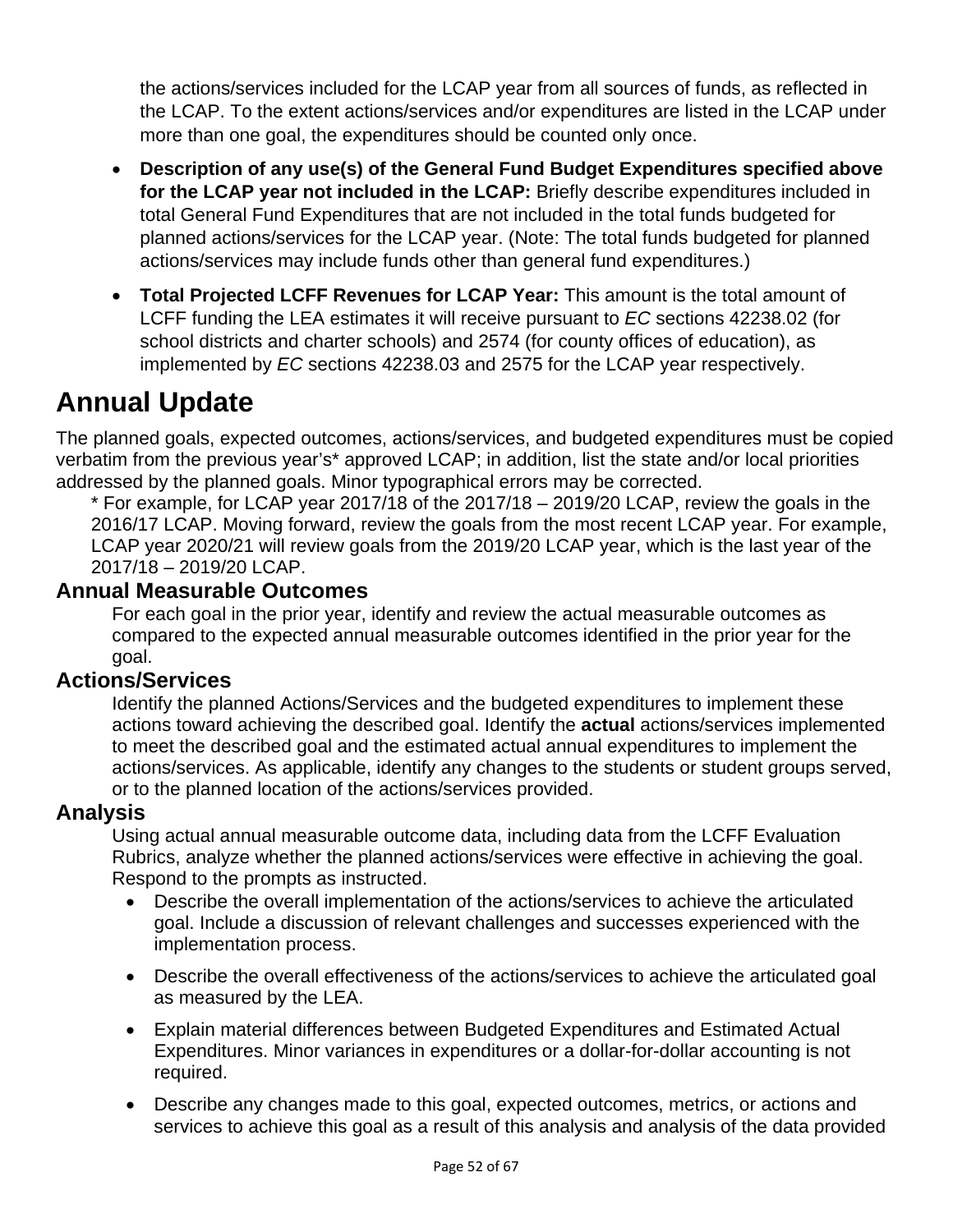in the LCFF Evaluation Rubrics, as applicable. Identify where those changes can be found in the LCAP.

## **Stakeholder Engagement**

Meaningful engagement of parents, students, and other stakeholders, including those representing the student groups identified by LCFF, is critical to the development of the LCAP and the budget process. *EC* identifies the minimum consultation requirements for school districts and county offices of education as consulting with teachers, principals, administrators, other school personnel, local bargaining units of the school district, parents, and pupils in developing the LCAP. *EC* requires charter schools to consult with teachers, principals, administrators, other school personnel, parents, and pupils in developing the LCAP. In addition, *EC* Section 48985 specifies the requirements for the translation of notices, reports, statements, or records sent to a parent or guardian.

The LCAP should be shared with, and LEAs should request input from, school site-level advisory groups, as applicable (e.g., school site councils, English Learner Advisory Councils, student advisory groups, etc.), to facilitate alignment between school-site and district-level goals and actions. An LEA may incorporate or reference actions described in other plans that are being undertaken to meet specific goals.

**Instructions:** The stakeholder engagement process is an ongoing, annual process. The requirements for this section are the same for each year of a three-year LCAP. When developing the LCAP, enter the appropriate LCAP year, and describe the stakeholder engagement process used to develop the LCAP and Annual Update. When developing the LCAP in year 2 or year 3, enter the appropriate LCAP year and replace the previous stakeholder narrative(s) and describe the stakeholder engagement process used to develop the current year LCAP and Annual Update.

**School districts and county offices of education:** Describe the process used to consult with the Parent Advisory Committee, the English Learner Parent Advisory Committee, parents, students, school personnel, the LEA's local bargaining units, and the community to inform the development of the LCAP and the annual review and analysis for the indicated LCAP year.

**Charter schools:** Describe the process used to consult with teachers, principals, administrators, other school personnel, parents, and students to inform the development of the LCAP and the annual review and analysis for the indicated LCAP year.

Describe how the consultation process impacted the development of the LCAP and annual update for the indicated LCAP year, including the goals, actions, services, and expenditures.

### **Goals, Actions, and Services**

LEAs must include a description of the annual goals, for all students and each LCFF identified group of students, to be achieved for each state priority as applicable to type of LEA. An LEA may also include additional local priorities. This section shall also include a description of the specific planned actions an LEA will take to meet the identified goals, and a description of the expenditures required to implement the specific actions.

**School districts and county offices of education:** The LCAP is a three-year plan, which is reviewed and updated annually, as required.

**Charter schools:** The number of years addressed in the LCAP may align with the term of the charter schools budget, typically one year, which is submitted to the school's authorizer. If year 2 and/or year 3 is not applicable, charter schools must specify as such.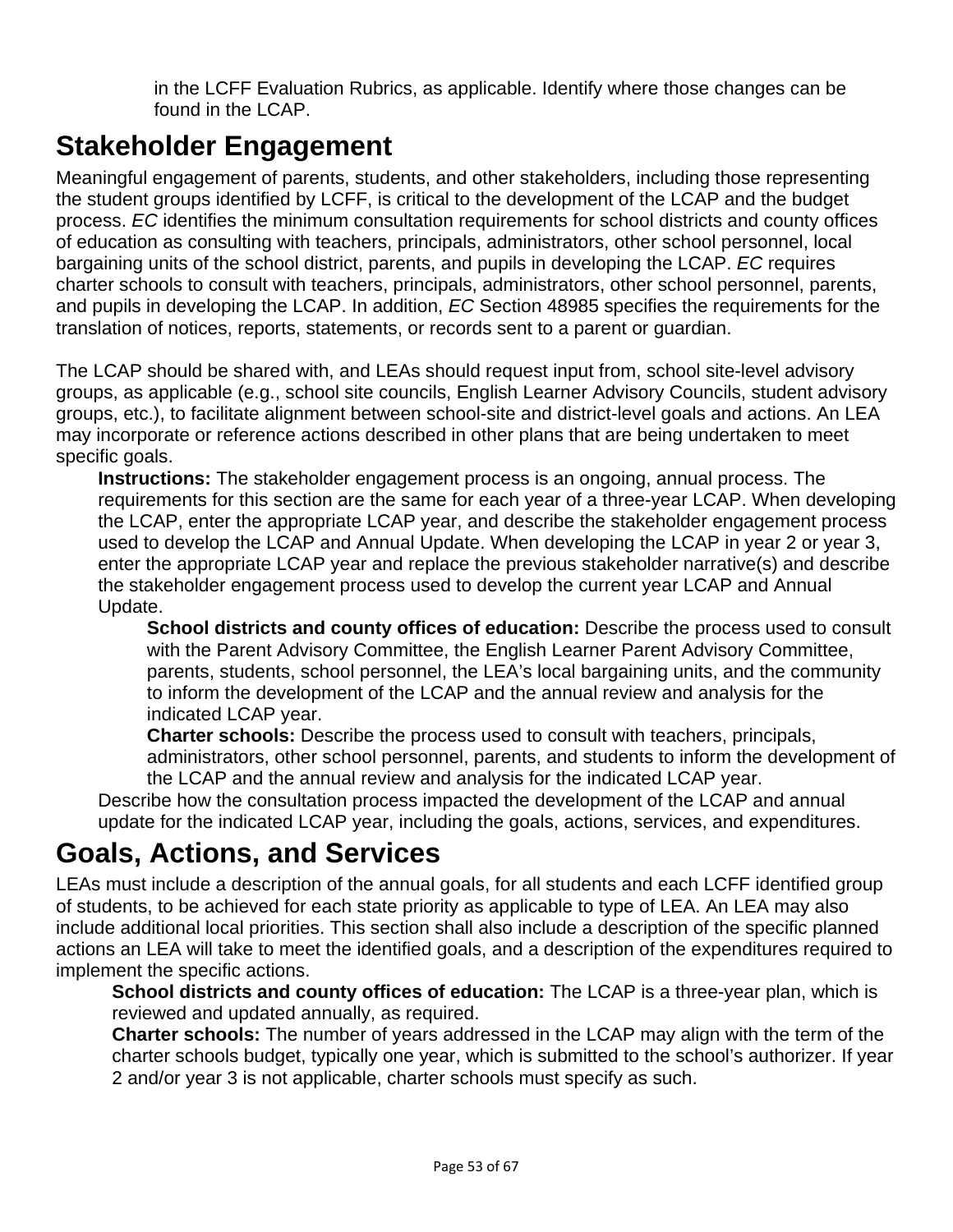### **New, Modified, Unchanged**

As part of the LCAP development process, which includes the annual update and stakeholder engagement, indicate if the goal, identified need, related state and/or local priorities, and/or expected annual measurable outcomes for the current LCAP year or future LCAP years are modified or unchanged from the previous year's LCAP; or, specify if the goal is new.

### **Goal**

State the goal. LEAs may number the goals using the "Goal #" box for ease of reference. A goal is a broad statement that describes the desired result to which all actions/services are directed. A goal answers the question: What is the LEA seeking to achieve?

#### **Related State and/or Local Priorities**

List the state and/or local priorities addressed by the goal. The LCAP must include goals that address each of the state priorities, as applicable to the type of LEA, and any additional local priorities; however, one goal may address multiple priorities. (Link to State Priorities)

#### **Identified Need**

Describe the needs that led to establishing the goal. The identified needs may be based on quantitative or qualitative information, including, but not limited to, results of the annual update process or performance data from the LCFF Evaluation Rubrics, as applicable.

#### **Expected Annual Measurable Outcomes**

For each LCAP year, identify the metric(s) or indicator(s) that the LEA will use to track progress toward the expected outcomes. LEAs may identify metrics for specific student groups. Include in the baseline column the most recent data associated with this metric or indicator available at the time of adoption of the LCAP for the first year of the three-year plan. The most recent data associated with a metric or indicator includes data as reported in the annual update of the LCAP year immediately preceding the three-year plan, as applicable. The baseline data shall remain unchanged throughout the three-year LCAP. In the subsequent year columns, identify the progress to be made in each year of the three-year cycle of the LCAP. Consider how expected outcomes in any given year are related to the expected outcomes for subsequent years.

<span id="page-53-0"></span>The metrics may be quantitative or qualitative, but at minimum an LEA must use the applicable required metrics for the related state priorities, in each LCAP year as applicable to the type of LEA. For the student engagement priority metrics, as applicable, LEAs must calculate the rates as described in the LCAP Template Appendix, sections (a) through (d).

### **Planned Actions/Services**

For each action/service, the LEA must complete either the section "For Actions/Services not included as contributing to meeting Increased or Improved Services Requirement" or the section "For Actions/Services included as contributing to meeting the Increased or Improved Services Requirement." The LEA shall not complete both sections for a single action.

#### **For Actions/Services Not Contributing to Meeting the Increased or Improved Services Requirement**

#### <span id="page-53-1"></span>Students to be Served

The "Students to be Served" box is to be completed for all actions/services except for those which are included by the LEA as contributing to meeting the requirement to increase or improve services for unduplicated students. Indicate in this box which students will benefit from the actions/services by entering "All", "Students with Disabilities", or "Specific Student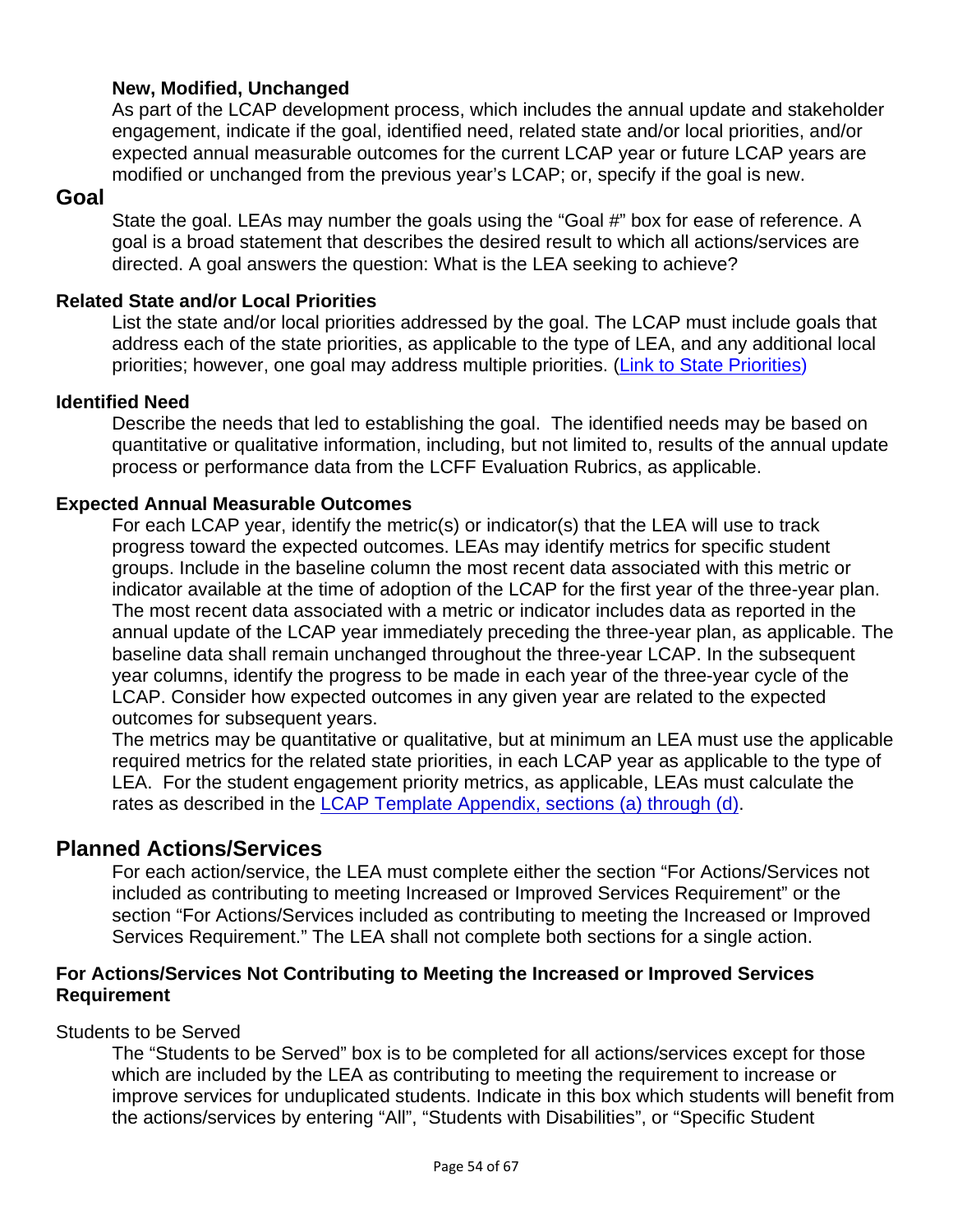Group(s)". If "Specific Student Group(s)" is entered, identify the specific student group(s) as appropriate.

### Location(s)

Identify the location where the action/services will be provided. If the services are provided to all schools within the LEA, the LEA must identify "All Schools". If the services are provided to specific schools within the LEA or specific grade spans only, the LEA must enter "Specific Schools" or "Specific Grade Spans". Identify the individual school or a subset of schools or grade spans (e.g., all high schools or grades K-5), as appropriate.

**Charter schools** operating more than one site, authorized within the same charter petition, may choose to distinguish between sites by entering "Specific Schools" and identifying the site(s) where the actions/services will be provided. For charter schools operating only one site, "All Schools" and "Specific Schools" may be synonymous and, therefore, either would be appropriate. Charter schools may use either term provided they are used in a consistent manner through the LCAP.

### **For Actions/Services Contributing to Meeting the Increased or Improved Services Requirement:**

### [Students](#page-53-1) to be Served

For any action/service contributing to the LEA's overall demonstration that it has increased or improved services for unduplicated students above what is provided to all students (see Demonstration of Increased or Improved Services for Unduplicated Students section, below), the LEA must identify the unduplicated student group(s) being served.

#### Scope of Service

For each action/service contributing to meeting the increased or improved services requirement, identify the scope of service by indicating "LEA-wide", "Schoolwide", or "Limited to Unduplicated Student Group(s)". The LEA must identify one of the following three options:

- If the action/service is being funded and provided to upgrade the entire educational program of the LEA, enter "LEA-wide."
- If the action/service is being funded and provided to upgrade the entire educational program of a particular school or schools, enter "schoolwide".
- If the action/service being funded and provided is limited to the unduplicated students identified in "Students to be Served", enter "Limited to Unduplicated Student Group(s)".

**For charter schools and single-school school districts**, "LEA-wide" and "Schoolwide" may be synonymous and, therefore, either would be appropriate. For charter schools operating multiple schools (determined by a unique CDS code) under a single charter, use "LEA-wide" to refer to all schools under the charter and use "Schoolwide" to refer to a single school authorized within the same charter petition. Charter schools operating a single school may use "LEA-wide" or "Schoolwide" provided these terms are used in a consistent manner through the LCAP.

#### Location(s)

Identify the location where the action/services will be provided. If the services are provided to all schools within the LEA, the LEA must indicate "All Schools". If the services are provided to specific schools within the LEA or specific grade spans only, the LEA must enter "Specific Schools" or "Specific Grade Spans". Identify the individual school or a subset of schools or grade spans (e.g., all high schools or grades K-5), as appropriate.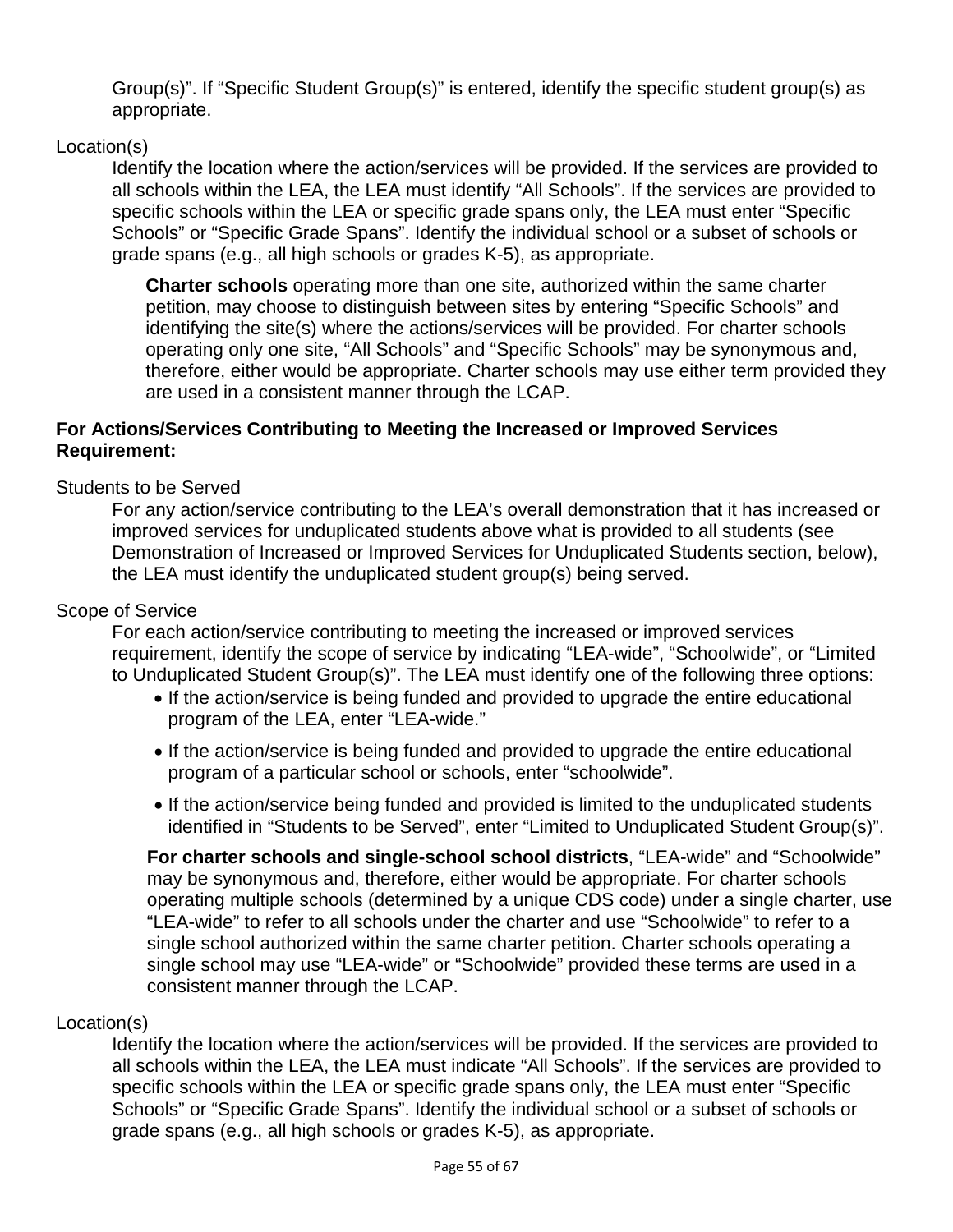**Charter schools** operating more than one site, authorized within the same charter petition, may choose to distinguish between sites by entering "Specific Schools" and identify the site(s) where the actions/services will be provided. For charter schools operating only one site, "All Schools" and "Specific Schools" may be synonymous and, therefore, either would be appropriate. Charter schools may use either term provided they are used in a consistent manner through the LCAP.

#### **Actions/Services**

For each LCAP year, identify the actions to be performed and services provided to meet the described goal. Actions and services that are implemented to achieve the identified goal may be grouped together. LEAs may number the action/service using the "Action #" box for ease of reference.

#### **New/Modified/Unchanged:**

- Enter "New Action" if the action/service is being added in any of the three years of the LCAP to meet the articulated goal.
- Enter "Modified Action" if the action/service was included to meet an articulated goal and has been changed or modified in any way from the prior year description.
- Enter "Unchanged Action" if the action/service was included to meet an articulated goal and has not been changed or modified in any way from the prior year description.
	- o If a planned action/service is anticipated to remain unchanged for the duration of the plan, an LEA may enter "Unchanged Action" and leave the subsequent year columns blank rather than having to copy/paste the action/service into the subsequent year columns. Budgeted expenditures may be treated in the same way as applicable.

**Note:** The goal from the prior year may or may not be included in the current three-year LCAP. For example, when developing year 1 of the LCAP, the goals articulated in year 3 of the preceding three-year LCAP will be from the prior year.

**Charter schools** may complete the LCAP to align with the term of the charter school's budget that is submitted to the school's authorizer. Accordingly, a charter school submitting a one-year budget to its authorizer may choose not to complete the year 2 and year 3 portions of the "Goals, Actions, and Services" section of the template. If year 2 and/or year 3 is not applicable, charter schools must specify as such.

#### **Budgeted Expenditures**

For each action/service, list and describe budgeted expenditures for each school year to implement these actions, including where those expenditures can be found in the LEA's budget. The LEA must reference all fund sources for each proposed expenditure. Expenditures must be classified using the California School Accounting Manual as required by *EC* sections 52061, 52067, and 47606.5.

Expenditures that are included more than once in an LCAP must be indicated as a duplicated expenditure and include a reference to the goal and action/service where the expenditure first appears in the LCAP.

If a county superintendent of schools has jurisdiction over a single school district, and chooses to complete a single LCAP, the LCAP must clearly articulate to which entity's budget (school district or county superintendent of schools) all budgeted expenditures are aligned.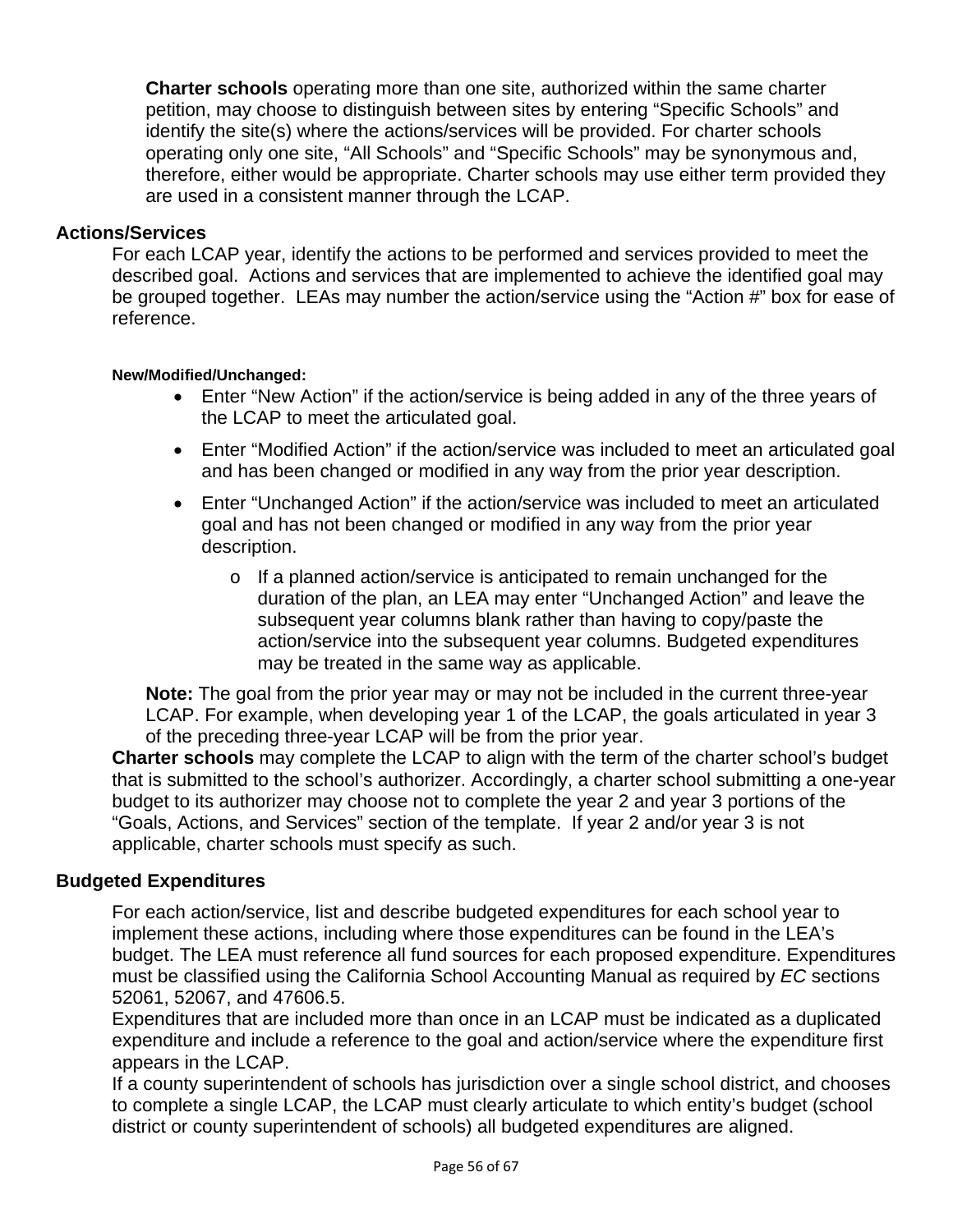## **Demonstration of Increased or Improved Services for Unduplicated Students**

This section must be completed for each LCAP year. When developing the LCAP in year 2 or year 3, copy the "Demonstration of Increased or Improved Services for Unduplicated Students" table and enter the appropriate LCAP year. Using the copy of the section, complete the section as required for the current year LCAP. Retain all prior year sections for each of the three years within the LCAP.

### **Estimated Supplemental and Concentration Grant Funds**

Identify the amount of funds in the LCAP year calculated on the basis of the number and concentration of low income, foster youth, and English learner students as determined pursuant to *California Code of Regulations*, Title 5 (5 *CCR*) Section 15496(a)(5).

### **Percentage to Increase or Improve Services**

Identify the percentage by which services for unduplicated pupils must be increased or improved as compared to the services provided to all students in the LCAP year as calculated pursuant to 5 *CCR* Section 15496(a)(7).

Consistent with the requirements of 5 *CCR* Section 15496, describe how services provided for unduplicated pupils are increased or improved by at least the percentage calculated as compared to services provided for all students in the LCAP year. To improve services means to grow services in quality and to increase services means to grow services in quantity. This description must address how the action(s)/service(s) limited for one or more unduplicated student group(s), and any schoolwide or districtwide action(s)/service(s) supported by the appropriate description, taken together, result in the required proportional increase or improvement in services for unduplicated pupils.

If the overall increased or improved services include any actions/services being funded and provided on a schoolwide or districtwide basis, identify each action/service and include the required descriptions supporting each action/service as follows.

For those services being provided on an LEA-wide basis:

- For school districts with an unduplicated pupil percentage of 55% or more, and for charter schools and county offices of education: Describe how these services are **principally directed to** and **effective in** meeting its goals for unduplicated pupils in the state and any local priorities.
- For school districts with an unduplicated pupil percentage of less than 55%: Describe how these services are **principally directed to** and **effective in** meeting its goals for unduplicated pupils in the state and any local priorities**.** Also describe how the services are **the most effective use of the funds to** meet these goals for its unduplicated pupils. Provide the basis for this determination, including any alternatives considered, supporting research, experience or educational theory.

For school districts only, identify in the description those services being funded and provided on a schoolwide basis, and include the required description supporting the use of the funds on a schoolwide basis:

 For schools with 40% or more enrollment of unduplicated pupils: Describe how these services are **principally directed to** and **effective in** meeting its goals for its unduplicated pupils in the state and any local priorities.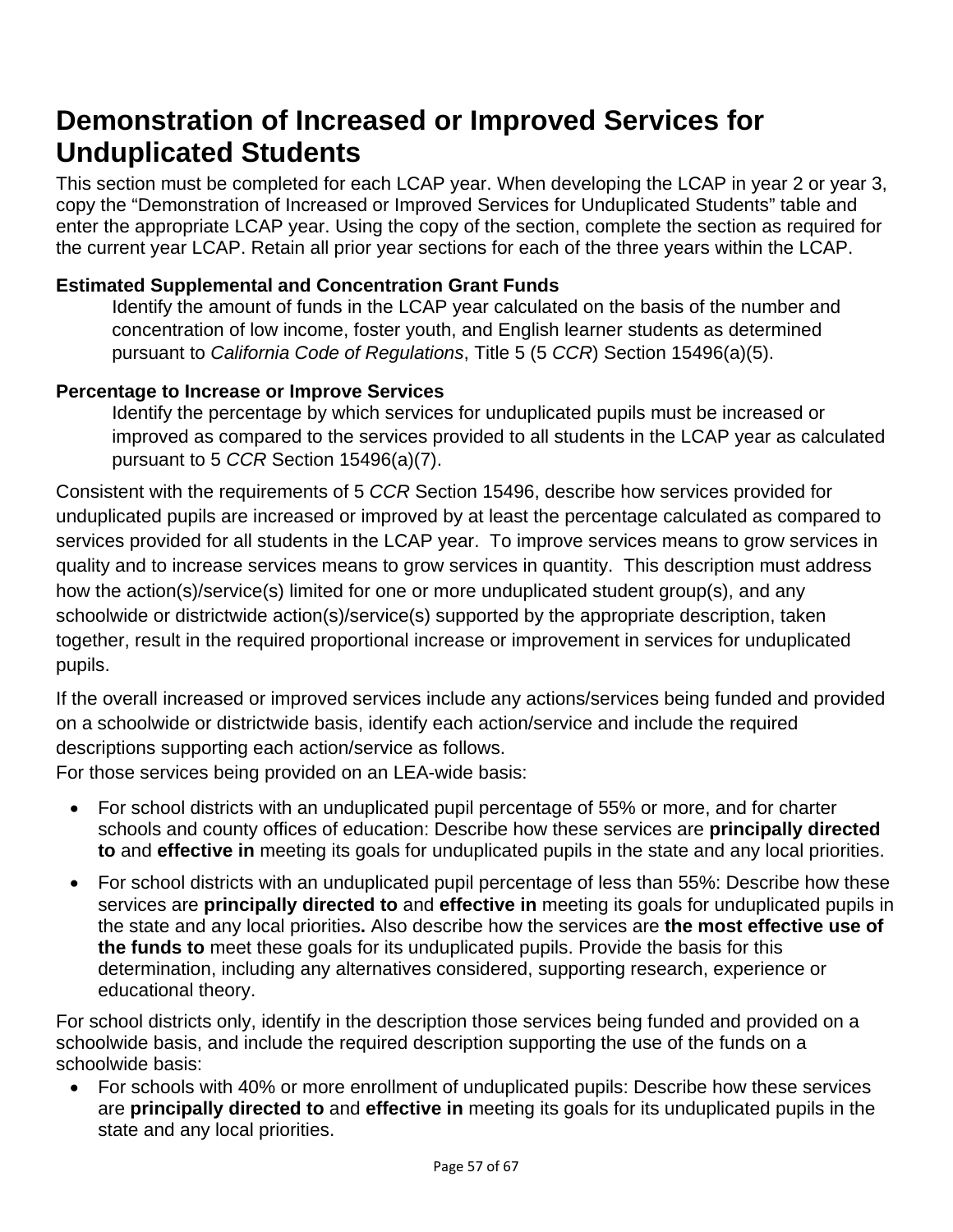For school districts expending funds on a schoolwide basis at a school with less than 40% enrollment of unduplicated pupils: Describe how these services are **principally directed to** and how the services are **the most effective use of the funds to** meet its goals for English learners, low income students and foster youth, in the state and any local priorities.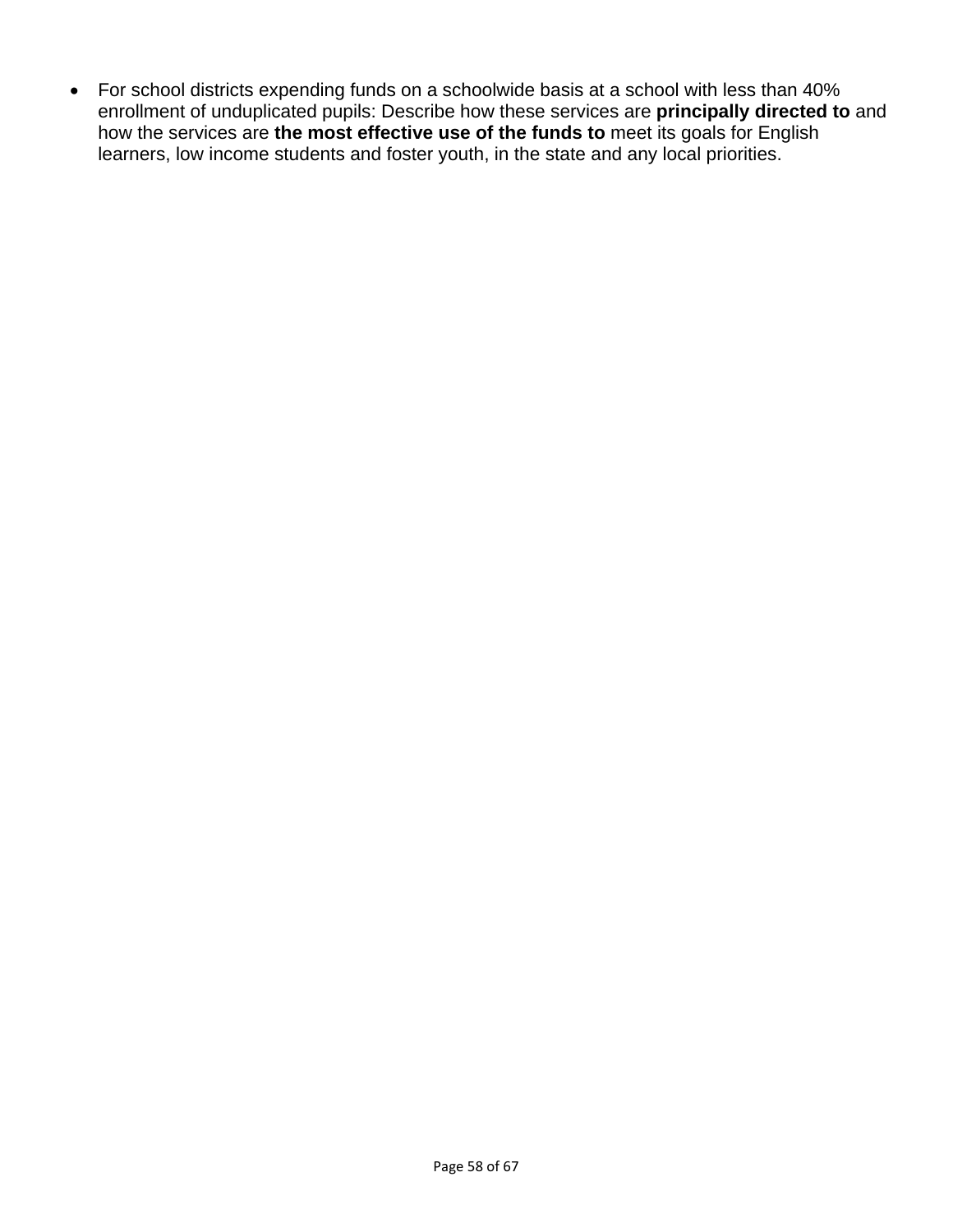## **State Priorities**

**Priority 1: Basic Services** addresses the degree to which:

- A. Teachers in the LEA are appropriately assigned and fully credentialed in the subject area and for the pupils they are teaching;
- B. Pupils in the school district have sufficient access to the standards-aligned instructional materials; and
- C. School facilities are maintained in good repair.

#### **Priority 2: Implementation of State Standards** addresses:

- A. The implementation of state board adopted academic content and performance standards for all students, which are:
	- a. English Language Arts Common Core State Standards (CCSS) for English Language Arts
	- b. Mathematics CCSS for Mathematics
	- c. English Language Development (ELD)
	- d. Career Technical Education
	- e. Health Education Content Standards
	- f. History-Social Science
	- g. Model School Library Standards
	- h. Physical Education Model Content Standards
	- i. Next Generation Science Standards
	- j. Visual and Performing Arts
	- k. World Language; and
- B. How the programs and services will enable English learners to access the CCSS and the ELD standards for purposes of gaining academic content knowledge and English language proficiency.

#### **Priority 3: Parental Involvement** addresses:

- A. The efforts the school district makes to seek parent input in making decisions for the school district and each individual school site;
- B. How the school district will promote parental participation in programs for unduplicated pupils; and
- C. How the school district will promote parental participation in programs for individuals with exceptional needs.

#### **Priority 4: Pupil Achievement** as measured by all of the following, as applicable:

- A. Statewide assessments;
- B. The Academic Performance Index;
- C. The percentage of pupils who have successfully completed courses that satisfy University of California (UC) or California State University (CSU) entrance requirements, or programs of study that align with state board approved career technical educational standards and framework;
- D. The percentage of English learner pupils who make progress toward English proficiency as measured by the California English Language Development Test (CELDT);
- E. The English learner reclassification rate;
- F. The percentage of pupils who have passed an advanced placement examination with a score of 3 or higher; and
- G. The percentage of pupils who participate in, and demonstrate college preparedness pursuant to, the Early Assessment Program, or any subsequent assessment of college preparedness.

#### **Priority 5: Pupil Engagement** as measured by all of the following, as applicable:

- A. School attendance rates;
- B. Chronic absenteeism rates;
- C. Middle school dropout rates;
- D. High school dropout rates; and
- E. High school graduation rates;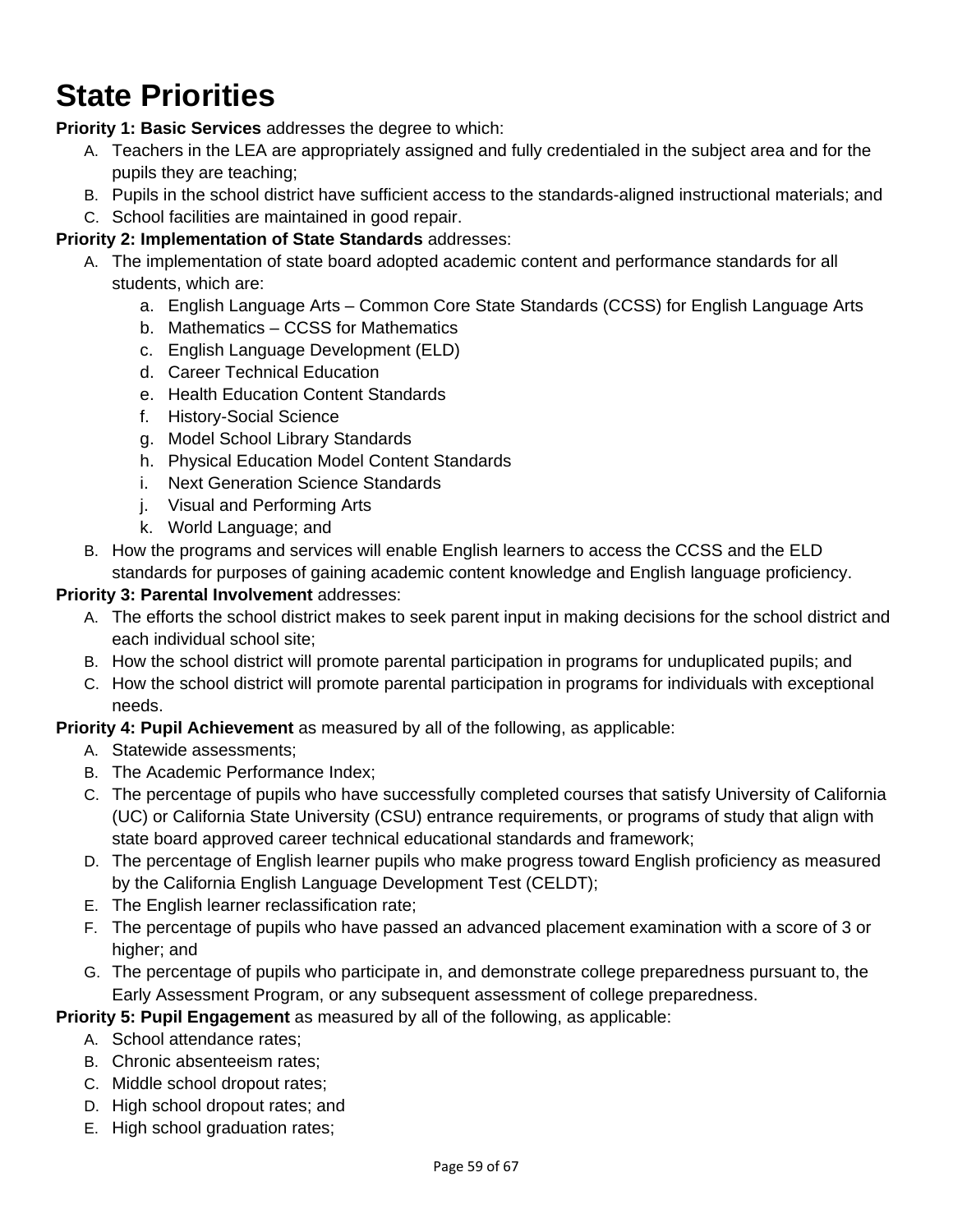**Priority 6: School Climate** as measured by all of the following, as applicable:

- A. Pupil suspension rates;
- B. Pupil expulsion rates; and
- C. Other local measures, including surveys of pupils, parents, and teachers on the sense of safety and school connectedness.

#### **Priority 7: Course Access** addresses the extent to which pupils have access to and are enrolled in:

- A. S broad course of study including courses described under *EC* sections 51210 and 51220(a)-(i), as applicable;
- B. Programs and services developed and provided to unduplicated pupils; and
- C. Programs and services developed and provided to individuals with exceptional needs.

**Priority 8: Pupil Outcomes** addresses pupil outcomes, if available, for courses described under *EC* sections 51210 and 51220(a)-(i), as applicable.

**Priority 9: Coordination of Instruction of Expelled Pupils (COE Only)** addresses how the county superintendent of schools will coordinate instruction of expelled pupils.

**Priority 10. Coordination of Services for Foster Youth (COE Only)** addresses how the county superintendent of schools will coordinate services for foster children, including:

- A. Working with the county child welfare agency to minimize changes in school placement
- B. Providing education-related information to the county child welfare agency to assist in the delivery of services to foster children, including educational status and progress information that is required to be included in court reports;
- C. Responding to requests from the juvenile court for information and working with the juvenile court to ensure the delivery and coordination of necessary educational services; and
- D. Establishing a mechanism for the efficient expeditious transfer of health and education records and the health and education passport.

### **Local Priorities** address:

- A. Local priority goals; and
- B. Methods for measuring progress toward local goals.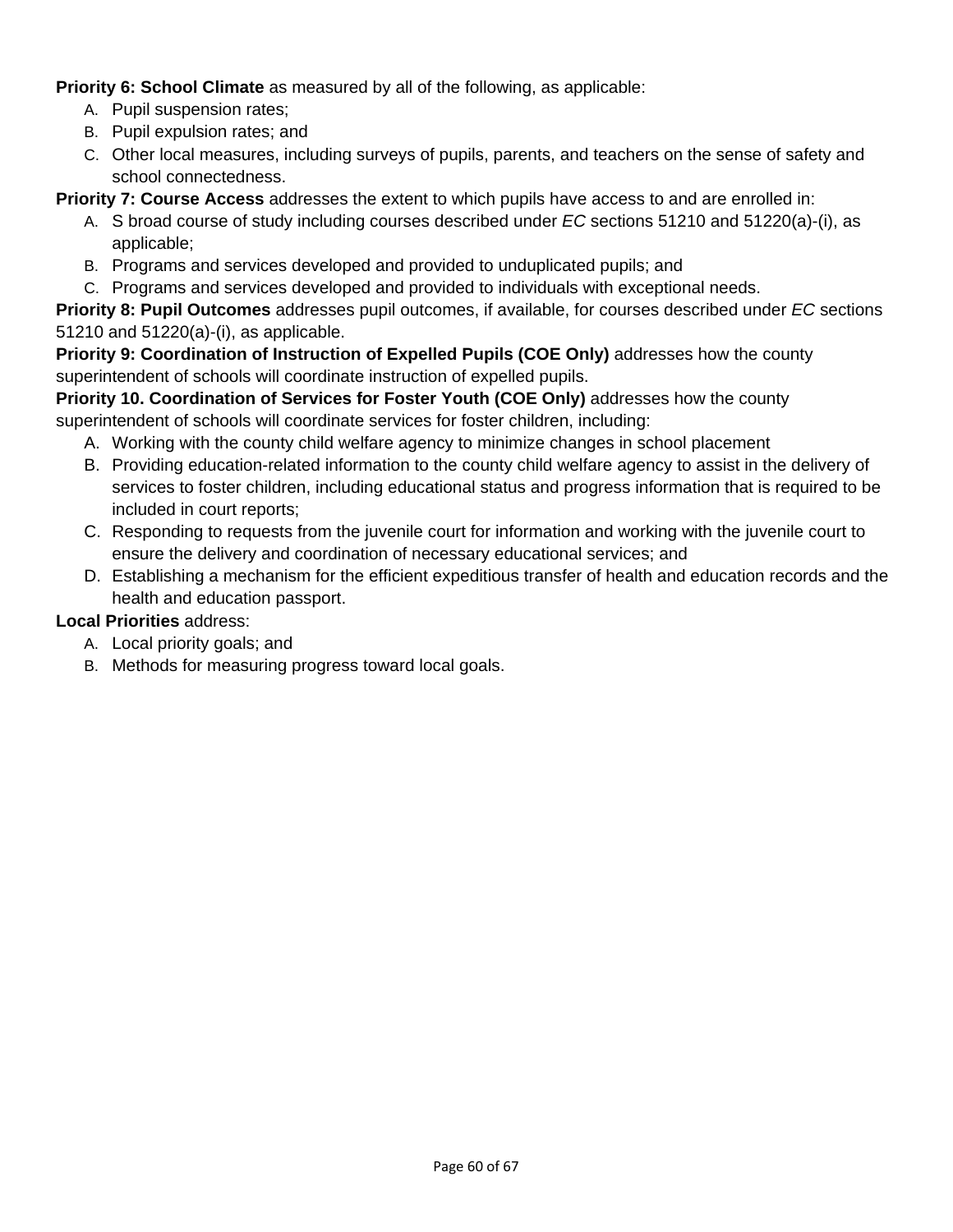## **APPENDIX A: PRIORITIES 5 AND 6 RATE CALCULATION INSTRUCTIONS**

For the purposes of completing the LCAP in reference to the state priorities under *EC* sections 52060 and 52066, as applicable to type of LEA, the following shall apply:

- (a) "Chronic absenteeism rate" shall be calculated as follows:
	- (1) The number of pupils with a primary, secondary, or short-term enrollment during the academic year (July 1 – June 30) who are chronically absent where "chronic absentee" means a pupil who is absent 10 percent or more of the schooldays in the school year when the total number of days a pupil is absent is divided by the total number of days the pupil is enrolled and school was actually taught in the total number of days the pupil is enrolled and school was actually taught in the regular day schools of the district, exclusive of Saturdays and Sundays.
	- (2) The unduplicated count of pupils with a primary, secondary, or short-term enrollment during the academic year (July  $1 -$  June 30).
	- (3) Divide (1) by (2).
- (b) "Middle School dropout rate" shall be calculated as set forth in 5 *CCR* Section 1039.1.
- (c) "High school dropout rate" shall be calculated as follows:
	- (1) The number of cohort members who dropout by the end of year 4 in the cohort where "cohort" is defined as the number of first-time grade 9 pupils in year 1 (starting cohort) plus pupils who transfer in, minus pupils who transfer out, emigrate, or die during school years 1, 2, 3, and 4.
	- (2) The total number of cohort members.
	- (3) Divide (1) by (2).
- (d) "High school graduation rate" shall be calculated as follows:
	- (1) The number of cohort members who earned a regular high school diploma [or earned an adult education high school diploma or passed the California High School Proficiency Exam] by the end of year 4 in the cohort where "cohort" is defined as the number of firsttime grade 9 pupils in year 1 (starting cohort) plus pupils who transfer in, minus pupils who transfer out, emigrate, or die during school years 1, 2, 3, and 4.
	- (2) The total number of cohort members.
	- (3) Divide (1) by (2).
- (e) "Suspension rate" shall be calculated as follows:
	- (1) The unduplicated count of pupils involved in one or more incidents for which the pupil was suspended during the academic year (July 1 – June 30).
	- (2) The unduplicated count of pupils with a primary, secondary, or short-term enrollment during the academic year (July  $1 -$  June 30).
	- (3) Divide (1) by (2).
- (f) "Expulsion rate" shall be calculated as follows:
	- (1) The unduplicated count of pupils involved in one or more incidents for which the pupil was expelled during the academic year (July 1 – June 30).
	- (2) The unduplicated count of pupils with a primary, secondary, or short-term enrollment during the academic year (July 1 – June 30).
	- (3) Divide (1) by (2).

NOTE: Authority cited: Sections 42238.07 and 52064, *Education Code*. Reference: Sections 2574, 2575, 42238.01, 42238.02, 42238.03, 42238.07, 47605, 47605.6, 47606.5, 48926, 52052, 52060, 52061, 52062, 52063, 52064, 52066, 52067, 52068, 52069, 52070, 52070.5, and 64001,; 20 U.S.C. Sections 6312 and 6314.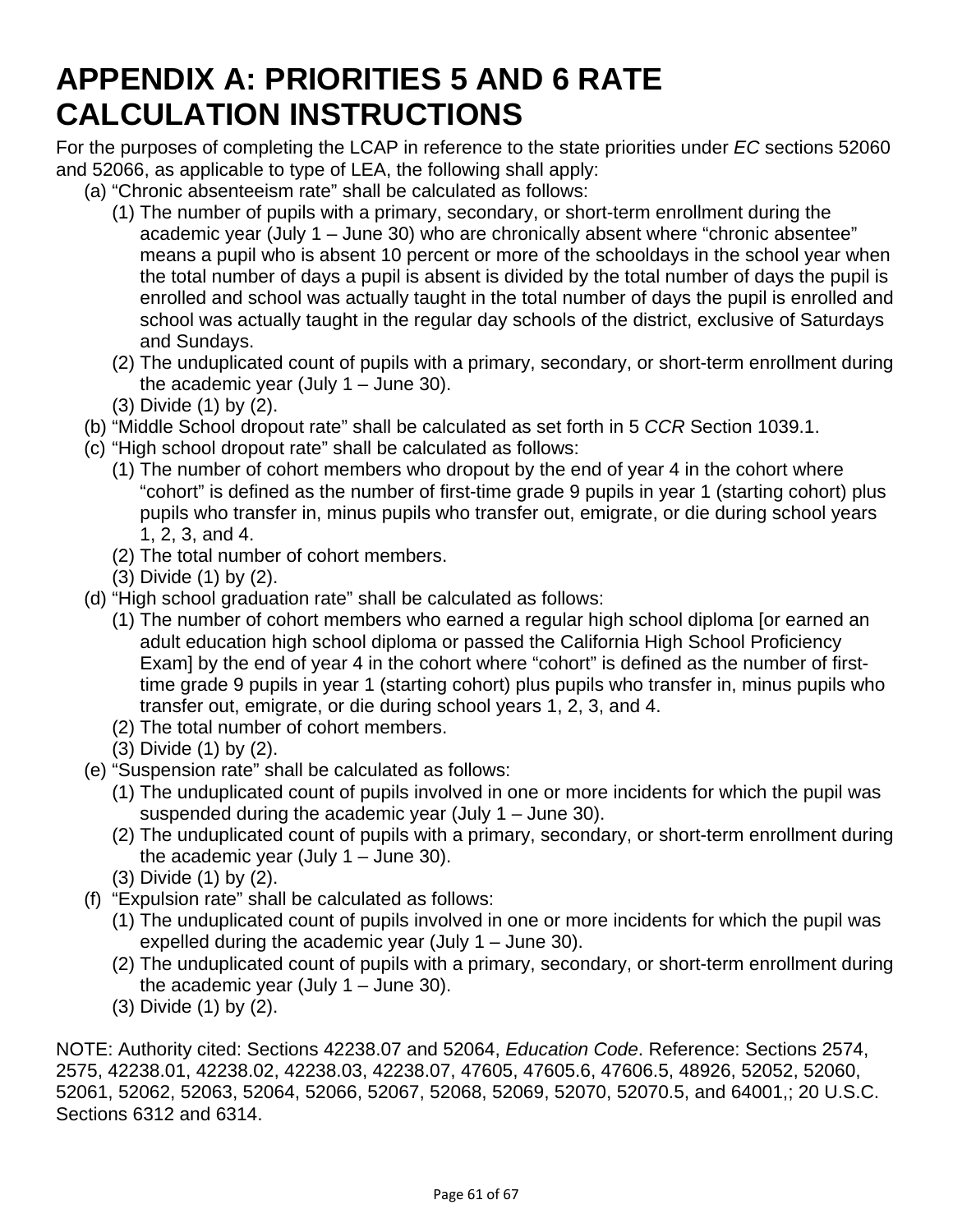## **APPENDIX B: GUIDING QUESTIONS**

## **Guiding Questions: Annual Review and Analysis**

- <span id="page-61-0"></span>1) How have the actions/services addressed the needs of all pupils and did the provisions of those services result in the desired outcomes?
- 2) How have the actions/services addressed the needs of all subgroups of pupils identified pursuant to *EC* Section 52052, including, but not limited to, English learners, low-income pupils, and foster youth; and did the provision of those actions/services result in the desired outcomes?
- 3) How have the actions/services addressed the identified needs and goals of specific school sites and were these actions/services effective in achieving the desired outcomes?
- 4) What information (e.g., quantitative and qualitative data/metrics) was examined to review progress toward goals in the annual update?
- 5) What progress has been achieved toward the goal and expected measurable outcome(s)? How effective were the actions and services in making progress toward the goal? What changes to goals, actions, services, and expenditures are being made in the LCAP as a result of the review of progress and assessment of the effectiveness of the actions and services?
- 6) What differences are there between budgeted expenditures and estimated actual annual expenditures? What were the reasons for any differences?

## **Guiding Questions: Stakeholder Engagement**

- 1) How have applicable stakeholders (e.g., parents and pupils, including parents of unduplicated pupils and unduplicated pupils identified in *EC* Section 42238.01; community members; local bargaining units; LEA personnel; county child welfare agencies; county office of education foster youth services programs, court-appointed special advocates, and other foster youth stakeholders; community organizations representing English learners; and others as appropriate) been engaged and involved in developing, reviewing, and supporting implementation of the LCAP?
- 2) How have stakeholders been included in the LEA's process in a timely manner to allow for engagement in the development of the LCAP?
- 3) What information (e.g., quantitative and qualitative data/metrics) was made available to stakeholders related to the state priorities and used by the LEA to inform the LCAP goal setting process? How was the information made available?
- 4) What changes, if any, were made in the LCAP prior to adoption as a result of written comments or other feedback received by the LEA through any of the LEA's engagement processes?
- 5) What specific actions were taken to meet statutory requirements for stakeholder engagement pursuant to *EC* sections 52062, 52068, or 47606.5, as applicable, including engagement with representatives of parents and guardians of pupils identified in *EC* Section 42238.01?

6) What specific actions were taken to consult with pupils to meet the requirements 5 *CCR* Section 15495(a)?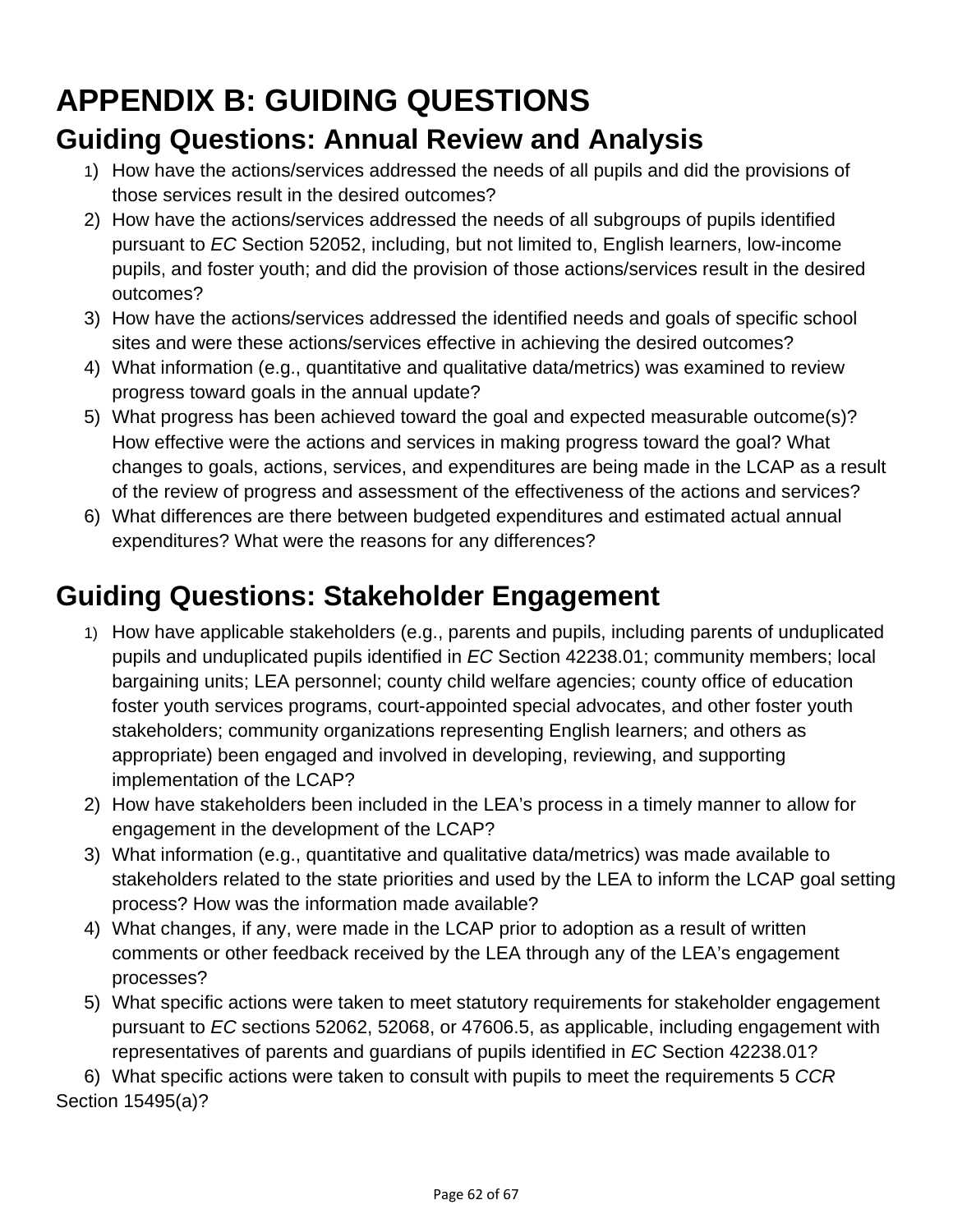7) How has stakeholder involvement been continued and supported? How has the involvement of these stakeholders supported improved outcomes for pupils, including unduplicated pupils, related to the state priorities?

## **Guiding Questions: Goals, Actions, and Services**

- 1) What are the LEA's goal(s) to address state priorities related to "Conditions of Learning": Basic Services (Priority 1), the Implementation of State Standards (Priority 2), and Course Access (Priority 7)?
- 2) What are the LEA's goal(s) to address state priorities related to "Pupil Outcomes": Pupil Achievement (Priority 4), Pupil Outcomes (Priority 8), Coordination of Instruction of Expelled Pupils (Priority 9 – COE Only), and Coordination of Services for Foster Youth (Priority 10 – COE Only)?
- 3) What are the LEA's goal(s) to address state priorities related to parent and pupil "Engagement": Parental Involvement (Priority 3), Pupil Engagement (Priority 5), and School Climate (Priority 6)?
- 4) What are the LEA's goal(s) to address any locally-identified priorities?
- 5) How have the unique needs of individual school sites been evaluated to inform the development of meaningful district and/or individual school site goals (e.g., input from site level advisory groups, staff, parents, community, pupils; review of school level plans; in-depth school level data analysis, etc.)?
- 6) What are the unique goals for unduplicated pupils as defined in *EC* Section 42238.01 and groups as defined in *EC* Section 52052 that are different from the LEA's goals for all pupils?
- 7) What are the specific expected measurable outcomes associated with each of the goals annually and over the term of the LCAP?
- 8) What information (e.g., quantitative and qualitative data/metrics) was considered/reviewed to develop goals to address each state or local priority?
- 9) What information was considered/reviewed for individual school sites?
- 10)What information was considered/reviewed for subgroups identified in *EC* Section 52052?
- 11)What actions/services will be provided to all pupils, to subgroups of pupils identified pursuant to *EC* Section 52052, to specific school sites, to English learners, to low-income pupils, and/or to foster youth to achieve goals identified in the LCAP?
- 12)How do these actions/services link to identified goals and expected measurable outcomes?
- 13)What expenditures support changes to actions/services as a result of the goal identified? Where can these expenditures be found in the LEA's budget?

*Prepared by the California Department of Education, October 2016*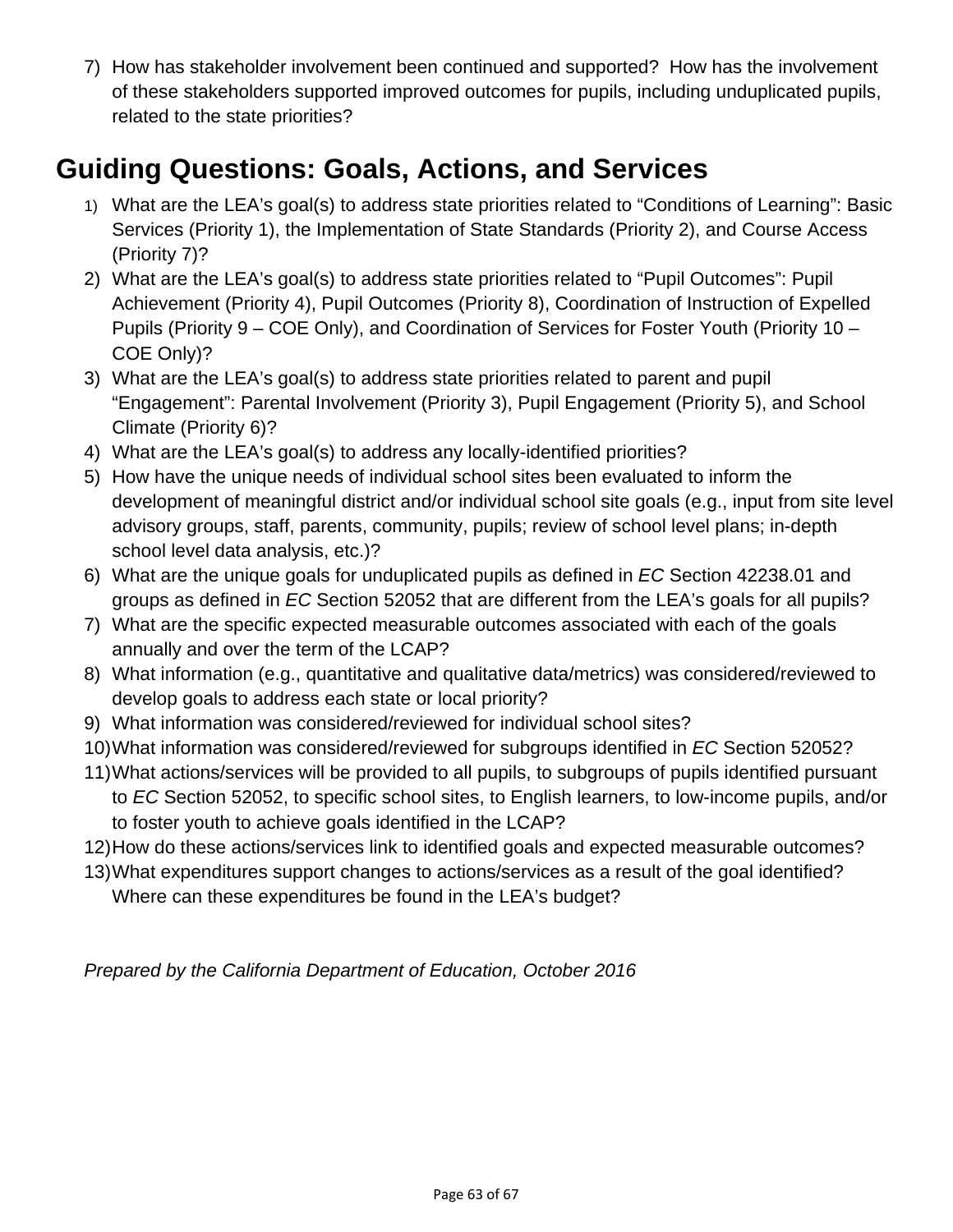## **LCAP Expenditure Summary**

| <b>Total Expenditures by Funding Source</b> |                                                    |                                                  |            |            |            |                                               |  |
|---------------------------------------------|----------------------------------------------------|--------------------------------------------------|------------|------------|------------|-----------------------------------------------|--|
| <b>Funding Source</b>                       | 2017-18<br><b>Annual Update</b><br><b>Budgeted</b> | 2017-18<br><b>Annual Update</b><br><b>Actual</b> | 2017-18    | 2018-19    | 2019-20    | 2017-18<br>through<br>2019-20<br><b>Total</b> |  |
| All Funding Sources                         | 434,398.00                                         | 384,693.00                                       | 434,398.00 | 439,009.00 | 450,640.00 | 1,324,047.00                                  |  |
|                                             | 434,398.00                                         | 384,693.00                                       | 434,398.00 | 439,009.00 | 450,640.00 | 1,324,047.00                                  |  |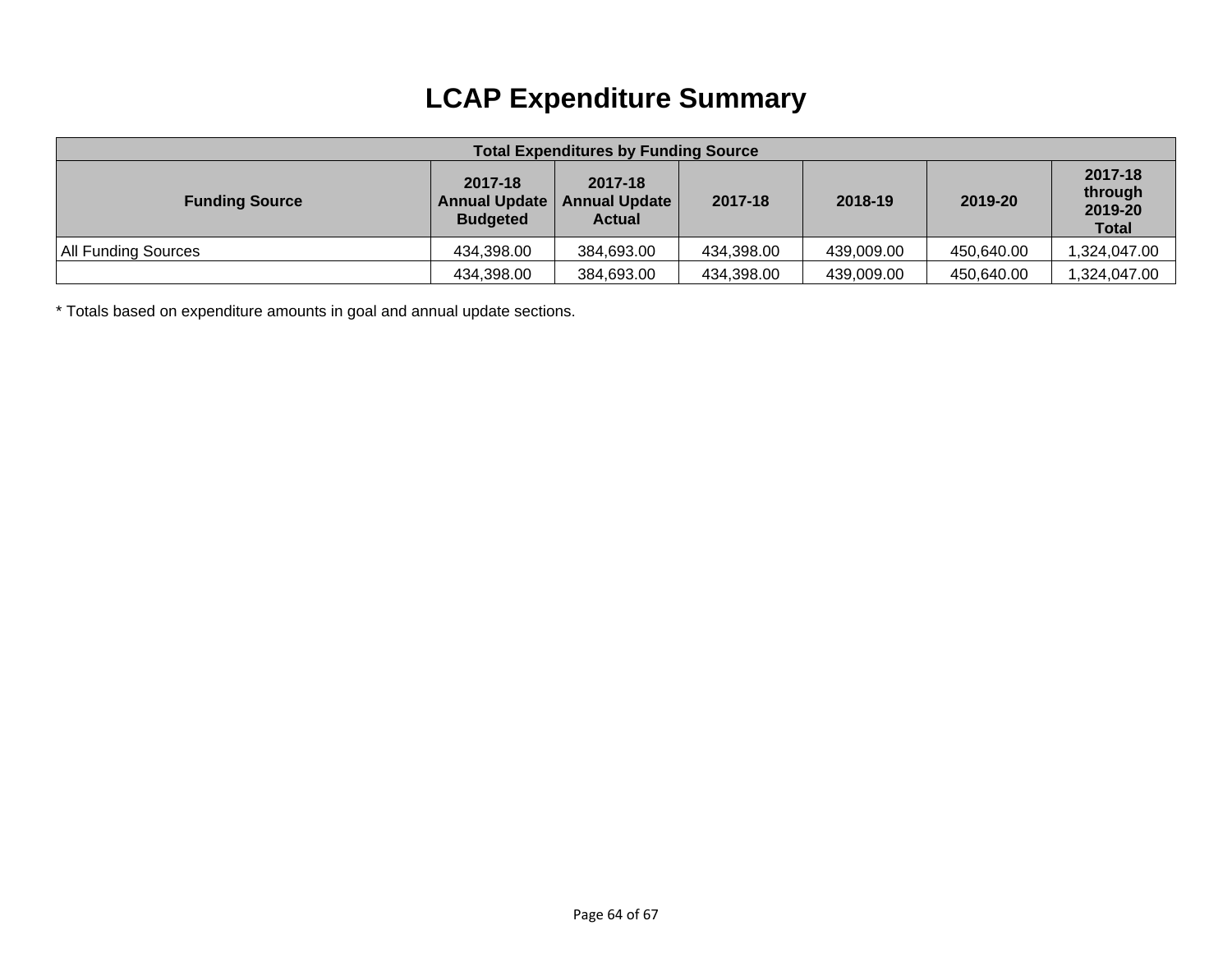| <b>Total Expenditures by Object Type</b> |                                                    |                                                  |            |            |            |                                               |
|------------------------------------------|----------------------------------------------------|--------------------------------------------------|------------|------------|------------|-----------------------------------------------|
| <b>Object Type</b>                       | 2017-18<br><b>Annual Update</b><br><b>Budgeted</b> | 2017-18<br><b>Annual Update</b><br><b>Actual</b> | 2017-18    | 2018-19    | 2019-20    | 2017-18<br>through<br>2019-20<br><b>Total</b> |
| All Expenditure Types                    | 434,398.00                                         | 384,693.00                                       | 434,398.00 | 439,009.00 | 450,640.00 | 1,324,047.00                                  |
|                                          | 434,398.00                                         | 384,693.00                                       | 434,398.00 | 439,009.00 | 450,640.00 | 1,324,047.00                                  |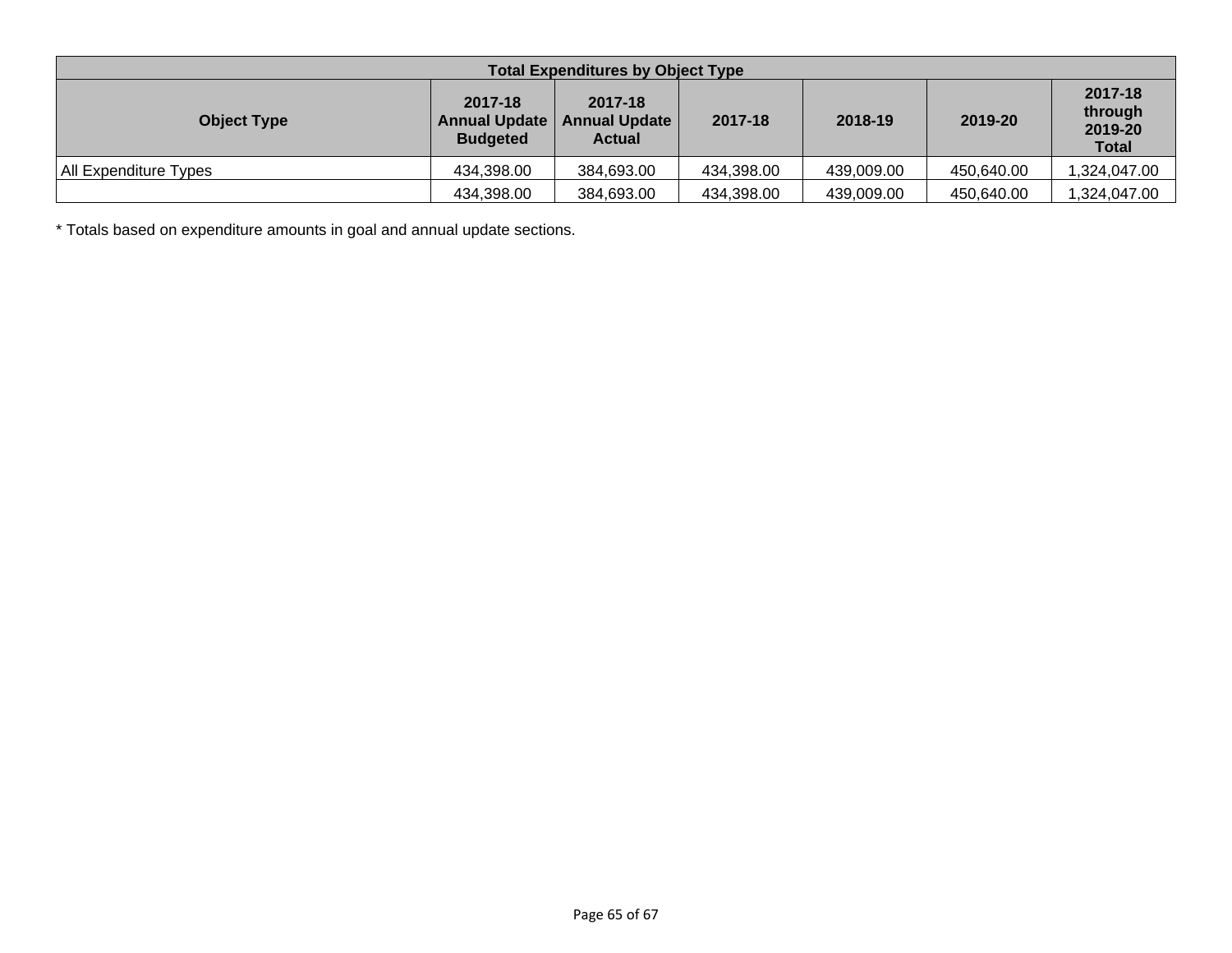| <b>Total Expenditures by Object Type and Funding Source</b> |                            |                                                       |                                                     |            |            |            |                                               |  |  |  |  |
|-------------------------------------------------------------|----------------------------|-------------------------------------------------------|-----------------------------------------------------|------------|------------|------------|-----------------------------------------------|--|--|--|--|
| <b>Object Type</b>                                          | <b>Funding Source</b>      | 2017-18<br>Annual<br><b>Update</b><br><b>Budgeted</b> | 2017-18<br>Annual<br><b>Update</b><br><b>Actual</b> | 2017-18    | 2018-19    | 2019-20    | 2017-18<br>through<br>2019-20<br><b>Total</b> |  |  |  |  |
| All Expenditure Types                                       | <b>All Funding Sources</b> | 434,398.00                                            | 384,693.00                                          | 434,398.00 | 439,009.00 | 450,640.00 | 1,324,047.00                                  |  |  |  |  |
|                                                             |                            | 434,398.00                                            | 384,693.00                                          | 434,398.00 | 439,009.00 | 450,640.00 | ,324,047.00                                   |  |  |  |  |